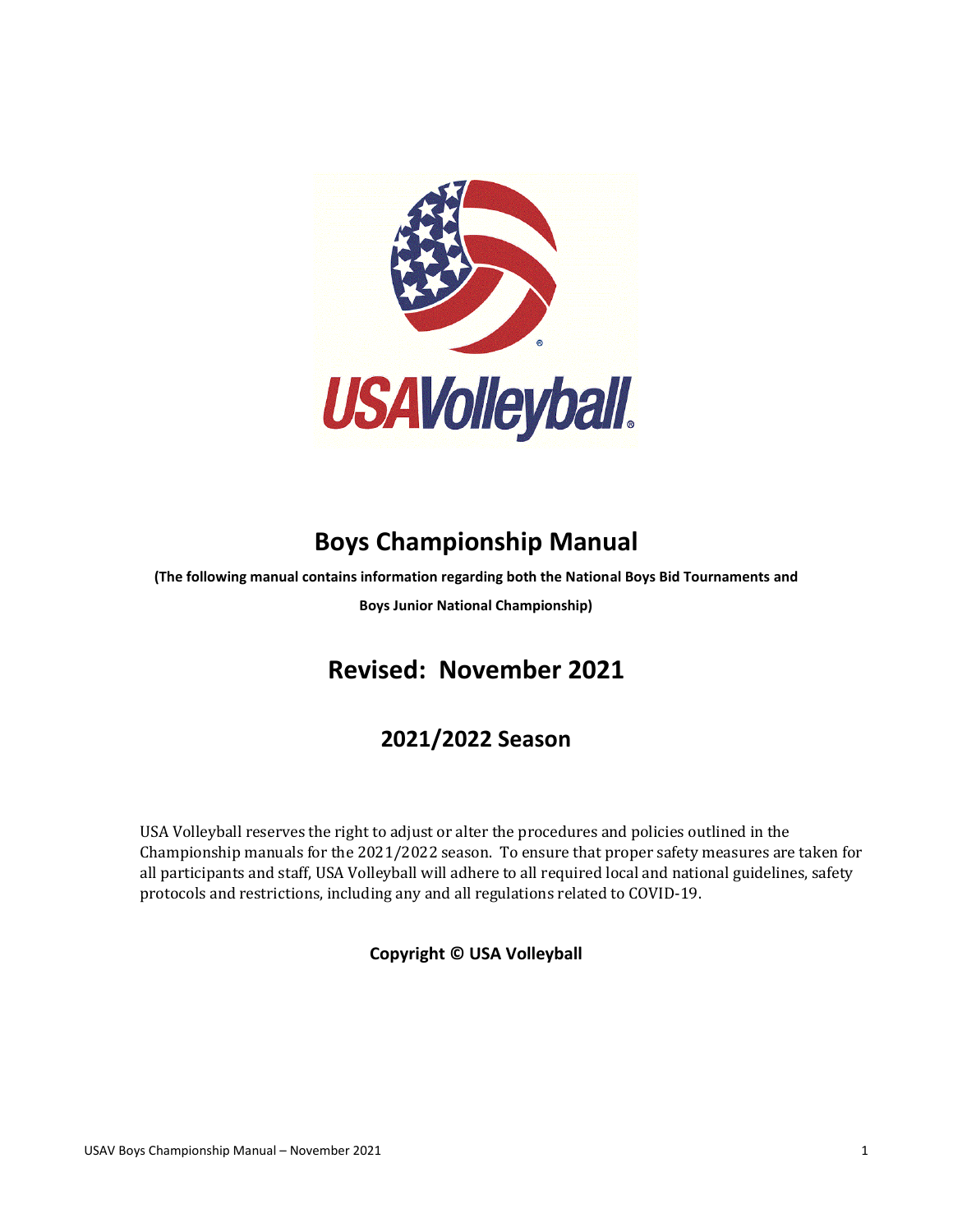## Contents

| Introduction<br>$\overline{4}$                                                                      |  |
|-----------------------------------------------------------------------------------------------------|--|
|                                                                                                     |  |
|                                                                                                     |  |
|                                                                                                     |  |
| CHAPTER 1: PARTICIPANTS 6                                                                           |  |
|                                                                                                     |  |
|                                                                                                     |  |
|                                                                                                     |  |
|                                                                                                     |  |
|                                                                                                     |  |
|                                                                                                     |  |
|                                                                                                     |  |
|                                                                                                     |  |
|                                                                                                     |  |
|                                                                                                     |  |
|                                                                                                     |  |
|                                                                                                     |  |
|                                                                                                     |  |
|                                                                                                     |  |
|                                                                                                     |  |
|                                                                                                     |  |
|                                                                                                     |  |
|                                                                                                     |  |
|                                                                                                     |  |
|                                                                                                     |  |
|                                                                                                     |  |
|                                                                                                     |  |
|                                                                                                     |  |
|                                                                                                     |  |
|                                                                                                     |  |
|                                                                                                     |  |
|                                                                                                     |  |
|                                                                                                     |  |
|                                                                                                     |  |
|                                                                                                     |  |
|                                                                                                     |  |
|                                                                                                     |  |
|                                                                                                     |  |
|                                                                                                     |  |
|                                                                                                     |  |
| USAV Girls Jr National Championships (GJNCs) and USAV Boys Junior National Championships (BJNC): 20 |  |
|                                                                                                     |  |
|                                                                                                     |  |
|                                                                                                     |  |
|                                                                                                     |  |
|                                                                                                     |  |
|                                                                                                     |  |
|                                                                                                     |  |
|                                                                                                     |  |
|                                                                                                     |  |
|                                                                                                     |  |
|                                                                                                     |  |
|                                                                                                     |  |
| USAV Boys Championship Manual - November 2021                                                       |  |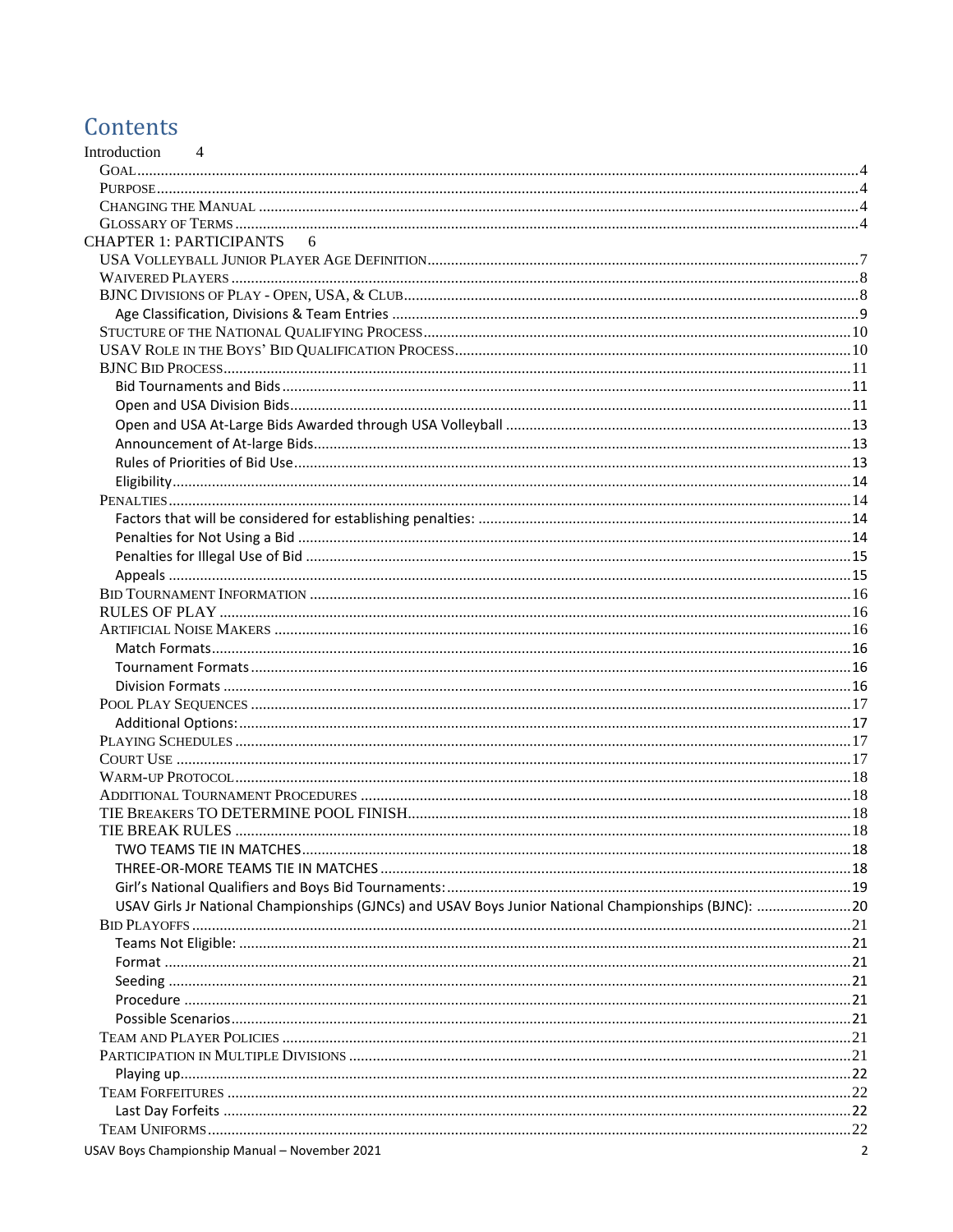| <b>CHAPTER 2: BID TOURNAMENT DIRECTORS 33</b>        |  |
|------------------------------------------------------|--|
|                                                      |  |
|                                                      |  |
|                                                      |  |
|                                                      |  |
|                                                      |  |
|                                                      |  |
|                                                      |  |
|                                                      |  |
|                                                      |  |
| $\frac{36}{10}$<br><b>ACCEPTANCE OF TEAM ENTRIES</b> |  |
|                                                      |  |
|                                                      |  |
|                                                      |  |
|                                                      |  |
|                                                      |  |
|                                                      |  |
|                                                      |  |
|                                                      |  |
|                                                      |  |
|                                                      |  |
|                                                      |  |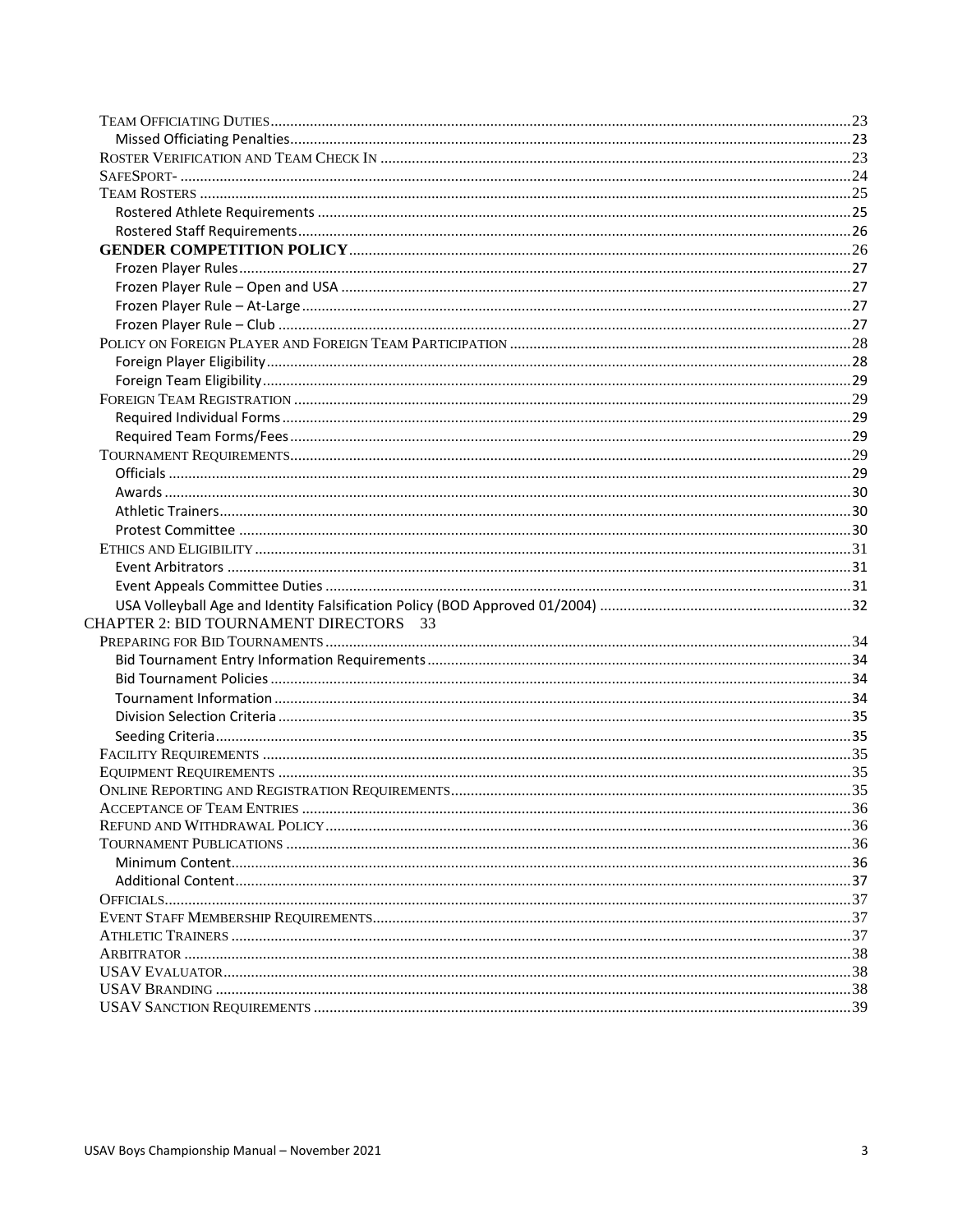# <span id="page-3-0"></span>**INTRODUCTION**

### <span id="page-3-1"></span>**GOAL**

The goal of USA Volleyball (USAV), which is recognized by the United States Olympic Committee as the National Governing Body for volleyball, and the Junior Assembly of USA Volleyball (JA) is to determine, through competition, the strongest teams in the country while continuing to support the growth and development of the Boys program. A Bid Tournament structure has been implemented to aid in determining the strong teams—those who will be offered bids into the Open Division of the USA Volleyball Boys Junior National Championship (BJNC), formerly known as the USA Boys Junior Olympic Volleyball Championship (BJOVC). A secondary goal of the bid tournaments is to introduce new divisions to the BJNC, such as the USA Division.

### <span id="page-3-2"></span>**PURPOSE**

The USA Volleyball (USAV) Boys Championship Manual (CM) is intended to be a resource for those organizations currently hosting one of the USA Volleyball Boys Bid Tournaments (Bid Tournaments) and for those organizations whose teams attend the Bid Tournaments.

The Bid Tournaments are sanctioned by USAV and must operate under parameters set by USAV. Those parts of the Bid Tournaments that impact play and, thus, entry into the USA Volleyball Boys Junior National Championships (BJNC) must adhere to standards established in this Manual. The primary purpose of this Manual is to publish the standards established by USA Volleyball through recommendations from the Junior Assembly (JA), USAV Events Department (USAV Events Department) and sanctioned Bid Tournament Directors (BTD). The secondary purpose of the Manual is to explain the process of "qualifying" to play at the BJNC.

**Note:** This Manual only applies to the junior Boys divisions of USAV

### <span id="page-3-3"></span>**CHANGING THE MANUAL**

The CM is a USAV corporate document. Only the USAV Events Department may authorize changes, deletions, and additions to this CM and to the qualifying process itself.

Suggestions to change the CM and the qualifying process can come from the USAV Junior Assembly (JA), USAV Commissions, USAV Events Department (Events Department), the National Boys Bid Tournament Directors (BTD) or the USAV Regional Volleyball Association Assembly (RVAA). Suggested changes must be submitted to USA Volleyball no later than July  $1<sup>st</sup>$  to follow a review process in order to be approved; changes that have monetary or legal significance may require a review by the BTDs. Once a suggested change is approved, the implementation may take up to two full seasons.

The Events Department annually updates the CM and distributes an electronic copy of the updated version to each BTD for review. The Events Department will post the updated CM on the USAV website, no later than October  $1<sup>st</sup>$  of each year.

### <span id="page-3-4"></span>**GLOSSARY OF TERMS**

**BCC**: Boys Competition Committee

**Bid:** A Bid is an invitation to a Team to play in the BJNCs through a Boys Bid Tournament (BBT) or At-Large bid process. To use the Bid, a Team must meet all entry deadlines and other requirements set by the USAV national office.

**At-Large Bid:** A BJNC Bid awarded in the Open or USA Division upon the completion of the Qualifier Season by the BJNC Seeding Committee based on performance during that season, in relation to other non-qualified Teams in that age group.

**Trickle-Down Bid:** A BJNC Bid awarded at a BBT to a Team finishing lower than a usual Bid award position. This happens in some situations when a higher finishing Team has previously accepted a BJNC Bid from another BBT or a Bid is declined.

**BJNC**: Boys Junior National Championship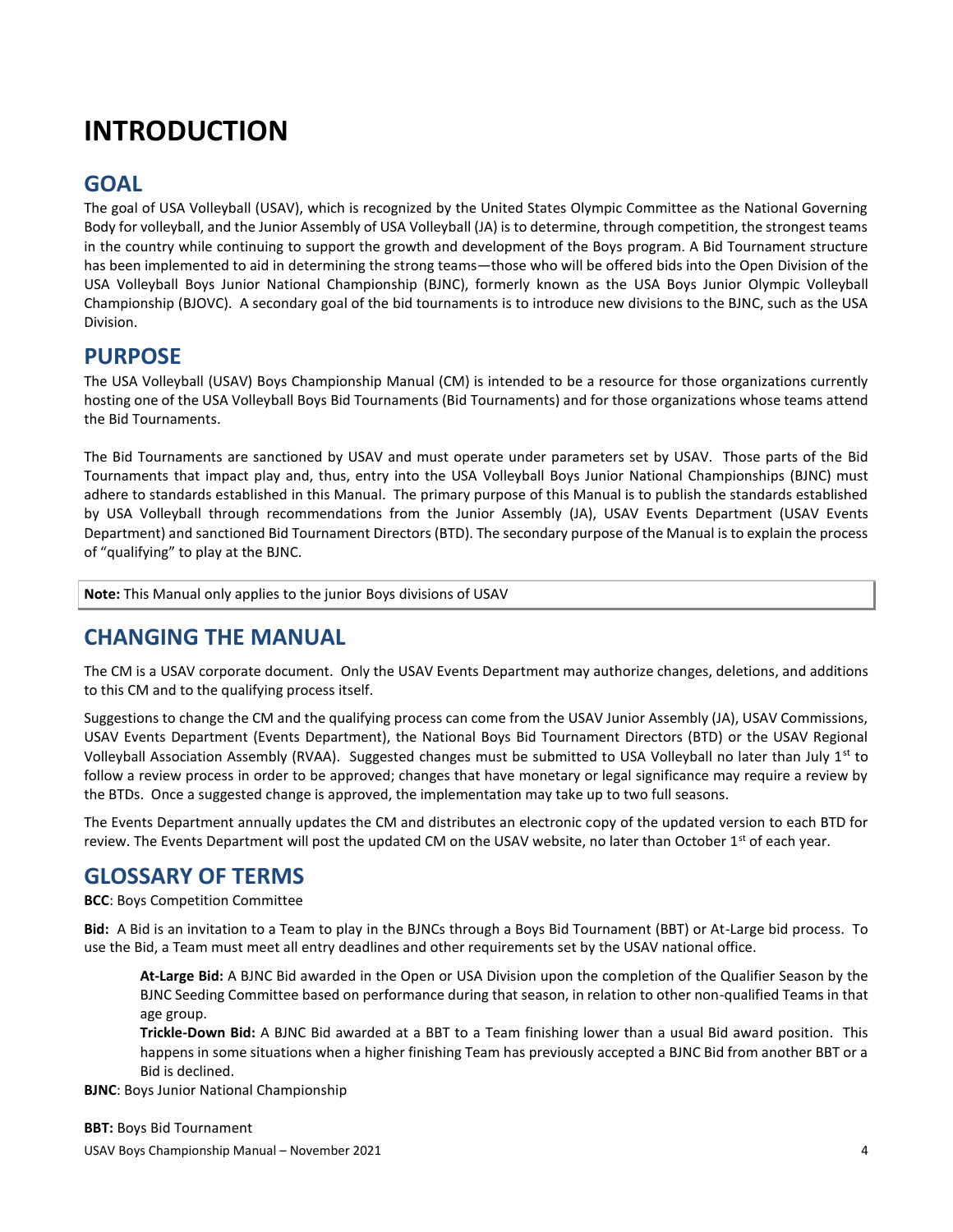**BTD:** Bid Tournament Director

**CM**: Championship Manual

**Event:** Multiple Tournaments or activities associated within the same title, Sanction, and host organization

**Frozen Player:** A player who is restricted from participating on the roster of another Team. The specifics of the "Frozen Player" are numerous. (Please see [Frozen Player Rule\)](#page-26-0).

**JA**: Junior Assembly of USA Volleyball

**Match:** A head-to-head competition between two (2) Teams within a specified round of a Tournament. While typically two (2) sets out of three (3), some Matches may also involve an automatic three (3) sets, or simply one (1) set (used in Tie breaking situations).

**Qualifying Match:** A Match that "qualifies" a Team for the BJNCs.

**Seeding Match:** A non-elimination Match meant to place or "seed" Teams into the next round of play.

**Open Division:** The first-tier division for 14s – 18s of the BJNCs where Teams must obtain a bid to participate

**Playing Surface:** Area deemed as "playable" by the USAV 2021 – 2023 Domestic Competition Regulations for that court.

**Region:** One of 40 established member organizations of USAV governing a specific geographical area.

**Round of play:** A specified segment of a Tournament (typically a pool or playoff bracket). Tie breaker competition is NOT considered a round of play.

**Sanction:** Recognition and coverage of a given Event, and/or Tournament within an Event, by either a Region of USAV or the National Office.

**Second Warm Up Period:** Start of receiving Team's warm-up.

**Seeding:** The order in which Teams are ranked to begin a Tournament.

**Seeding Committee:** A committee designated by the USAV Events Department consisting of 4-7 USAV members in good standing. Seeding Committee members are responsible for Seeding of all divisions at the BJNCs, Open Divisions of BBTs (if requested by BBT Tournament Director) and selection of At-Large Bids for BJNC.

**Team:** A minimum of six (6) rostered players and a maximum of fifteen (15), who are members in good standing of USAV and at least one (1) coach who is a member in good standing of USAV, IMPACT certified, SafeSport trained, and has successfully passed a USAV background screen. All additional rostered staff up to five (5) total, must meet the respected requirements to their position.

**Tie:** When two (2) or more Teams end pool play with identical Match records.

**Tie Break:** Method by which a Ties after pool play has concluded, are given a ranked order of finish to either advance to the next round of play or be placed into a competitive Tie breaking Match or series of Matches.

**Tournament:** Competition of a specific group of Teams (i.e. Boys 16s Open Tournament) that could also be known as a "Championship."

**USA Division:** The second-tier division for 14s – 18s of the BJNCs where Teams must obtain a bid to participate.

**USAV**: USA Volleyball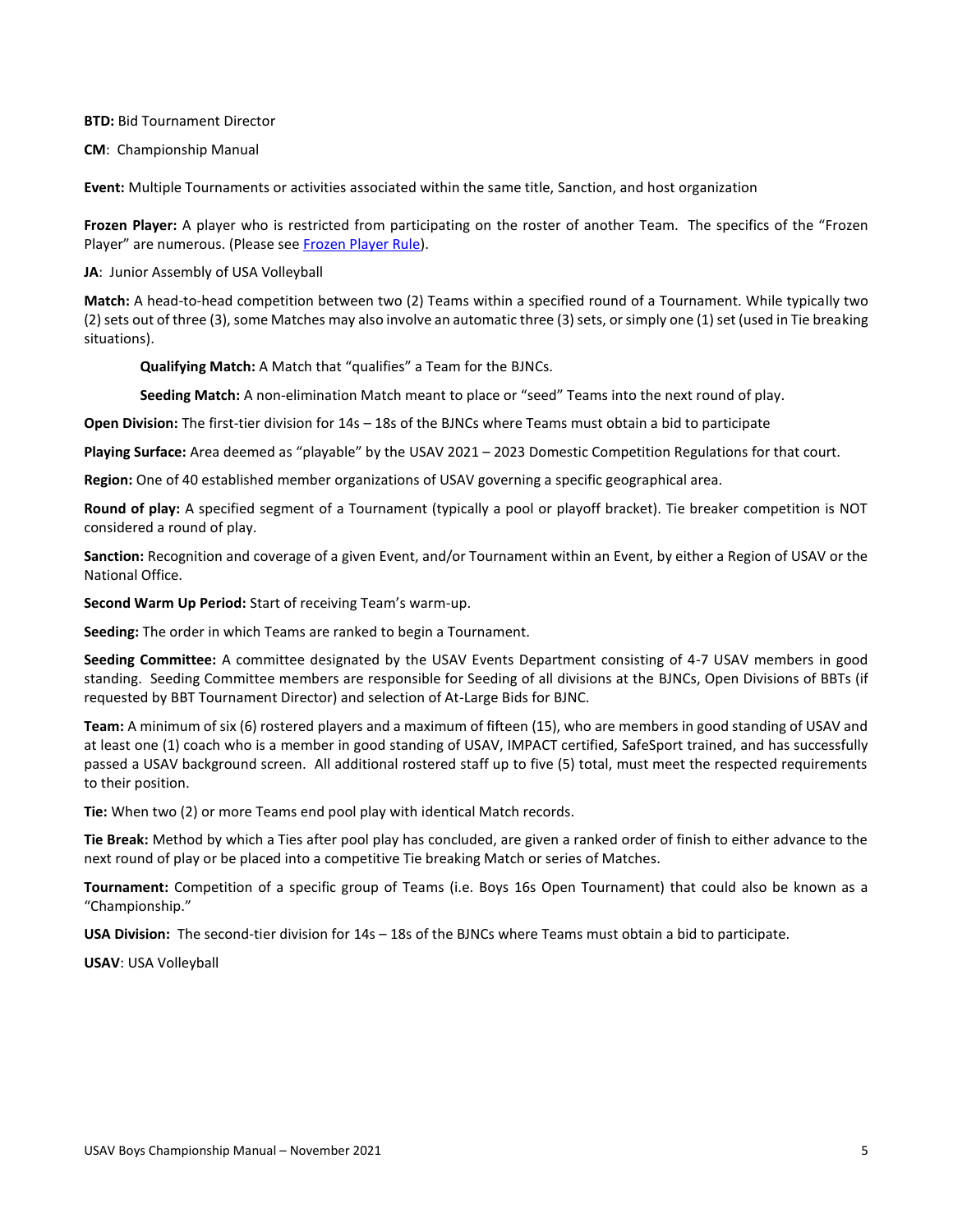

# <span id="page-5-0"></span>**CHAPTER 1: PARTICIPANTS**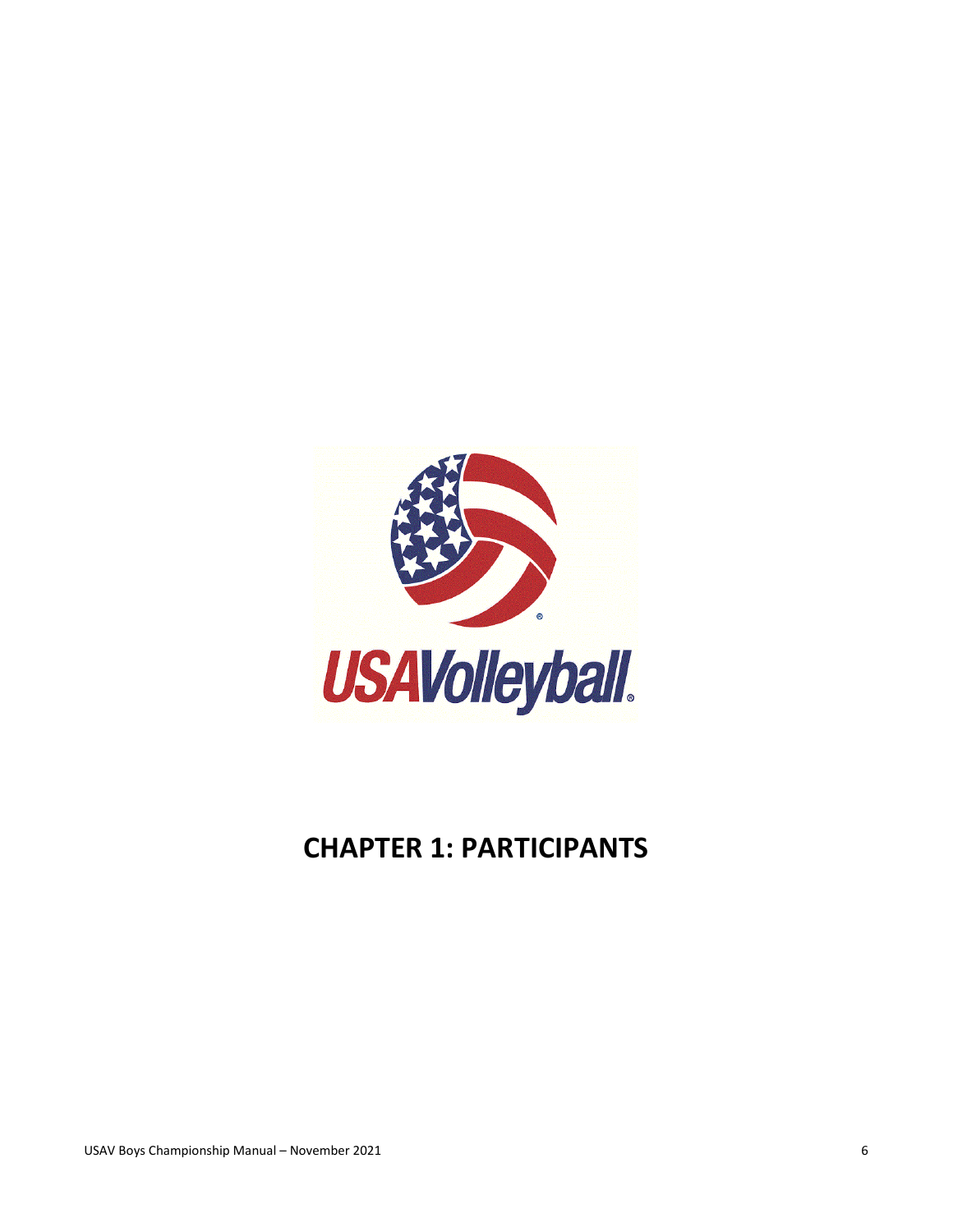### <span id="page-6-0"></span>**USA VOLLEYBALL JUNIOR PLAYER AGE DEFINITION**

#### **For use during the 2021-2022 Season**

Once a player participates (including but not limited to practicing, training, attending workouts and/or competing) in a club or varsity program for any university, college, community college, or junior college, he/she is ineligible to take part in any regional and national programming, which includes but is not limited to national JNC qualifying and championship events.

#### The Age Definition Policy was most recently revised by the USA Volleyball Board of Directors on June 30, 2020.

The classification cut-off date of July 1 was reviewed by the USAV Junior Assembly and the USA Regional Volleyball Association Assembly prior and during the USAV 2020 Annual Meetings and research justified the continuation of the cut-off date of July 1.

To determine the correct age division, please find the Month of Birth in the left column and then the year of birth in the same row. The heading of the column matching the Year of Birth is the correct age bracket.

|            | 18 &<br>Under <sup>1</sup> | 18 &<br>Under | 17&<br>Under | 16 &<br>Under | 15 &<br>Under <sup>2</sup> | 14 &<br><b>Under</b> | 13 &<br>Under <sup>4</sup> | 12 &<br>Under | 11 &<br><b>Under</b> | 10 &<br>Under | 9&<br>Under | 8&<br><b>Under</b> |
|------------|----------------------------|---------------|--------------|---------------|----------------------------|----------------------|----------------------------|---------------|----------------------|---------------|-------------|--------------------|
| July       | 2002                       | 2003          | 2004         | 2005          | 2006                       | 2007                 | 2008                       | 2009          | 2010                 | 2011          | 2012        | 2013               |
| Aug        | 2002                       | 2003          | 2004         | 2005          | 2006                       | 2007                 | 2008                       | 2009          | 2010                 | 2011          | 2012        | 2013               |
| Sept       | 2002                       | 2003          | 2004         | 2005          | 2006                       | 2007                 | 2008                       | 2009          | 2010                 | 2011          | 2012        | 2013               |
| Oct        | 2002                       | 2003          | 2004         | 2005          | 2006                       | 2007                 | 2008                       | 2009          | 2010                 | 2011          | 2012        | 2013               |
| Nov        | 2002                       | 2003          | 2004         | 2005          | 2006                       | 2007                 | 2008                       | 2009          | 2010                 | 2011          | 2012        | 2013               |
| <b>Dec</b> | 2002                       | 2003          | 2004         | 2005          | 2006                       | 2007                 | 2008                       | 2009          | 2010                 | 2011          | 2012        | 2013               |
| Jan        | 2003                       | 2004          | 2005         | 2006          | 2007                       | 2008                 | 2009                       | 2010          | 2011                 | 2012          | 2013        | 2014               |
| Feb        | 2003                       | 2004          | 2005         | 2006          | 2007                       | 2008                 | 2009                       | 2010          | 2011                 | 2012          | 2013        | 2014               |
| Mar        | 2003                       | 2004          | 2005         | 2006          | 2007                       | 2008                 | 2009                       | 2010          | 2011                 | 2012          | 2013        | 2014               |
| Apr        | 2003                       | 2004          | 2005         | 2006          | 2007                       | 2008                 | 2009                       | 2010          | 2011                 | 2012          | 2013        | 2014               |
| May        | 2003                       | 2004          | 2005         | 2006          | 2007                       | 2008                 | 2009                       | 2010          | 2011                 | 2012          | 2013        | 2014               |
| June       | 2003                       | 2004          | 2005         | 2006          | 2007                       | 2008                 | 2009                       | 2010          | 2011                 | 2012          | 2013        | 2014               |

**<sup>1</sup>** Players who were born on or after July 1, 2002 OR players who were born on or after July 1, 2001 and a high school student in the twelfth (12<sup>th</sup>) grade or below during some part of the current academic year.

**<sup>2</sup>Male Only -** Players who were born on or after July 1, 2007 OR players who were born on or after July 1,2006(15 years or younger) who shall neither have completed nor are in a grade higher than the eighth (8<sup>th</sup>) grade during the current academic year are eligible to play in **the 14 & Under division.** This exception is based on the net height difference of 7'4 1/8" to 7'11 5/8" between the 14 and Under Division to the 15 and Under Division.

**<sup>3</sup>Male Only -** Players who were born on or after July 1, 2008 OR Players who were born on or after July 1, 2007 (14 years or younger) who shall neither have completed nor are in a grade higher than the seventh grade (7th) during the current academic year.

**<sup>4</sup>Male Only –** Players who were born on or after July 1, 2009 OR Players who were born on or after July 1, 2008 (13 years or younger) who shall neither have completed nor are in a grade higher than the sixth grade (6th) during the current academic year. (This exception is based on the net height difference of 7'to 7'4 1/8" to 7'11 5/8" between the 12 and Under Division to the 13 and Under Division.)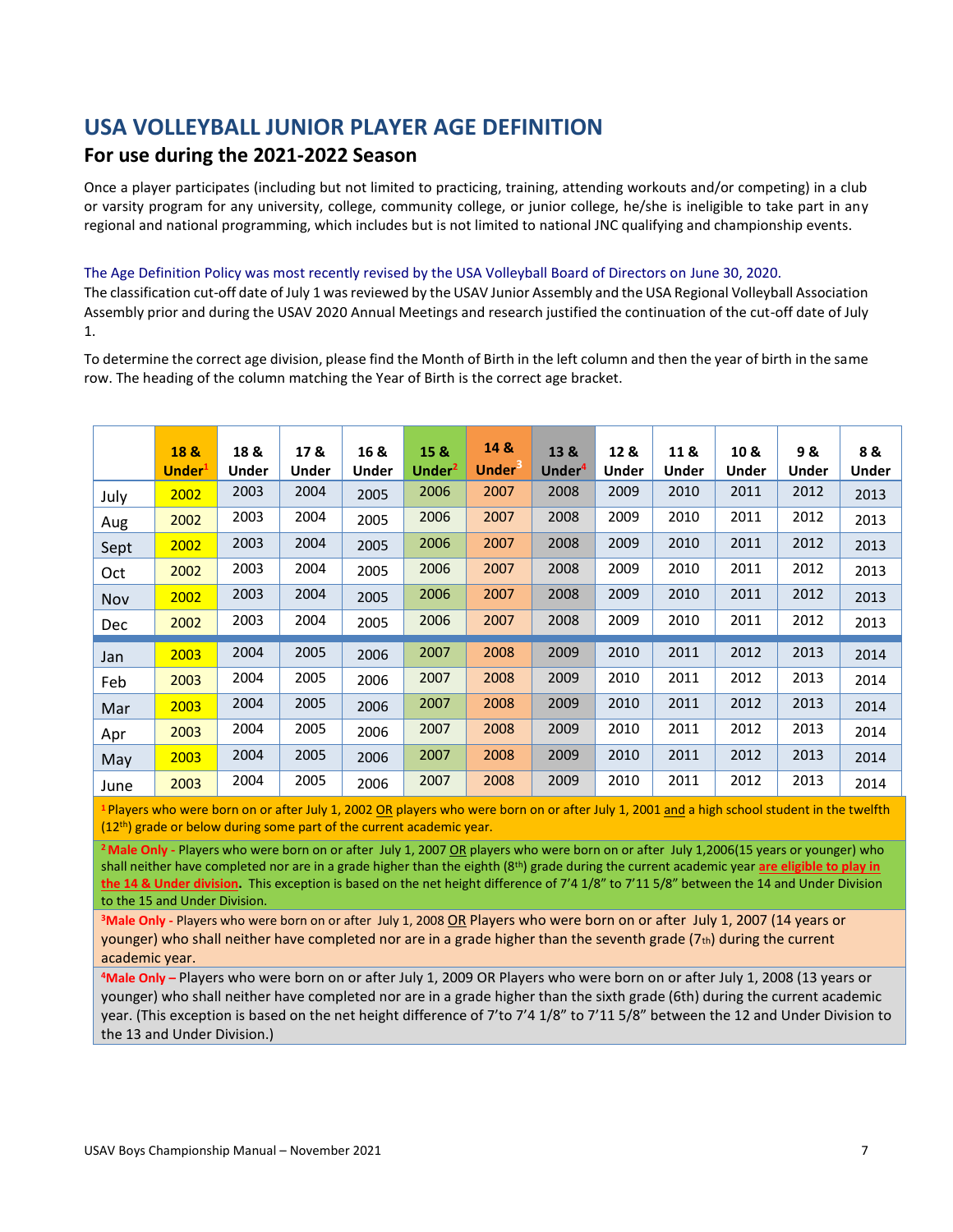### <span id="page-7-0"></span>**WAIVERED PLAYERS**

Teams **MAY NOT** use players who have a waiver from their region for age requirements.

#### **Boys 14 and Under Division:**

Regionally waived boys' teams in the 12, 13, and 14 and under will be allowed to participate at the USA Junior National Championships using the following age/grade definition:

#### **14 and Under Waiver**

- Players who were born on or after July 1, 2007
- OR Players who were born on or after July 1, 2006 (15 years or younger) who shall neither have completed nor are in a grade higher than the eighth grade (8th) during the current academic year. (This exception is based on the net height difference of 7'4 1/8" to 7' 11 5/8" between the 14 and Under Division to the 15 and Under Division.)

#### **13 and under Waiver**

- Players who were born on or after July 1, 2008
- OR Players who were born on or after July 1, 2007 (14 years or younger) who shall neither have completed nor are in a grade higher than the seventh grade (7th) during the current academic year.

#### **12 and Under Waiver**

- Players who were born on or after July 1, 2009
- OR Players who were born on or after July 1, 2008 (13 years or younger) who shall neither have completed nor are in a grade higher than the sixth grade (6th) during the current academic year. (This exception is based on the net height difference of 7'to 7'4 1/8" to 7'11 5/8" between the 12 and Under Division to the 13 and Under Division.)

Note: These age definitions are used by domestic club programs and are NOT the same as the age definitions for the International and Domestic NDTP programs for 2022.

## <span id="page-7-1"></span>**BJNC DIVISIONS OF PLAY - OPEN, USA, & CLUB**

There are three (3) major divisions of play at BJNC – Open Divisions, USA Divisions, and the Club Divisions.

The goal of the BJNC **Open Divisions** is to identify, through competition, the best Team in each BJNC age group from among Teams (see chart below) that have earned Bids. The BBT Open Divisions are designed to select those Teams.

• To participate in an Open Division at the BJNC, a Team must earn a bid from participating in an BBT Open Division – either winning the bid outright at a BBT or being selected for an At-Large Bid after competing in a BBT Open Division (se[e Open At-Large Bids\)](#page-10-2).

The goal of the BJNC **USA Divisions**is to create more opportunities for teams to play, to provide a second qualification division at the BJNC, and create more manageable field sizes between the Club and Open divisions at the BJNC.

• To participate in a USA Division at the BJNC, a Team must earn a bid from participating in an BBT USA Division – either winning the bid outright at a BBT or being selected for an At-Large Bid after competing in a BBT Open or USA Division (se[e USA At-Large Bids\)](#page-12-0).

The goal of the BJNC **Club Divisions** is to allow opportunity for Teams to participate at the BJNC without following the qualification process.

• Teams must follow the established process to participate in this division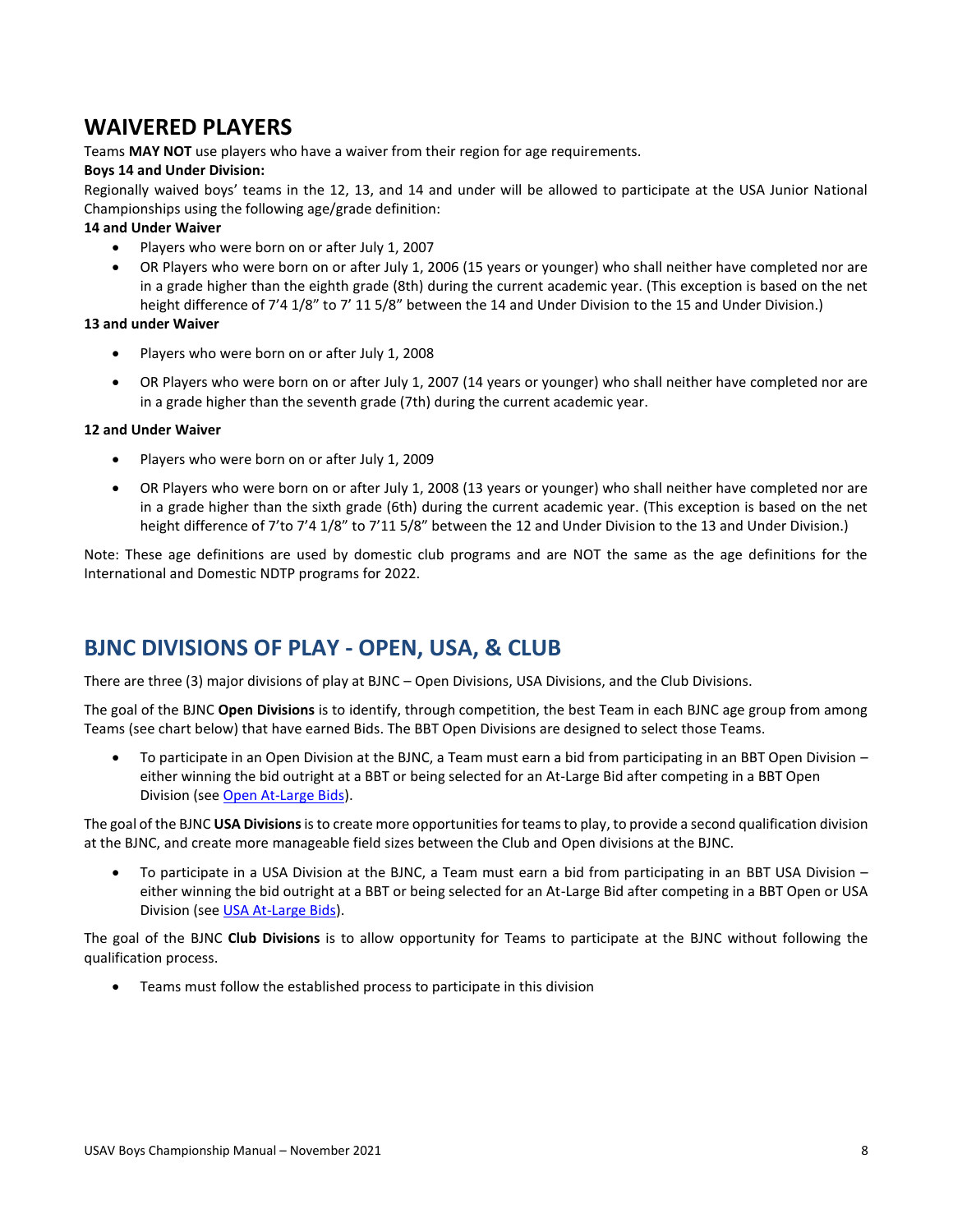### <span id="page-8-0"></span>*Age Classification, Divisions & Team Entries*

|                     | 18 & Under | 17 & Under |          |          | 16 & Under   15 & Under   14 & Under | <b>13 &amp; Under</b> | 12 & Under |
|---------------------|------------|------------|----------|----------|--------------------------------------|-----------------------|------------|
| Open Division       | 36 Teams   | 36 Teams   | 36 Teams | 36 Teams | 36 Teams                             |                       |            |
| <b>USA Division</b> | 36 Teams   | 32 Teams   | 36 Teams | 24 Teams | 24 Teams                             |                       |            |
| Club Division*      | 64 Teams   | 48 Teams   | 64 Teams | 32 Teams | 32 Teams                             | 24 Teams              | 16 Teams   |

Currently, there is a BJNC tournament for each of the following age divisions:

\*Club Divisions will have a soft cap of the number listed above, but may accept additional Teams in a Tournament, in multiples of 4 Teams, dependent on available court space

**Note:** Not all Bid Tournaments host all age divisions. Some Bid Tournaments host competition in age divisions that do not currently have a Junior National Championship (for example, 10 & Under).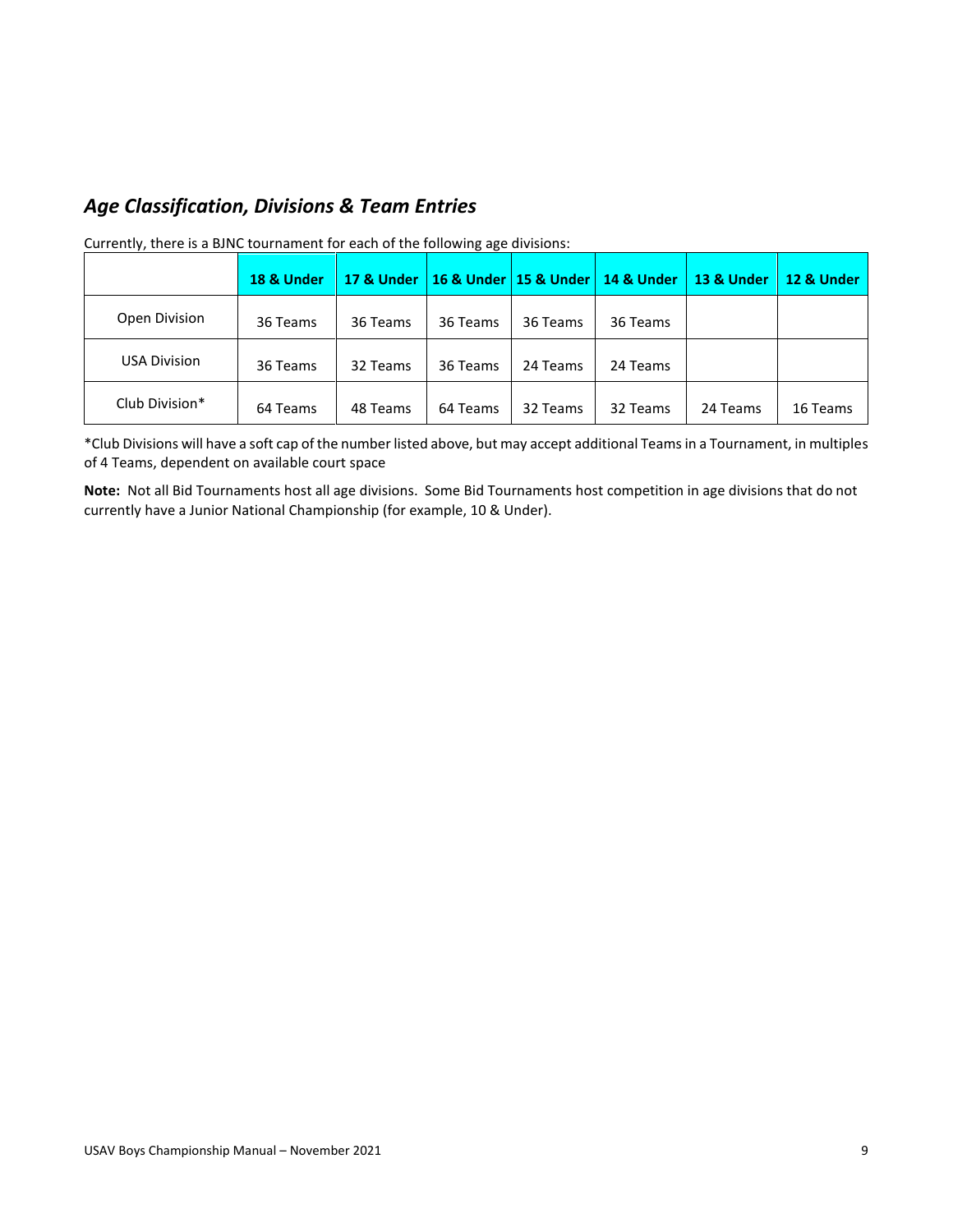### <span id="page-9-0"></span>**STUCTURE OF THE NATIONAL QUALIFYING PROCESS**

The primary purpose of the Bid Tournaments is to select, through Tournament competition, which teams in various age groups will qualify to play in the Open and USA Divisions at the BJNC. Tournament play at the Bid Tournaments is divided into Open divisions and USA divisions. Some Bid Tournaments may opt to offer a non-bid division named Club.

**Note:** This Manual applies only to the qualifying process for the junior Boys Open and USA Divisions of USAV. Although not all Open and USA Division teams that participate in the BJNC are chosen through the Bid Tournaments, the Bid Tournaments are the first rounds of the BJNC. As such, they are governed by USAV, with sanctioning by USAV rather than by the regions where they occur.

The secondary purposes of the Bid Tournaments are to:

- Promote inter-regional play.
- Provide a high level of competition for teams at different levels within each age division.
- Showcase junior talent for college recruiters and USAV High Performance programs.
- Promote the growth and development of volleyball in a particular geographic area.
- Provide a training ground for officials.

Currently, there are nine (9) Bid Tournaments: Boys Atlantic Northeastern Tournament, Boys East Coast Championships, Boys Winter Volleyball Championships, Florida Fest, Dennis Lafata Gateway Boys Festival, Molten Can-Am, No Dinx/NCVA Boys Bid Tournament, SCVA Junior Boys' Invitational, and the Southwest Boys Classic.

### <span id="page-9-1"></span>**USAV ROLE IN THE BOYS' BID QUALIFICATION PROCESS**

The USAV Events Department, in consultation and coordination with the appropriate committee(s) will develop, standardize, implement, evaluate and oversee the qualification process for the BJNC.

USAV and the Events Department monitor the qualifying process each season, and with their various committees: .

- Determine the process by which Teams are accepted or denied entry into a BBT division.
- Have final approval of all formats used at Bid Tournaments.
- Approve the Bid Tournament schedule grid.
- Have final approval of the seeding of "bid offering" division age groups at Boys Bid Tournaments.
- Have final approval of the seeding of all divisions of the BJNC, based on the initial seeding of the Boys Competition Committee (BCC).
- Have final approval of at-large bids selected for the BJNC, based on the recommendation of the BCC.
- Approve all seeding changes made more than 72 hours prior to the start of the first day of the Event.
- Recommend qualifying process improvements to the Junior Assembly, Region Assembly and the BBTDs.
- Publish the BJNC division flowcharts through the USAV website three days prior to the event.
- •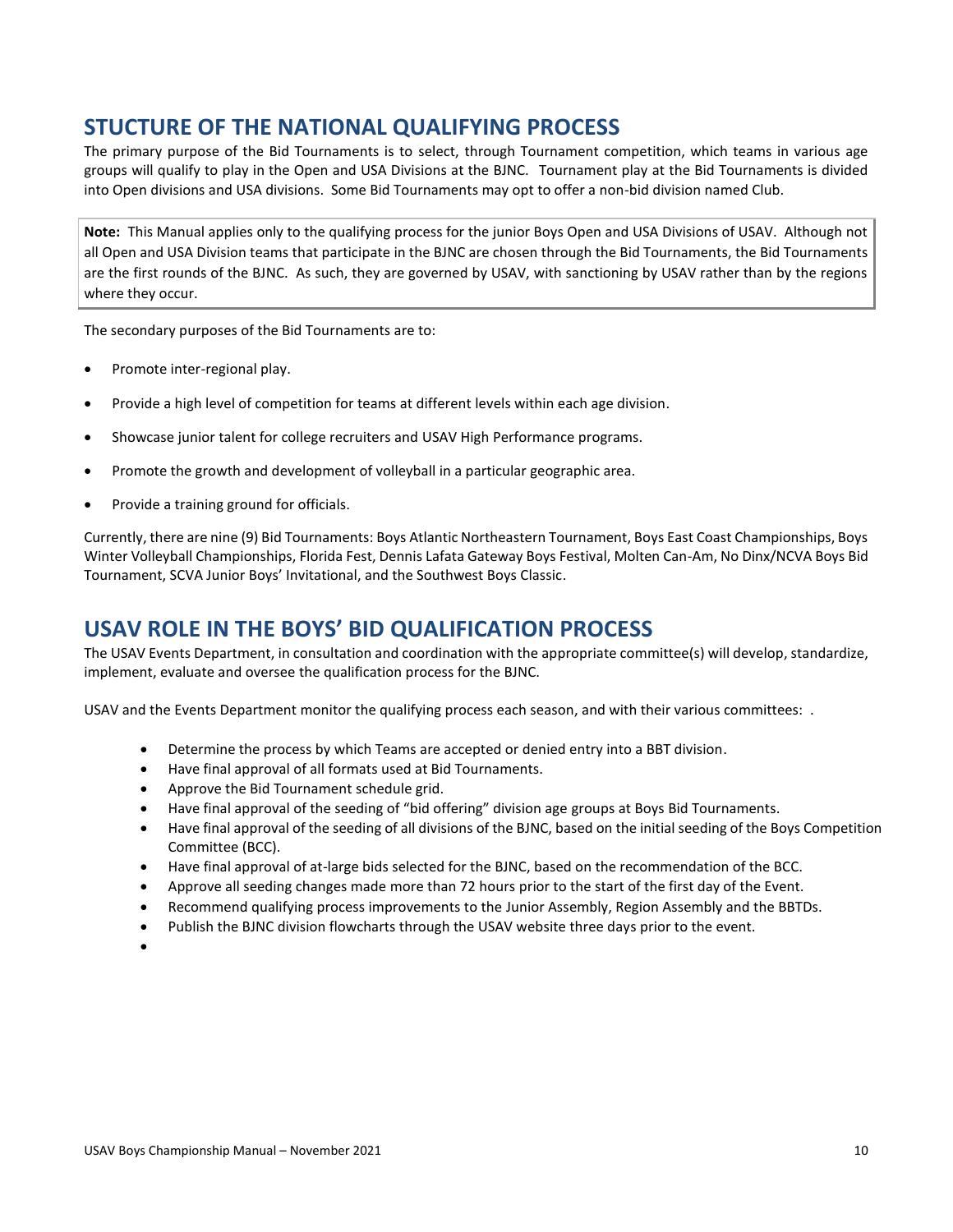### <span id="page-10-0"></span>**BJNC BID PROCESS**

#### <span id="page-10-1"></span>*Bid Tournaments and Bids*

Each of the following Bid Tournaments will be allocated a specific number of bids to award based on the number of teams entered in each age division. To award Open and USA bids, the Bid Tournament must offer single age group divisions in all divisions that are offered at the BJNC. In addition, Open and USA bids will only be awarded at bid events in age divisions that are held over a minimum of two days. The following grid explains the total number of bids allocated for each event based on total number of teams attending in a field.

| <b>Bid Tournament</b>                       | <b>Max# Open Bids</b>              | <b>Max# USA Bids</b>                               | <b>Bid Tournament</b>                   | <b>Max# Open Bids</b> | <b>Max# USA Bids</b>                            |
|---------------------------------------------|------------------------------------|----------------------------------------------------|-----------------------------------------|-----------------------|-------------------------------------------------|
| Boys Atlantic<br>Northeastern<br>Tournament | 3                                  | $4 - 16s$ & 18s<br>3-14s, 15s & 17s                | Molten Can-Am                           | 3                     | 2 - 16s & 18s<br>$1 - 17s$<br>$1 - 14s$ and 15s |
| <b>Boys Winter</b><br>Championships         | 9                                  | 7 - 16s and 18s<br>$6 - 17s$<br>4 - 14s and 15s    | No Dinx/NCVA<br>Boys' Bid<br>Tournament | 2                     | 4-16s-18s<br>$2 - 15s$<br>$3 - 14s$             |
| Dennis Lafata<br>Gateway Boys<br>Festival   | $4 - 16s - 18s$<br>$3 - 14s - 15s$ | $5 - 16s - 18s$<br>4-14s and 15s                   | <b>SCVA Junior Boys</b><br>Invitational | 9                     | 7 - 16s - 18s<br>4-15s<br>$4 - 14s$             |
| Boys East Coast<br>Championships            | $2 - 14 - 15s$<br>$3 - 16 - 18s$   | 3-15s, 16s and<br>18 <sub>S</sub><br>2-14s and 17s | Southwest Boys<br>Classic               | $\overline{2}$        | 2-14s, 16s, 17s,<br>18s<br>$1 - 15s$            |
| Florida Fest                                | $2 - 16 - 18s$<br>$2 - 14 - 15s$   | $2 - 15s - 18s$<br>$1 - 14s$                       | PUR & HI At-<br>Large*                  | $1 - 14 - 15s$        | n/a                                             |

#### \***USAV reserves the right to reallocate bids for the 2022 season based on the Tournaments registration numbers**

*\*PUR and Hawaii given at-large bids to support grassroots and reduce travel for younger teams. Neither territory is considered a sanctioned bid tournament. See Open At-Large criteria for more information.*

The number of teams entered in an age division at the entry deadline or the number of teams in an age division at the start of the event, whichever is greater, will be the number used to determine how many bids a Boys Bid Tournament will receive up to the maximum allocated to that event, per the following table:

| Max # of Bids Awarded in Each Division 1 2 3 4 5 6 7 8 9 |  |  |  |                             |  |
|----------------------------------------------------------|--|--|--|-----------------------------|--|
| Min # of Teams in Field                                  |  |  |  | 14   18   22   26   28   30 |  |

<span id="page-10-2"></span>The above is subject to annual review and modification by the USA Volleyball Events Department.

#### *Open and USA Division Bids*

• In the Bid Tournaments, Open or USA bids will be offered to the teams that finish the competition in a bid award position. See Table below for the furthest a bid may trickle down based on number of Open or USA teams entered in the division

(NOTE: Combining Open, USA, and/or Club Divisions does not apply to this table):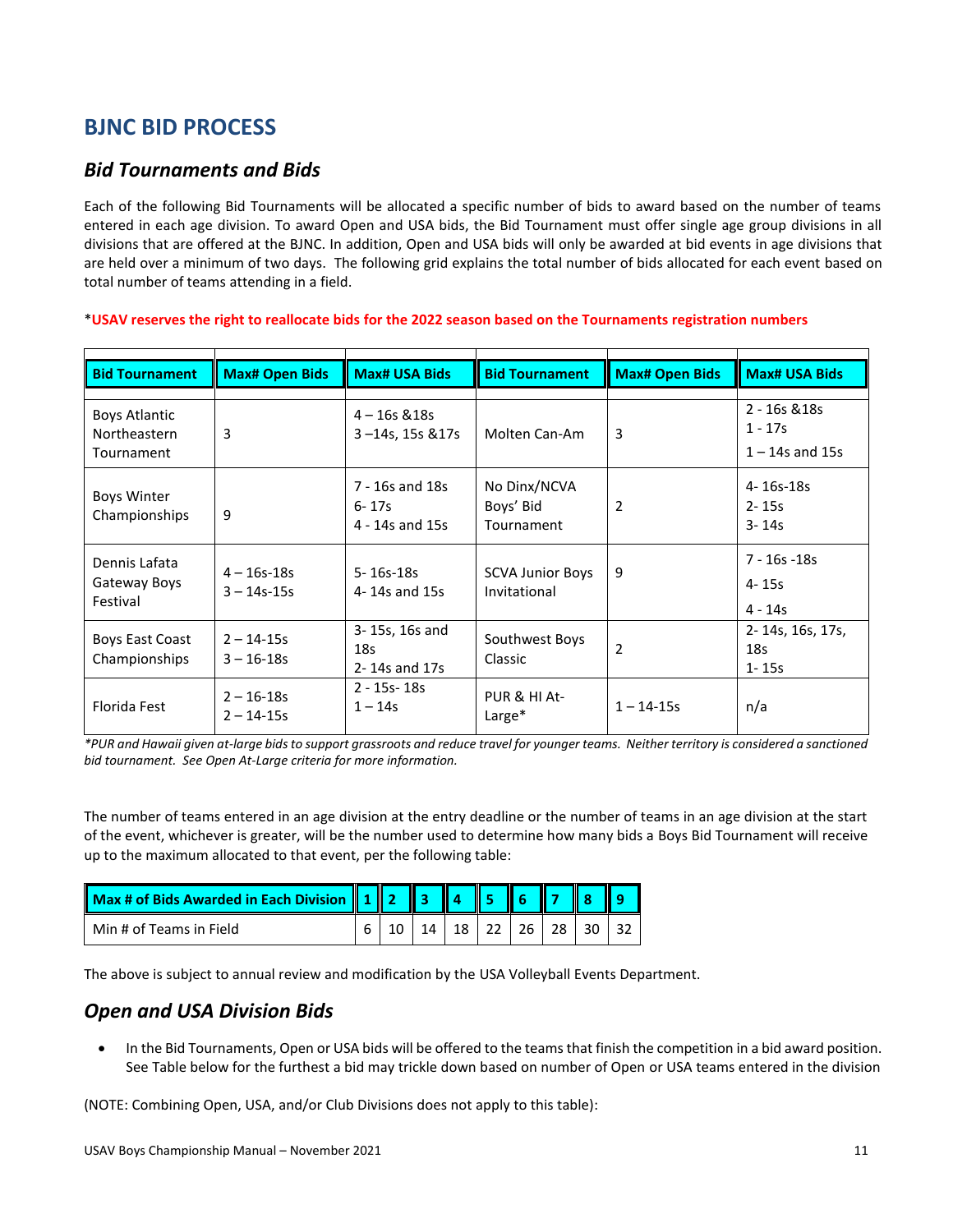| Maximum # of Bids<br>Awarded | 1              | $\overline{2}$ | 3              | $\overline{4}$ | $\overline{5}$ | 6  | $\overline{7}$ | 8  | 9  |
|------------------------------|----------------|----------------|----------------|----------------|----------------|----|----------------|----|----|
| # of Teams = $6*$            | 2              |                |                |                |                |    |                |    |    |
| # of Teams = $7-8$           | $\overline{3}$ |                |                |                |                |    |                |    |    |
| # of Teams = $9$             | 4              |                |                |                |                |    |                |    |    |
| # of Teams = $10-11$         | 4              | 4              |                |                |                |    |                |    |    |
| # of Teams = $12-13$         | 5              | 5              |                |                |                |    |                |    |    |
| # of Teams = 14-16           | 6              | 6              | 6              |                |                |    |                |    |    |
| # of Teams = $17$            | 7              | $\overline{7}$ | $\overline{7}$ |                |                |    |                |    |    |
| # of Teams = $18$            | 7              | $\overline{7}$ | 7              | 7              |                |    |                |    |    |
| # of Teams = 19-21           | 8              | 8              | 8              | 8              |                |    |                |    |    |
| # of Teams = $22-23$         | 9              | 9              | 9              | 9              | 9              |    |                |    |    |
| # of Teams = $24-25$         | 10             | 10             | 10             | 10             | 10             |    |                |    |    |
| # of Teams = $26$            | 10             | 10             | 10             | 10             | 10             | 10 |                |    |    |
| # of Teams = $27$            | 11             | 11             | 11             | 11             | 11             | 11 |                |    |    |
| # of Teams = $28$            | 11             | 11             | 11             | 11             | 11             | 11 | 11             |    |    |
| # of Teams = $29$            | 12             | 12             | 12             | 12             | 12             | 12 | 12             |    |    |
| # of Teams = $30-31$         | 12             | 12             | 12             | 12             | 12             | 12 | 12             | 12 |    |
| # of Teams = $32-33$         | 13             | 13             | 13             | 13             | 13             | 13 | 13             | 13 | 13 |
| # of Teams = 34-36           | 14             | 14             | 14             | 14             | 14             | 14 | 14             | 14 | 14 |
| # of Teams = $37-38$         | 15             | 15             | 15             | 15             | 15             | 15 | 15             | 15 | 15 |
| # of Teams = $39$ & Up       | 16             | 16             | 16             | 16             | 16             | 16 | 16             | 16 | 16 |

\*Special field size—can only be approved by USAV, otherwise the minimum starts at 6 teams

- Bids must be accepted or denied at the time the bid is awarded by the tournament director. Tournament Director must provide written proof that the bid was declined. Bids not awarded at the Bid Tournament will revert to the Open or USA At-large pool.
- BTs will determine the timing of written declaration of a bid, this may occur as early as team registration
- If a team finishes in a bid award position and declines the bid, that team will not be eligible for at-large consideration.
- To compete in an Open or USA division at the BJNC, a team must earn a bid at a Bid Tournament or be awarded a bid through the at-large process. Please see Open and USA At Large Criteria for more on the At Large Process Criteria
	- o At ALL Bid Tournaments, the USA Division will be offered for the 14s- 18s age groups.

Should either division fail to receive the minimum number of Six (6) registered teams, the divisions may be combined and will be called the Open Division.

- In order for the combined Open Division to retain (1) Open Bid and (1) USA Bid, the division must have a minimum of ten (10) registered teams. BBTs are allowed to only grant (1) Open and (1) USA when combining divisions regardless of number of entries over (10) registered teams,
	- $\circ$  If the combined Open Division has less than Ten (10) registered teams, the BBT will award only one (1) Open bid.

Should a division fail to receive the minimum number of six (6) registered Teams, a waiver may be granted by the USAV Director of Events. If there are less than six (6) Teams registered, the division may be canceled or played without a Bid being awarded and the one (1) Open or USA Bid will be placed in the At- Large Process.

#### **\* For the 2022 SEASON ONLY: USAV Reserves the right to adjust the bid distribution in the event of combining divisions**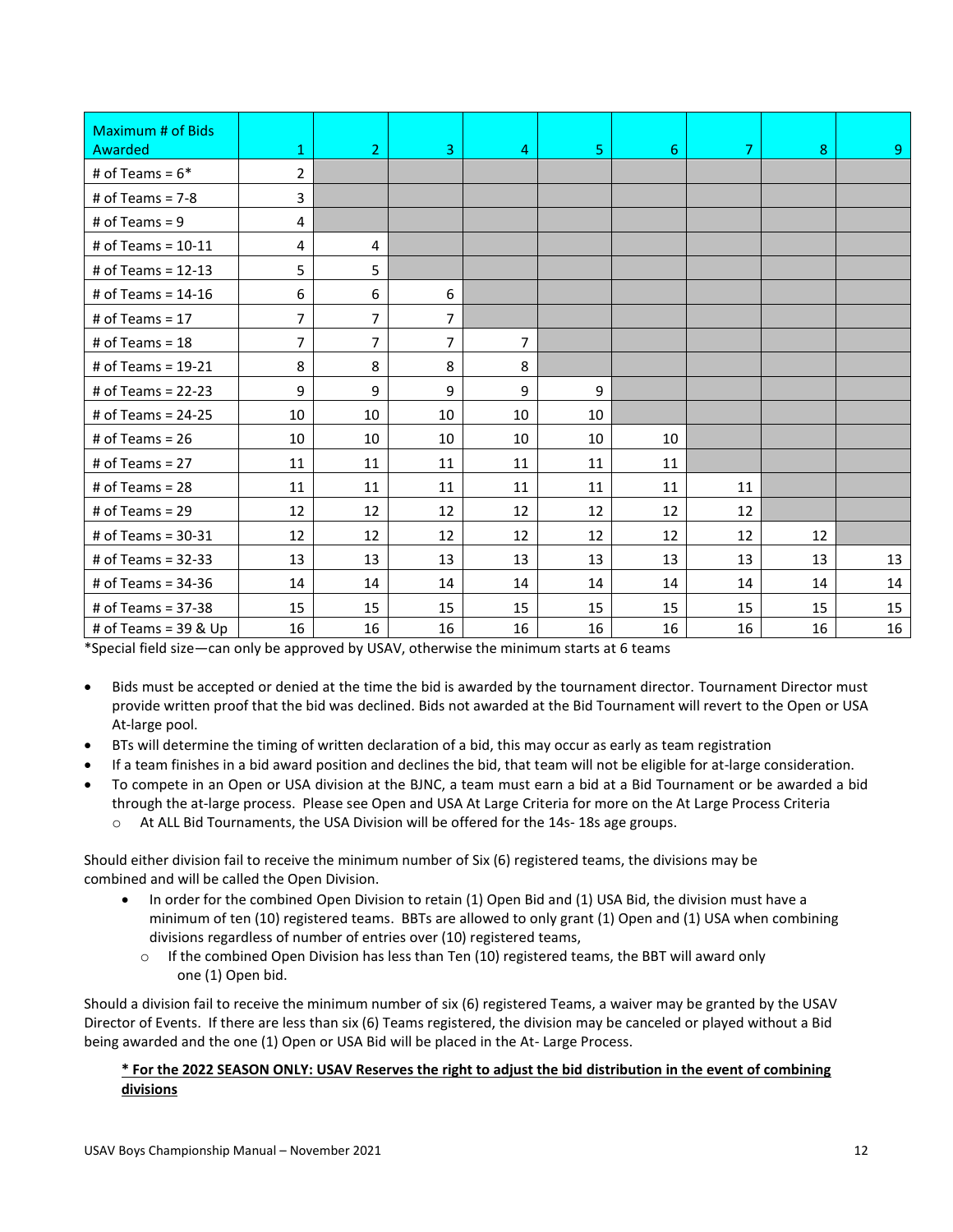### <span id="page-12-0"></span>*Open and USA At-Large Bids Awarded through USA Volleyball*

To be considered for an at-large bid to the BJNC, a team must enter the event through the approved USAV online registration system as an Open or USA team, and submit complete and accurate results by all posted deadlines. In the absence of results, a letter of explanation addressing the reason(s) why such results are not available, and reason(s) why the team should be considered for an at-large bid should be submitted. The letter is to be submitted to the USAV Events Department by the entry deadline. Please see the current BJNC Pre-Tournament Manual for deadlines and other information [\(www.usavolleyball.org\)](http://www.usavolleyball.org/). The teams awarded the at-large bids will be selected by the BCC with final approval of the USAV Events Department using the following criteria:

- 1. Must have competed in at least one (1) bid tournament (in a bid division—Open OR USA)
- 2. Register your team in the desired At-Large division for the BJNC in AES and send payment and the entry form by the posted deadline (may not register for both Open & USA but if a team is not awarded an Open bid, it will be considered for USA). **\*Please note: If previously registered in club division please reach out to [BJNC@usav.org](mailto:BJNC@usav.org) to change divisions to the desired At Large division**
- 3. Strength
- 4. Record against Qualified teams
- 5. Record against At Large applicants
- 6. Past year's BJNC finish of the rostered players
- 7. Date of entry

**The BCC committee and the USAV Events Department will rank all Open At-Large and USA At-Large applicants together regardless of the division entered and assign bids by that agreed upon rank. Teams awarded an At-Large bid have up to three (3) business days to accept or decline the bid. If a team declines a bid, the declining bid will trickle down to the next team in rank order. If a team accepts a bid but does not participate in BJNC, the team is subject to sanctions for not using bids.**

The BCC and USAV EVENTS DEPARTMENT reserve the right to accept as many or as few teams applying for an At-Large Bid to round out numbers and create even pool play.

#### **Note: Any team that declines an Open or USA bid at a bid tournament will be ineligible for an at-large bid.**

\*In the Open Division(s) Hawaii and Puerto Rico will be given one (1) bid for the 14 and 15 & under age divisions. Each territory will award those bids to a team in each age division by any means they deem appropriate (i.e. a tournament or via an application process). Any other team wishing to receive a bid for the 14 or 15 & under age divisions must attend a bid tournament and apply for an At-Large bid if necessary. **If Hawaii or Puerto Rico choose to award the allotted bids via a tournament, that tournament is not considered a sanctioned USAV bid tournament and does not count towards the required criteria to be eligible to apply for an at-large bid.**

#### <span id="page-12-1"></span>*Announcement of At-large Bids*

The USAV Events Department will announce the Teams being awarded the BJNC At-Large Bids no later than the second Tuesday after the last BBT. The Events Department will notify Teams awarded an At-Large Bid by email, sent to the Coach and Club Director at the email addresses provided in the BJNC's Event registration system.

### <span id="page-12-2"></span>*Rules of Priorities of Bid Use*

Open bids supersede USA bids. A team earning and accepting an Open bid may not accept a USA bid at another event. If a Team previously accepted a USA Bid from BBT, the Team must use the Open Bid. A team earning and accepting a USA bid may apply for Open At-Large if all criteria has been met and **must notify** USAV Events at [\(BJNC@usav.org\)](mailto:BJNC@usav.org) to be considered for an Open At-Large.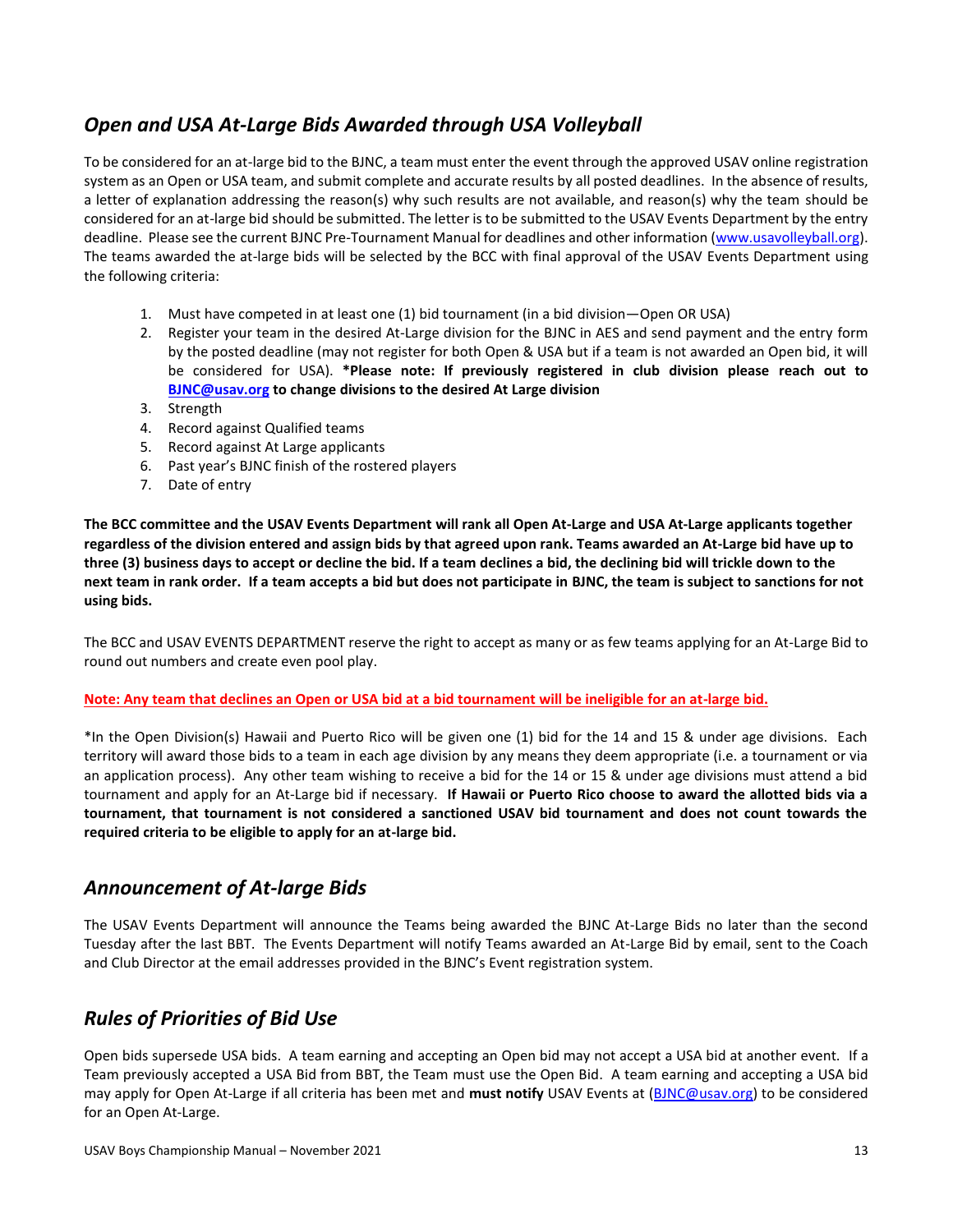### <span id="page-13-0"></span>*Eligibility*

For a team to be eligible for any bid, that team must have completed all entry requirements for the BJNC. If a team has not met the BJNC entry requirements by the deadline date and has previously accepted the bid, that team is no longer eligible for entry and may be subject to additional penalties. **No leniency will be given on the JNC entry deadlines! Missed entry deadlines will result in the loss of the bid.** Please refer to the BJNC Pre Tournament Manual for specific deadlines and information.

#### <span id="page-13-1"></span>**PENALTIES**

To ensure the integrity of BJNCs and to promote fair play, it may be necessary for USAV to impose penalties. USAV will convene an Event committee to review each case and impose a proper penalty(ies) if warranted.

#### <span id="page-13-2"></span>*Factors that will be considered for establishing penalties:*

- Compliancy with deadlines and requirements
- Time of notification from the start of BJNCs
- Previous club/member behavior
- Level of play (Open vs. USA)
- Severity of offense
- Age and Experience
- Region Input

#### <span id="page-13-3"></span>*Penalties for Not Using a Bid*

It is disruptive to the quality of the Event when Bids are returned after being accepted. There are financial consequences, administrative challenges, and logistical delays for Teams, Region administrators and USAV personnel. Inevitably this takes opportunities away from other Teams participating in the qualification process.

A Team that does not use a BJNCs Open or USA bid which it has earned and accepted may be subject to the following penalties:

- Financial Penalties
	- Payment of entry fee (if a team returns a bid at least 30 days prior to the start of BJNC) OR entry fee plus \$1,000 fine (if a team returns a bid within 30 days of the start of BJNC).
	- If the payment is not received for the BJNC Event Entry Fee and/or fines, the club director(s), coaches affiliated with official qualification roster will be prohibited from participating in BBTs and BJNC until the fee is paid in full. Further legal actions may be taken to ensure payment is received.
- Suspension of Participation:
	- Club Director suspended from participation in all BBTs and BJNCs for the remainder of the season and the following season.
	- Head Coach listed on the official qualification roster suspended from participation in all BBTs and BJNCs for the remainder of the season and the following season.
	- All members listed on the official qualification roster suspended from participation in all BBTs and BJNCs for the remainder of the season and the following season.
	- Specific age group from club suspended from participation in all BBTs and BJNC for the remainder of the season and the following season.

USAV Boys Championship Manual – November 2021 14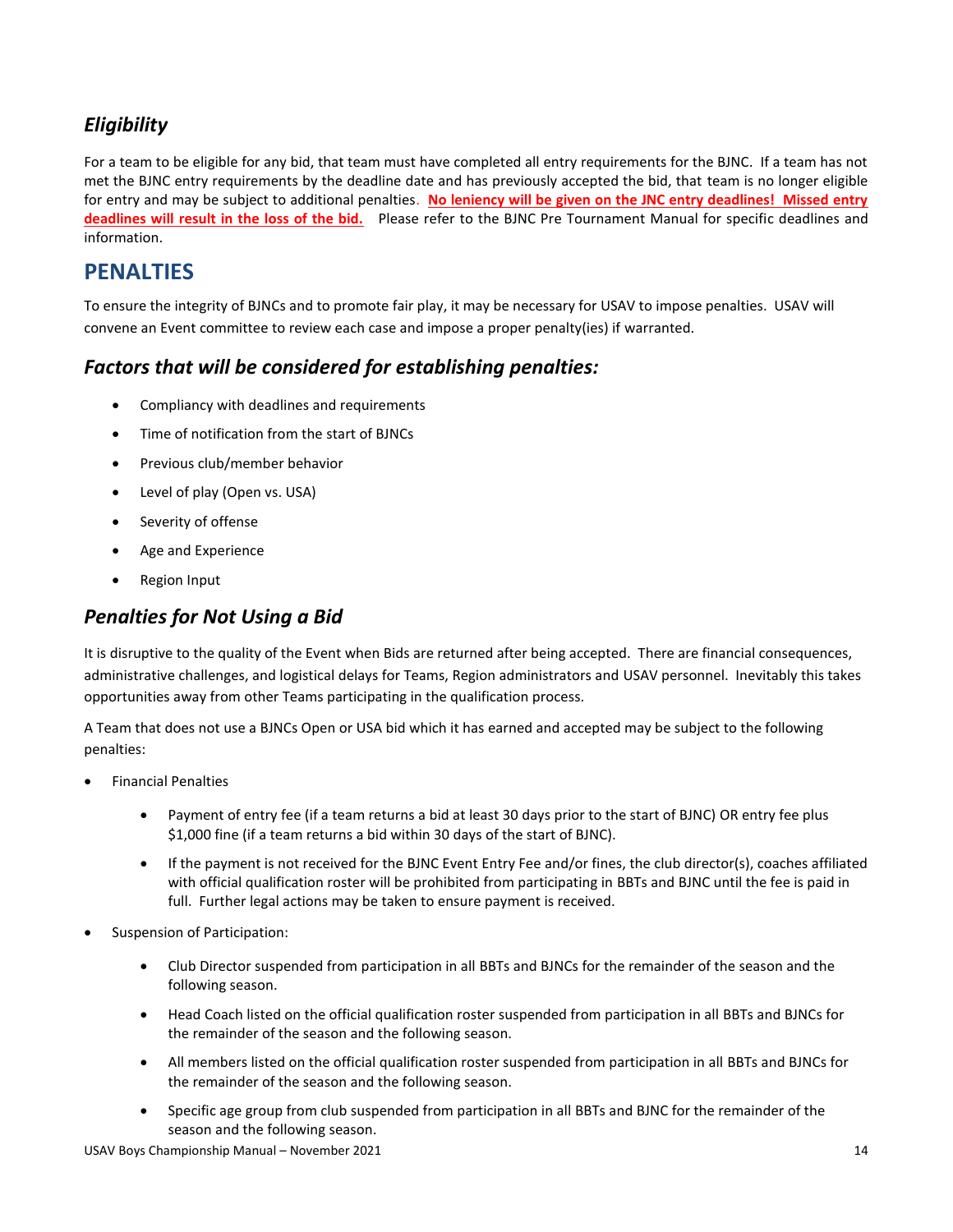- Club or specific team suspended from participation in all BBTs and BJNC for the remainder of the season and the following season.
- All suspensions will be published and updated on the USAV website.

Additional Penalties:

• USAV reserves the right to impose additional penalties as deemed necessary.

Regions reserve the right to impose additional penalties to Clubs and/or Teams within their Region.

#### <span id="page-14-0"></span>*Penalties for Illegal Use of Bid*

If a Team is deemed ineligible or have ineligible participants (age falsification, frozen player, foreign participation, ethics/eligibility, SafeSport violations etc.) the following penalties may be applied:

- Financial Penalties:
	- Loss of entry fee and a \$2,500 fine.
	- If the payment is not received for the BJNC Event entry fee and/or fines, the club director(s), coaches affiliated with official qualification roster will be prohibited from participating in BBTs and BJNC until the fee is paid in full. Further legal actions may be taken to ensure payment is received.
- Suspension of Participation:
	- Club Director suspended from participation in all BBTs and BJNC for the remainder of the season and the following season.
	- Head Coach listed on the official qualification roster suspended from participation in all BBTs and BJNCs for the remainder of the season and the following season.
	- All members listed on the official qualification roster suspended from participation in all BBTs and BJNC for the remainder of the season and the following season.
	- Specific age group from club suspended from participation in all BBTs and BJNCs for the remainder of the season and the following season.
	- Club or specific team suspended from participation in all BBTs and BJNCs for the remainder of the season and the following season.
	- Suspended membership or probation.
	- All suspensions will be published and updated on the USAV website.
- Additional Penalties:
	- Revocation of past awards, winnings and titles.
	- USAV reserves the right to impose additional penalties as deemed necessary (see [USAV Age Definition Policy\)](#page-31-0)
	- Regions reserve the right to impose additional penalties to Clubs and/or Teams within their Region.

#### <span id="page-14-1"></span>*Appeals*

When a penalty(ies) is imposed on a club/Team/individual by USAV, they may file for an appeal. Appeals may be filed with the USAV Ethics and Eligibility Committee by sending all relevant documentation to the USAV Staff Attorney by deadlines outlined in the initial Sanction letter. All appeals shall be accompanied by a non-refundable \$100 fee made payable to USA Volleyball.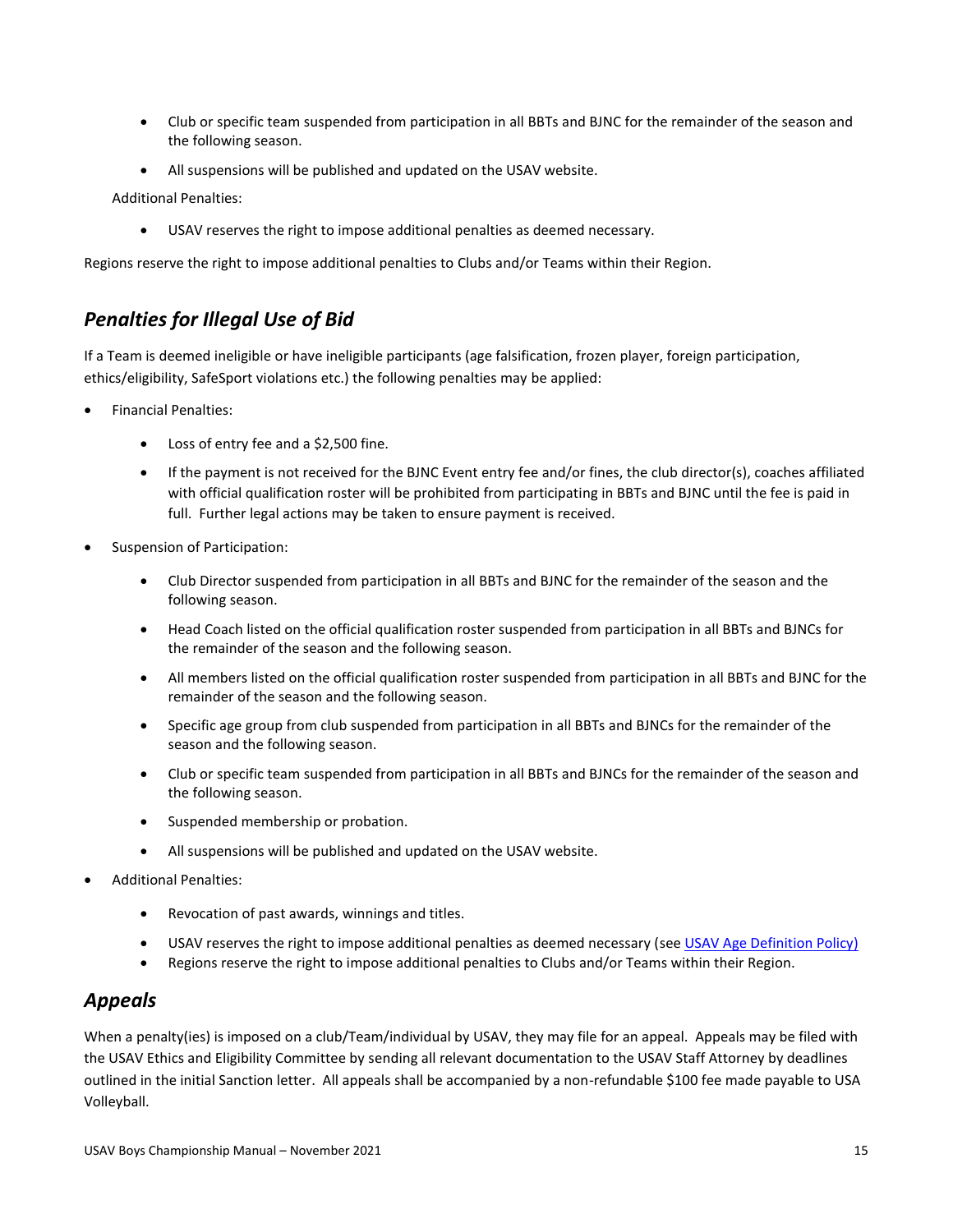### <span id="page-15-0"></span>**BID TOURNAMENT INFORMATION**

All Bid Tournaments must adhere to the same competitive format standards when conducting their events. The information in this section of the Championship manual applies to *all* Bid Tournaments.

## <span id="page-15-1"></span>RULES OF PLAY

The rules of play are as prescribed in the USA Volleyball Rules Book. Below are key editorial corrections, clarifications and new rules pertaining to the 2021/2022 (underlined words, phrases or sentences indicate an editorial correction or rule change).

- USAV 4.1.2: The Libero can be team or game captain.
- USAV 4.3a: A player's uniform consists of a jersey and shorts or athletic/sport pants. When undergarments, including but not limited to T-shirts, boxer shorts, tights, leotards, body suits, bicycle shorts, sports bras, etc., are worn in such a manner that they are exposed, they will be considered a part of the uniform. In that case, they must be similar and the same color for any team members (except the Libero) who wear such an undergarment. Socks and sport shoes are not part of the uniform.
- USAV 4.3.1: The color and design for the jerseys and shorts or athletic/sport pants must be uniform for the team (except for the Libero).

#### <span id="page-15-2"></span>Artificial Noise Makers

Due to their disruptive nature, artificial noise makers are prohibited at Bid Tournaments and BJNC.

#### <span id="page-15-3"></span>*Match Formats*

All matches, including bid playoff matches, will be the best 2-out-of-3 sets. The first two sets will be played to 25 points using rally scoring, with one team winning by two points and no point cap. If a third game is necessary, the third game will be played to 15 points using rally scoring, with one team winning by two points and no point cap. USAV rules apply. (Note: Round 1 3-team pools may play 3 sets to 25.)

#### <span id="page-15-4"></span>*Tournament Formats*

The Tournament format determines the number of pools in a division, the number of teams in each pool and the sequence of play, from pool play through playoffs. A Tournament "flow chart" illustrates the sequence of the format components. The USAV Events Department with input from the BCC will approve the Tournament formats and flow charts for Bid Tournaments according to the number of teams in a division. The ideal format is to create pools of four teams, but, depending on the number of teams in a division, may create pools of three or five. Due to COVID restrictions and safety measures, for the 2022 season, tournaments may implement an alternate format that has been previously submitted and approved by USA Volleyball.

A final pool finish will be determined first by match results and then followed by game percentage. A "round" is one complete pool for a division.

For a 2-day event, five (5) matches or the equivalent number of sets are guaranteed, and a 3-day event will guarantee seven (7) matches or the equivalent number of sets.

#### <span id="page-15-5"></span>*Division Formats*

• If additional playoff matches are necessary to award a trickle-down bid(s), teams will hold their earned playoff bracket seed going into the new playoff bracket. More information on playoffs under the Bid Playoffs section of manual.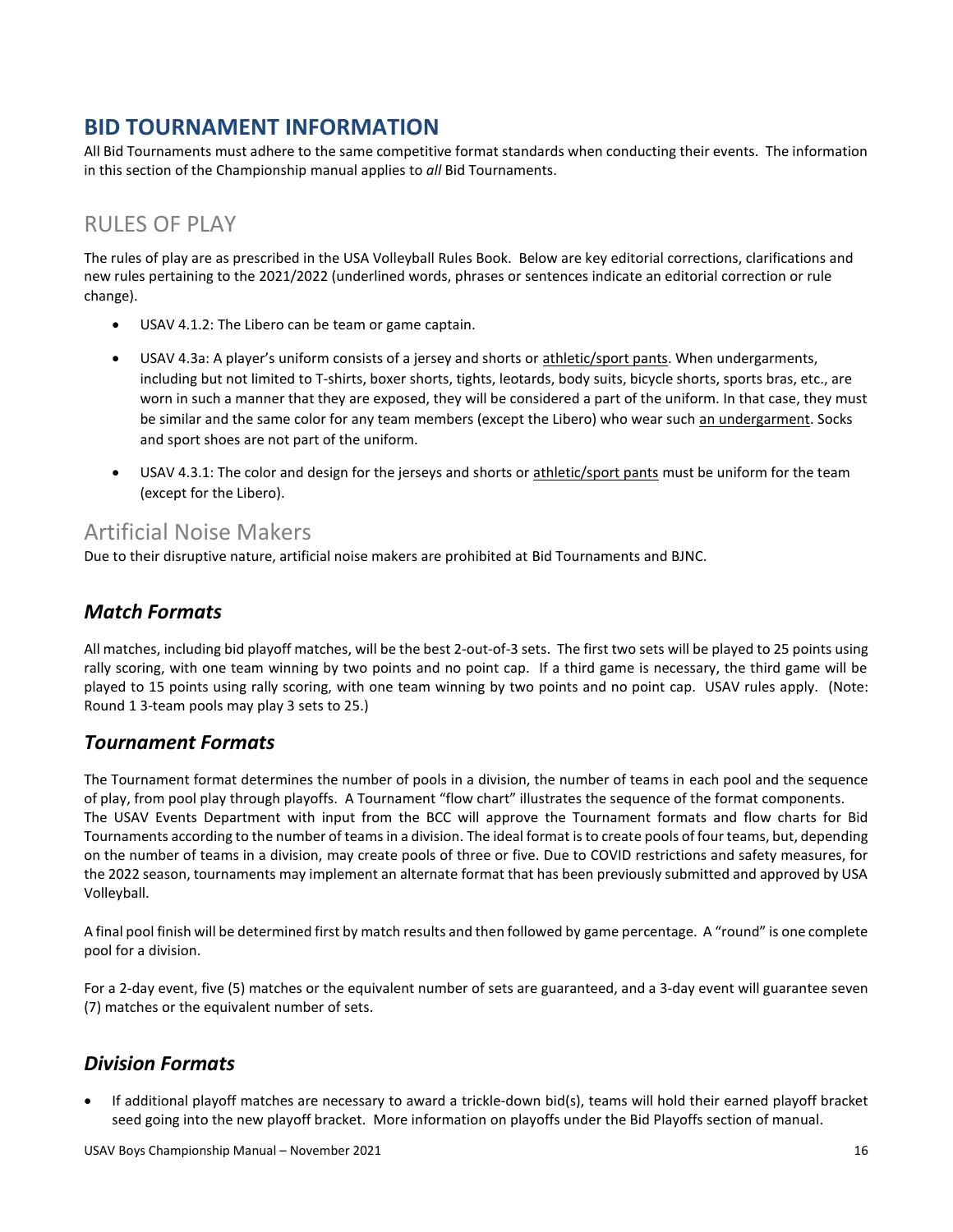### <span id="page-16-0"></span>**POOL PLAY SEQUENCES**

All pool play will follow the sequence listed below unless otherwise approved by the USAV Events Department:

| <b>Round</b> | <b>Four-Team Pools</b> | <b>Three-Team Pools</b> | Five-Team Pools on 2 courts |
|--------------|------------------------|-------------------------|-----------------------------|
| Match 1      | 1 vs. 3 (ref 2)        | 1 vs. 3 (ref 2)         | 1 vs. 5 and 2 vs. 4 (ref 3) |
| Match 2      | 2 vs. 4 (ref 1)        | 2 vs. 3 (ref 1)         | 1 vs. 4 and 2 vs. 3 (ref 5) |
| Match 3      | 1 vs. 4 (ref 3)        | 1 vs. 2 (ref 3)         | <b>Break</b>                |
| Match 4      | 2 vs. 3 (ref 1)        |                         | 1 vs. 3 and 4 vs. 5 (ref 2) |
| Match 5      | 3 vs. 4 (ref 2)        |                         | 2 vs. 5 and 3 vs. 4 (ref 1) |
| Match 6      | 1 vs. 2 (ref 4)        |                         | 1 vs. 2 and 3 vs. 5 (ref 4) |

#### <span id="page-16-1"></span>*Additional Options:*

| Two Four-Team Pools (A & B) on 2 Courts |                    | <b>Five-Team Pools on 2 courts</b> |
|-----------------------------------------|--------------------|------------------------------------|
| A 1 vs. 3 (ref B3)                      | A 2 vs. 4 (ref B2) | 2 vs. 5 and 1 vs. 4 (ref 3)        |
| B 1 vs. 3 (ref A3)                      | B 2 vs. 4 (ref A4) | 3 vs. 5 and 2 vs. 4 (ref 1)        |
| A 2 vs. 3 (ref B3)                      | A 1 vs. 4 (ref B4) | 30 Minute Break                    |
| B 2 vs. 3 (ref A2)                      | B 1 vs. 4 (ref A4) | 1 vs. 3 and 4 vs. 5 (ref 2)        |
| A 1 vs. 2 (ref B4)                      | A 3 vs. 4 (ref B1) | 2 vs. 3 and 1 vs. 5 (ref 4)        |
| B 3 vs. 4 (ref A1)                      | B 1 vs. 2 (ref A3) | 30 Minute Break                    |
|                                         |                    | 3 vs. 4 and 1 vs. 2 (ref 5)        |

### <span id="page-16-2"></span>**PLAYING SCHEDULES**

- All matches will be scheduled one (1) hour apart. Some pools may play on two days to complete the pool (e.g. begin play one day in the evening and finish the next morning).
- The first match of a pool may not begin before its scheduled time. Within a pool and after the first match, a match may begin up to 15 minutes before the scheduled starting time, provided the two teams competing, the officials, work team and the Tournament staff all agree to it and there is sufficient time for the warm-up protocol.
- The last match of a pool may begin more than 15 minutes ahead of schedule provided the two teams competing, the officials, work team, and the Tournament staff all agree to it and there is sufficient time for the warm-up protocol.
- Bid Tournament Directors can allow matches to proceed ahead of the published schedule after the second round in pool play. All teams involved must be present and agree.

## <span id="page-16-3"></span>**COURT USE**

- A Bid Tournament may not schedule more than 13 matches on a court in one day, unless otherwise approved by the USAV Events Department. Tie-breaking sets will not count as scheduled matches.
- Final Matches of the day must be scheduled to begin no later than 9:00 p.m (with an 8:00 a.m. start) or 9:30 p.m. (with an 8:30 a.m. start)
	- o For NQs Matches on day 3 of competition, Matches may not be scheduled to begin later than 3:00 p.m. If a division is larger than 64 teams, the first round of playoffs can be scheduled for the second day. Teams must still be given a minimum of one (1) match on the third day.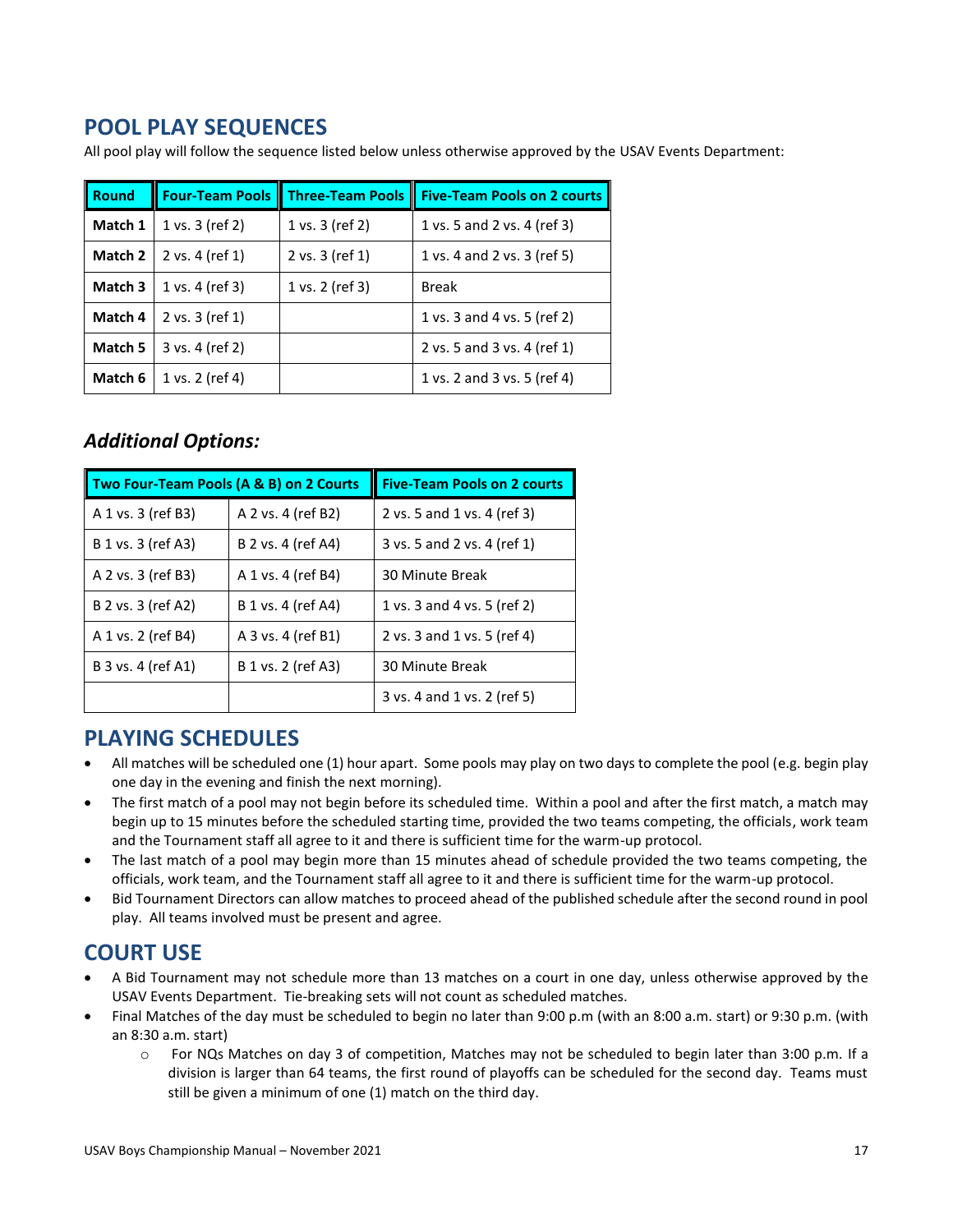#### <span id="page-17-0"></span>**WARM-UP PROTOCOL**

The warm-up schedule (2-4-4) for all matches will consist of:

- Two (2) minutes of shared court time for ball handling;
- Four (4) minutes of exclusive court time for the serving team;
- Four (4) minutes of exclusive court time for the receiving team.
- There will be no shared hitting time.
- By rule, when one team has exclusive use of the court, the other team must be at their bench; they may not use balls or be in spectator areas.

### <span id="page-17-1"></span>**ADDITIONAL TOURNAMENT PROCEDURES**

- Match scores and pool results (electronic or printed) should be posted in a central, public place as quickly as possible. Spectators and participants usually appreciate postings in additional sites.
- Playing schedules (electronic or printed) should be posted in a central, public place.
- Corrections to any of the printed materials should be posted in a central, public place. Corrections on electronic materials should be noted on the site.

Bid Tournament staff should be available to answer questions from attendees and participants.

### <span id="page-17-2"></span>**TIE BREAKERS TO DETERMINE POOL FINISH**

For the 2021-2022 season, all Playoff Tie Breaker Sets described in the Championship Manual have been reinstated for all Indoor Bid Tournaments and National Championships.

At the conclusion of a pool, the pool finish position of the teams is determined by their pool match records.

If there is a tie in match record among 2 or more teams in the pool, tie(s) are resolved using the Tie Break Rules, even in 3 team pools where all 3 sets are required to be played.

#### <span id="page-17-3"></span>**TIE BREAK RULES**

Ties in Matches are broken by the following steps:

#### <span id="page-17-4"></span>*TWO TEAMS TIE IN MATCHES*

Always broken head-to-head. No exceptions.

#### <span id="page-17-5"></span>*THREE-OR-MORE TEAMS TIE IN MATCHES*

- 1. Head-to-head results are used to determine pool finishes for teams that are tied in Match Record.
	- a) A team that beats all the other teams with which it is tied in Match Record will finish ahead of the other teams in the pool.
	- b) A team that has lost to all the other teams with which it is tied in Match Record is placed behind the other teams in pool finish.
	- c) If there are only two teams tied in matches after steps  $1(a)$  and  $1(b)$  have been applied, the head-to-head winner of those 2 teams earns the higher pool finish.
	- d) If after applying steps  $1(a)$ ,  $1(b)$  &  $1(c)$ , teams remain tied, then the ranking of those remaining teams follows the procedure in step 2.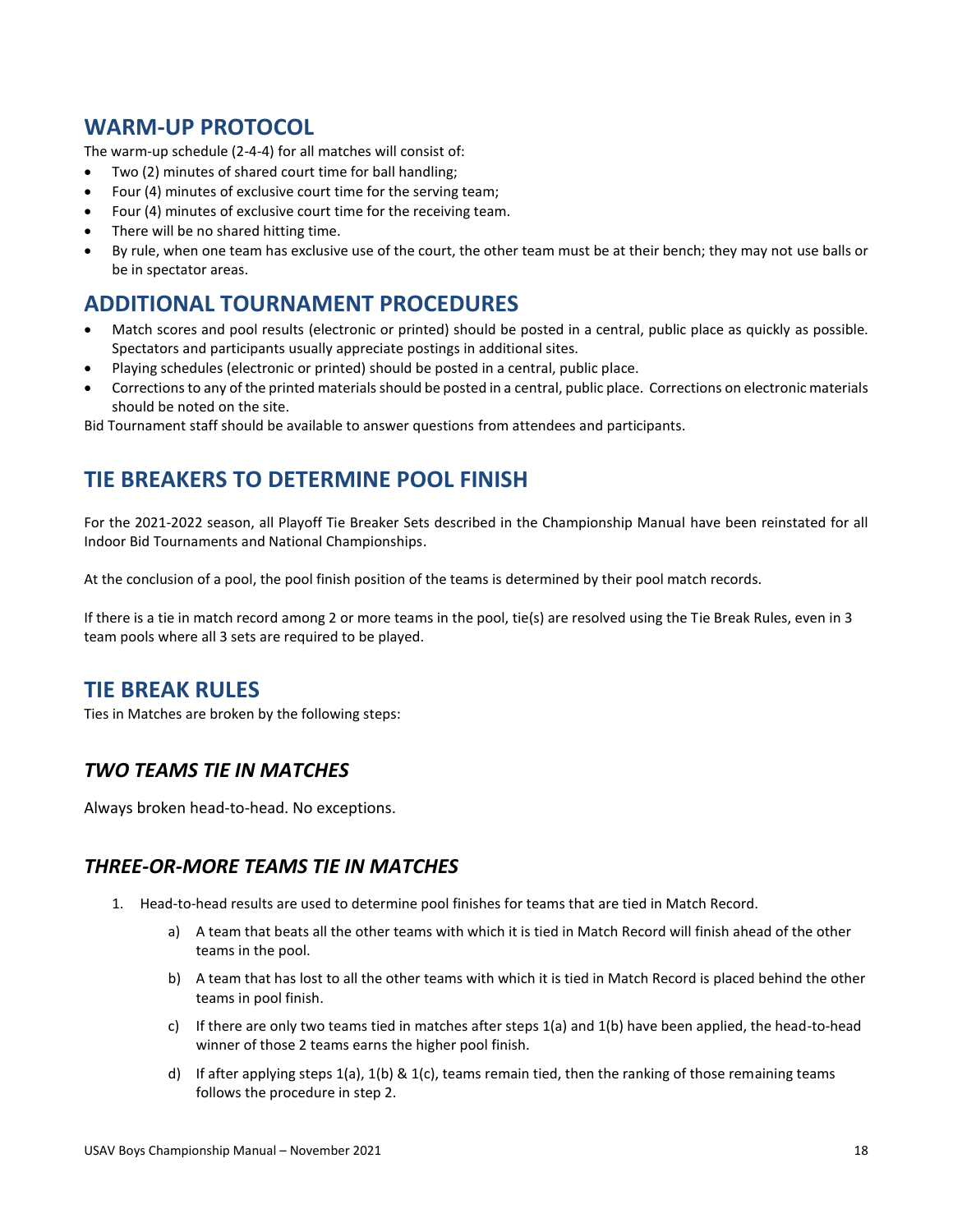- 2. Set percentage is the  $2^{nd}$  level of breaking ties and is used to rank a pool in which teams remain tied after applying the rules in step 1.
	- a) Teams with a higher set percentage finish ahead of teams with a lower set percentage.
	- *b)* If only two teams are tied in both match percentage and set percentage, the team that won head-to-head receives the higher finish in the pool.
	- c) If three teams (or more) are tied in match percentage and set percentage after applying steps 2(a) & 2(b), the tie breaking procedure followed is based on whether a team is eliminated from advancing to the Gold at BJNC/GJNCs or earning the Qualifier Bid to BJNC/GJNCs using Steps 2(d) and 2(e).
	- d) **If no team is eliminated from advancing to the Gold at BJNC/GJNCs or earning a Bid to BJNC/GJNCs**, pool finish among the teams tied in Match percentage and Set percentage is determined by Point percentage. If two teams are still tied in point percentage, the head to head winner finishes higher.
	- e) **If a team would be eliminated from advancing to the Gold at BJNC/GJNCs or earning a Bid to BJNC/GJNCs,** the remaining teams that are tied in match percentage and set percentage have Playoff Tie Breaker Set(s) played as defined in step 3.
- 3. Playoff Tie Breaker Sets are played if 3 or more teams remain tied after applying steps 1 & 2. Girls National Qualifiers/Boys Bid Tournaments and the BJNC/GJNCs have different protocols and are defined below.

#### <span id="page-18-0"></span>*Girl's National Qualifiers and Boys Bid Tournaments:*

To determine pool finish position, tied teams are ranked by their point percentage from the pool. Tie Breakers Sets, if required, are played as 1 set to 15. There may be brackets of 2, 3, or 4 teams. Tie Breaker sets are only played for the last spot leading to a Qualifier Bid.

- a) If there is 1 pool position available for a team to advance to play for a bid position, all teams participate in the Tie Breaker Sets. The sequence of play offsets is structured so that the teams with the highest point percentages have the fewest number of Tie Breaker Sets to play.
- b) If there are two pool positions available for a team to advance to play for a bid position, the team with the highest point percentage is ranked the highest and receives one of the advancing positions. remaining teams participate in the Tie Breaker Sets. The sequence of playoff sets is structured so that the teams with the highest point percentages have the fewest number of Tie Breaker Sets to play.
- c) If there are three pool positions available for a team to advance to play for a bid, the two teams with the highest point percentages each receive one of the advancing spots. The remaining teams participate in the Tie Breaker Sets. The sequence of play offsets are structured so that the teams with the highest point percentages have the fewest number of Tie Breaker Sets to play.

Following the rules set out above, it is possible for one or more tied teams to advance without having to play in a Tie Breaker Set, as only the last pool position is played off. It is possible that teams will be eliminated from the GOLD bracket in a National Qualifier as the Tie Breaker is played to determine the chance to play for a Qualifier Bid, NOT for the Gold Bracket.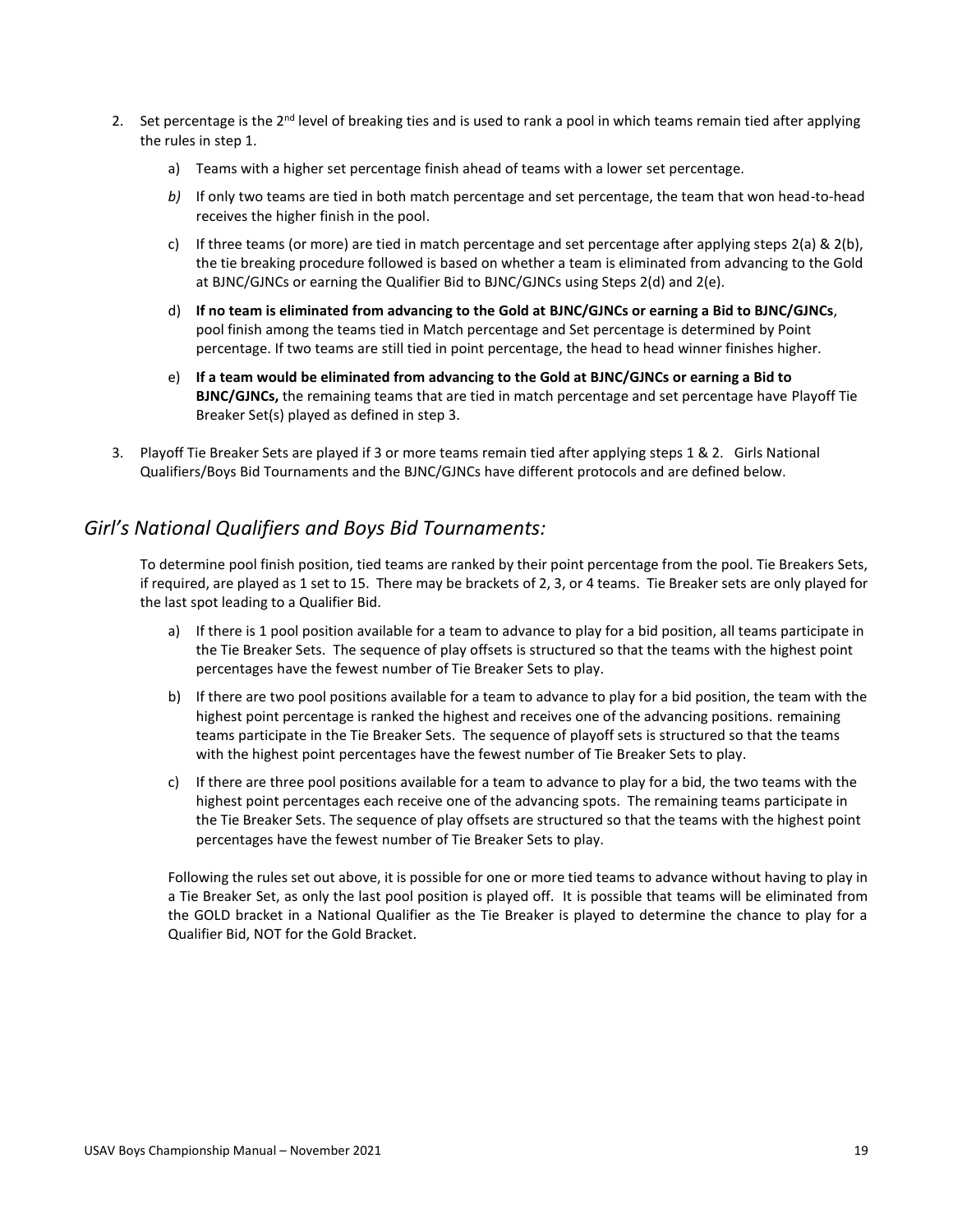### <span id="page-19-0"></span>*USAV Girls Jr National Championships (GJNCs) and USAV Boys Junior National Championships (BJNC):*

Tied teams are ranked by their point percentage from the pool. Tie Breakers Sets are played as 1 set to 15 and may be brackets of 2, 3, or 4 teams. Tie Breaker sets will only be played for the last spot leading to the GOLD Bracket.

The Tie breaking procedure is the same as outlined in the above steps  $3(a)$ ,  $3(b)$ , &  $3(c)$ .

It is possible for one or more of the tied teams to advance without having to play in a Tie Breaker Set as only the last spot is played off.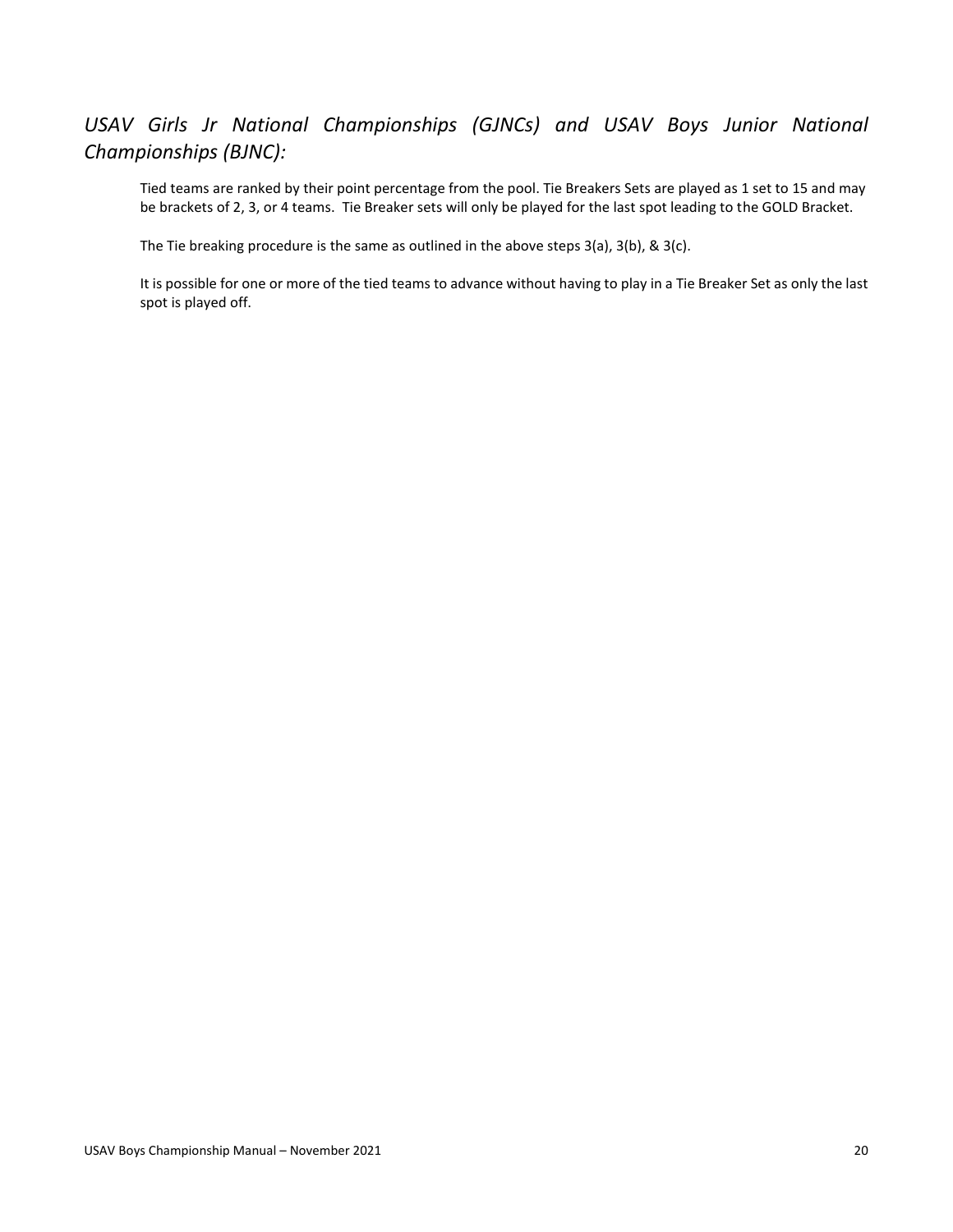## <span id="page-20-0"></span>**BID PLAYOFFS**

#### <span id="page-20-1"></span>*Teams Not Eligible:*

Teams that do NOT want a bid Teams that already have a bid Note: This information should be gathered prior to single elimination bracket play

#### <span id="page-20-2"></span>*Format*

Single elimination bracket play (best 2-out-of-3 sets; the first two sets will be played to 25 points using rally scoring, with one team winning by two points and no point cap; If a third game is necessary, the third game will be played to 15 points using rally scoring, with one team winning by two points and no point cap).

#### <span id="page-20-3"></span>*Seeding*

Teams will hold their earned playoff bracket seed going into the new bid playoff bracket.

#### <span id="page-20-4"></span>*Procedure*

- 1. Determine how many bids are available
- 2. Determine trickle down (see Pages 6 and 7, Max Bids Awarded charts)
- 3. Determine number of eligible teams
- 4. Seed bracket based on earned playoff bracket seed
- 5. Single elimination bracket play until all bids are awarded or trickle down is exhausted

#### <span id="page-20-5"></span>*Possible Scenarios*

|    | # of Bids # of Teams Format |                     | <b>Notes</b>                                                        |
|----|-----------------------------|---------------------|---------------------------------------------------------------------|
|    | 2 and more                  | Single Elim Bracket |                                                                     |
|    | 3                           | Special Playoff     | #1 vs. #2, winner receives bid, loser plays #3                      |
|    | 4 and more                  | Single Elim Bracket |                                                                     |
| 3  | 4                           | Single Elim Bracket | #1 vs. #4, #2 vs. #3, winners receive bids, losers play for 3rd bid |
| 4+ | 5 and more                  | Single Elim Bracket |                                                                     |

## <span id="page-20-6"></span>**TEAM AND PLAYER POLICIES**

### <span id="page-20-7"></span>**Participation in Multiple Divisions**

Each Bid tournament that operates under one name or one USAV Sanction is defined as a single bid tournament Event, even if the Bid Tournament activity is held on multiple weekends or in multiple locations. A player may only be on one (1) Team roster in a single Bid tournament.

- Players frozen to rosters may no longer play on a different Team at Bid Tournaments.
- A Team represented by a specific Team code may participate in no more than one (1) division of a single Bid Tournament Event.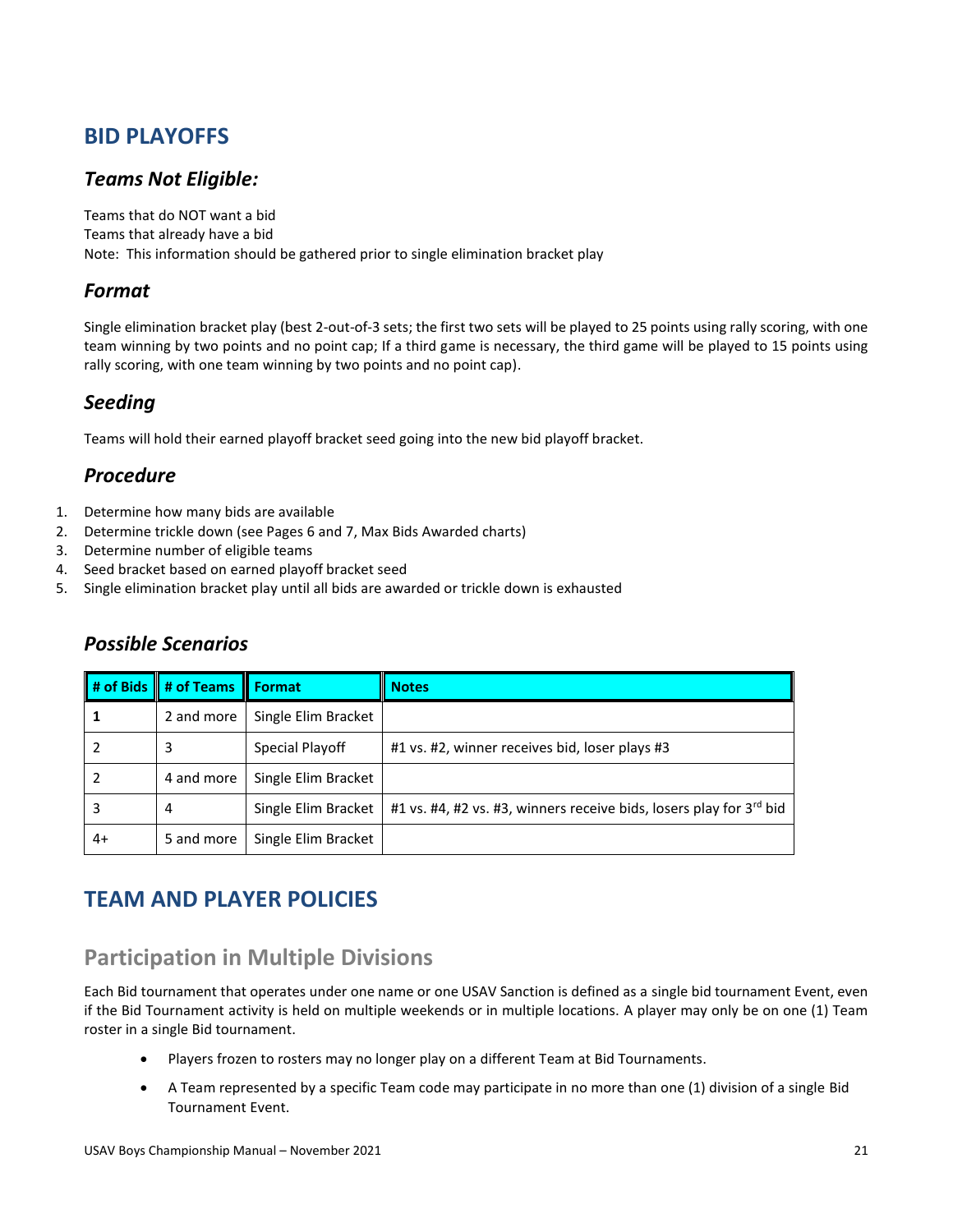#### <span id="page-21-0"></span>*Playing up*

A Team should play in the division that conforms to the USAV age requirements for the Team's players. The Team's 11 digit code stipulates its proper age division. If a Team desires to play up an age division AND there is space available without denying an entry position to an age-appropriate Team that has met the entry requirements, the Team may play in an upper age division. A Team may play up a maximum of two age divisions (i.e. a 15's Team could only play up to 16's or 17's).

A Team may be moved up at the request of the Tournament, but if this Team is accepted in the proper age group, they must agree to the move. A Team unable to gain access may be offered the opportunity to play up by the Tournament.

### <span id="page-21-1"></span>**TEAM FORFEITURES**

A team that intentionally forfeits a match will be excluded from further participation in that Bid Tournament

- The forfeit is intentional unless the Team shows good cause for the forfeit, such as illness and emergency circumstances.
	- o The Event Arbitrator will determine if good cause exists.
	- $\circ$  The Event or Arbitrator will report any Team that intentionally forfeits a Match to the USAV Events Department.
- Forfeiting Teams may be subject to a fine paid to the Event in the amount not to exceed that as posted by the Event in its pre-Tournament information.
- For all BBTs, if a Team intentionally forfeits a Match in a Gold Pool or Gold Bracket in any division Open Division Match the Team's penalty will be:
	- o The forfeiting Team is ineligible for participation in that year's BJNCs. ALL Adult Members listed on the verified Event competition roster and the Club Director will be suspended from participating in all BBTs and the BJNCs for the remainder of that season and the following season.

#### <span id="page-21-2"></span>*Last Day Forfeits*

Teams that enter a BBT are committing to participating in the full Event. Teams have control over their travel plans and those plans should be made so that a Team will not have to forfeit any Matches.

A Team that forfeits a Match for any reason other than illness, injury or emergency is denying another Team a Match. Additionally, in a single elimination format, it is poor sportsmanship to deny a Team the right to move on by beating them and then forfeiting out of the Event. Furthermore, it is even more unacceptable to forfeit and then, as loser of the Match, not to remain and officiate the next Match.

Teams that have no flexibility in their travel plans and know they will need to leave before their division completes play will report to the Tournament Director no later than the end of play on the day prior to the final day of Tournament.

The Event Arbitrator with the input of the Tournament director will decide what forfeitures are needed. Teams forfeiting should recognize that additional penalties may be imposed.

- Teams that refuse to play a Match to determine 3rd and 4th place in the Tournament will both finish  $4<sup>th</sup>$ , and there will be no 3<sup>rd</sup> place awarded in the Tournament.
- Teams that forfeit a last day Match are still responsible to officiate the next Match scheduled on their court. Teams playing the next scheduled Match may not be required to begin play early.

### <span id="page-21-3"></span>**TEAM UNIFORMS**

Team players are required to wear uniforms that are in full compliance with the USAV regulations. If two (2) or more sets of uniforms are used, players are required to wear the identical number for each set of shirts.

The numbers "0" and "00" are not permitted.

USAV Boys Championship Manual – November 2021 22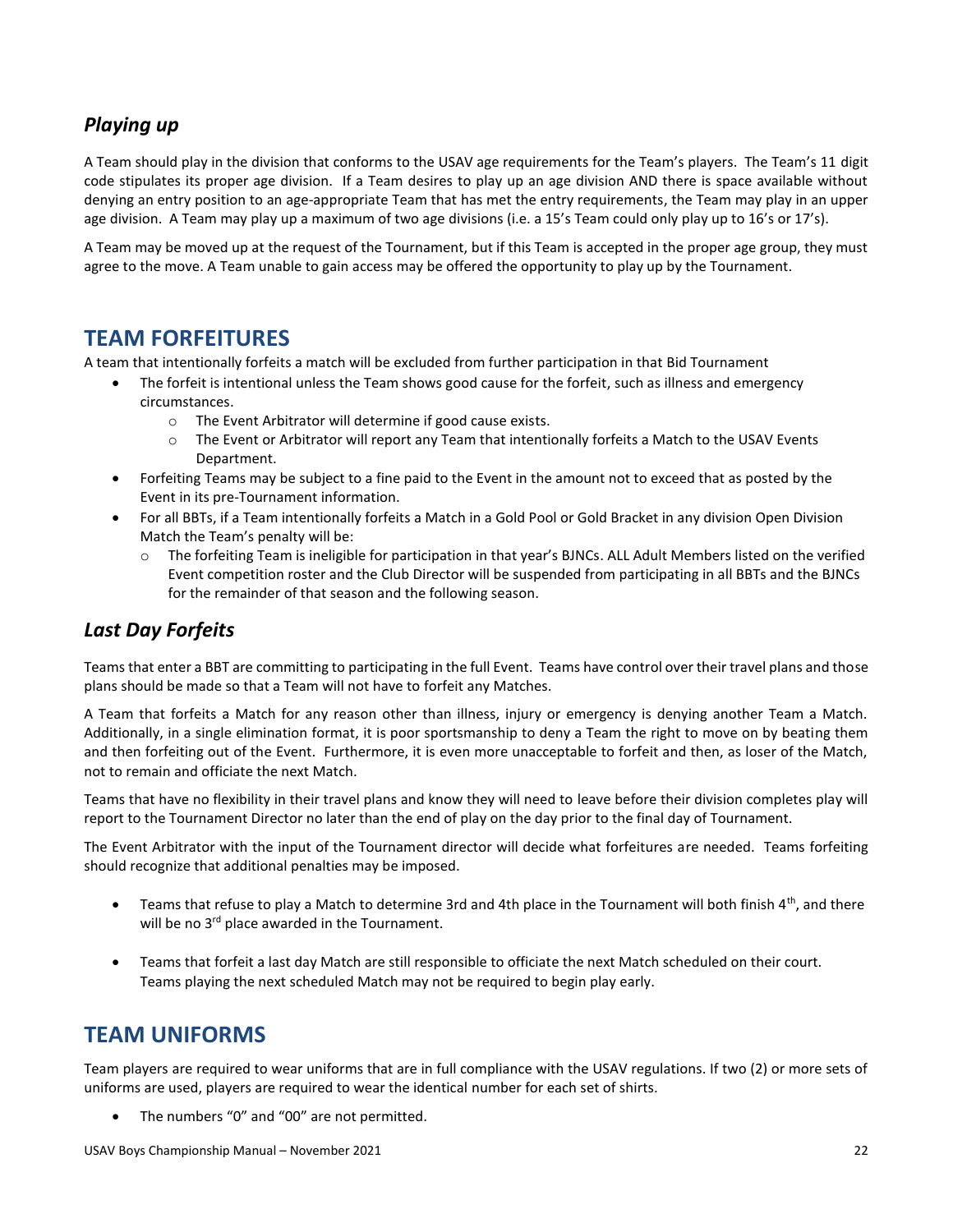- The numbers must be centered.
- Front numbers must be a minimum of 4" and back numbers a minimum of 6"
- All Libero shirts are required to be numbered and must be clearly contrasting with the non-libero uniform shirts.

Team members need to be in proper uniform when warming up. If an individual competes in a position other than Libero as well, his/her number must be the same as their regular uniform.

### <span id="page-22-0"></span>**TEAM OFFICIATING DUTIES**

The BBT must publish an officiating assignment schedule for the Teams; the Teams must fulfill all their scheduled officiating assignments.

Teams are responsible for providing an officiating/work crew for matches in which they are not scheduled to play. Those work assignments can be found in the official play schedule. For planning purposes, be prepared to provide the following officials:

- Second Referee (BJNC provides R2 for Championship matches)
- o Must be a rostered adult for **ALL** age division Matches
- Certified Scorer (PENALTIES NOTED BELOW)
- Scoreboard Operator
- Libero Tracker
- 2 Line Judges

Non-rostered personnel may be allowed to work on the officiating Team, with the exception of the R2 position, provided they can provide documentation that they are registered with a Region of USAV to include a current membership, cleared background screening, and is SafeSport trained, as well as have the appropriate certifications. Appropriate paperwork would need to be provided for Foreign Team personnel.

### <span id="page-22-1"></span>*Missed Officiating Penalties*

- A Team's failure to have a complete officiating crew—including a rostered adult for that Team—available and on time for an officiating assignment will result in the Team having to forfeit the first game of its next Match.
- For every minute an officiating Team is late to fulfill its assignment, one (1) point will be awarded to that Team's next opponent in the first game of the next Match for up to 25 points. No more than 25 points will be awarded to the Team's next opponent, even if the Team designated to officiate misses the entire Match. The time that determines how many penalty points are assessed begins at the start of the receiving Team's warm-up.
- A Team will forfeit its entire next Match for failing, a second time, to have an officiating crew available on time for an officiating assignment.

## <span id="page-22-2"></span>**ROSTER VERIFICATION AND TEAM CHECK IN**

Each Event will publish information about the process and requirements for roster verification and Team check in.

An adult staff member listed on the roster is required to have a copy of, or access to each player's medical release form at all times. These forms may or may not be required on-site depending on each Events policy.

For the BJNC, an adult staff member listed on the roster will need to sign that the club has and abides by a Team travel policy and all other SafeSport policies.

Prior to beginning play an adult staff member (Coach, Club Director or other designated adult) listed on the roster must confirm a Team's presence at the Tournament by signing an Official competition roster (Official Roster). Some BBTs may allow another designated adult to check in the Team.

USAV Boys Championship Manual – November 2021 23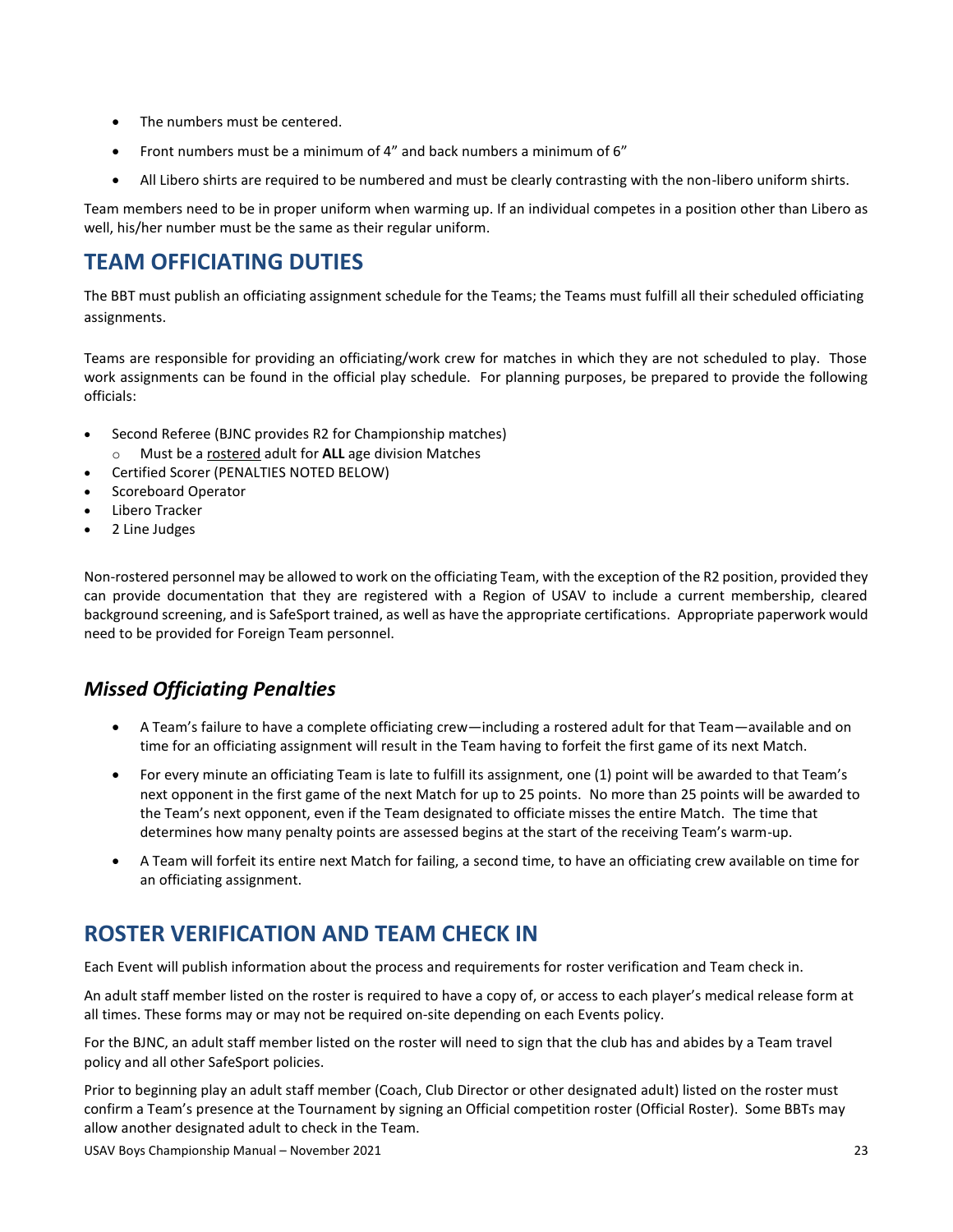No additions or changes for players or staff on a Team's roster are allowed once a Team has begun match play in the event, except as specifically stipulated elsewhere in this document or outlined in the USAV Rules Book.

The person who signs the Official Roster, whether the Coach, Club Director or other designated adult (Signing Agent), assumes all responsibility for verifying that:

- All of the information contained on the Official Roster is both complete and correct, including that:
	- o All rostered positions adhere to the requirements listed under TEAM ROSTERS (Please see Team [Roster\)](#page-24-1) OR have fully completed the necessary process established for Foreign Teams (Please see [Policy on Foreign Individual and Foreign Team Participation\)](#page-26-2).
	- o All reported Team competition results are complete and accurate.

If a Team wins an Open Bid or USA Bid at a BBT, the players on the Official Roster, as signed by the Signing Agent, are frozen to that Team.

BBTs will send the Official Rosters of the Bid winners, Bid acceptance forms and official results for each division of the Bid Tournament to the USAV Events Department at the conclusion of the Event (no later than two days post Event). The Events Department will post the qualified Team rosters and results on the USAV website.

### <span id="page-23-0"></span>**SAFESPORT-**

Participation in nationally sanctioned events will require that SafeSport training be completed by all registered adults (note, foreign teams are exempt but we strongly recommend you take the course). Individual regions may set earlier deadlines for their respective regional events.

#### **SAFESPORT TRAINING REQUIREMENT:**

SafeSport certification is required for those having frequent contact or authority over athletes. Regions may set earlier deadlines for their respective regional events.

Parental consent is required for minor athletes to register for SafeSport training. [Complete the parental consent form](https://fs28.formsite.com/USAVolleyball/SSConsentform/index.html) in Sports Engine when registering.

- 1. Sign in and go to ["SportsEngine HQ"](https://user.sportngin.com/users/sign_in)
- 2. In the top right-hand corner click the profile photo (or initials icon if there is no photo).
- 3. Choose My SportsEngine.
- 4. Click the Household tab on the left-hand navigation menu.
- 5. Click the desired Profile to view.
- 6. Find the desired membership and click View Details.
- 7. Click the "Membership Name" again to open the drop-down information and view the eligibility requirements.
- 8. Complete the requirement(s).

Should you need to return to your coursework at a later time, log in to your USAV account and click on the "Log into USAV" Academy button.

For technical issues, while completing the course, please visit:<http://help.usavolleyballacademy.org/>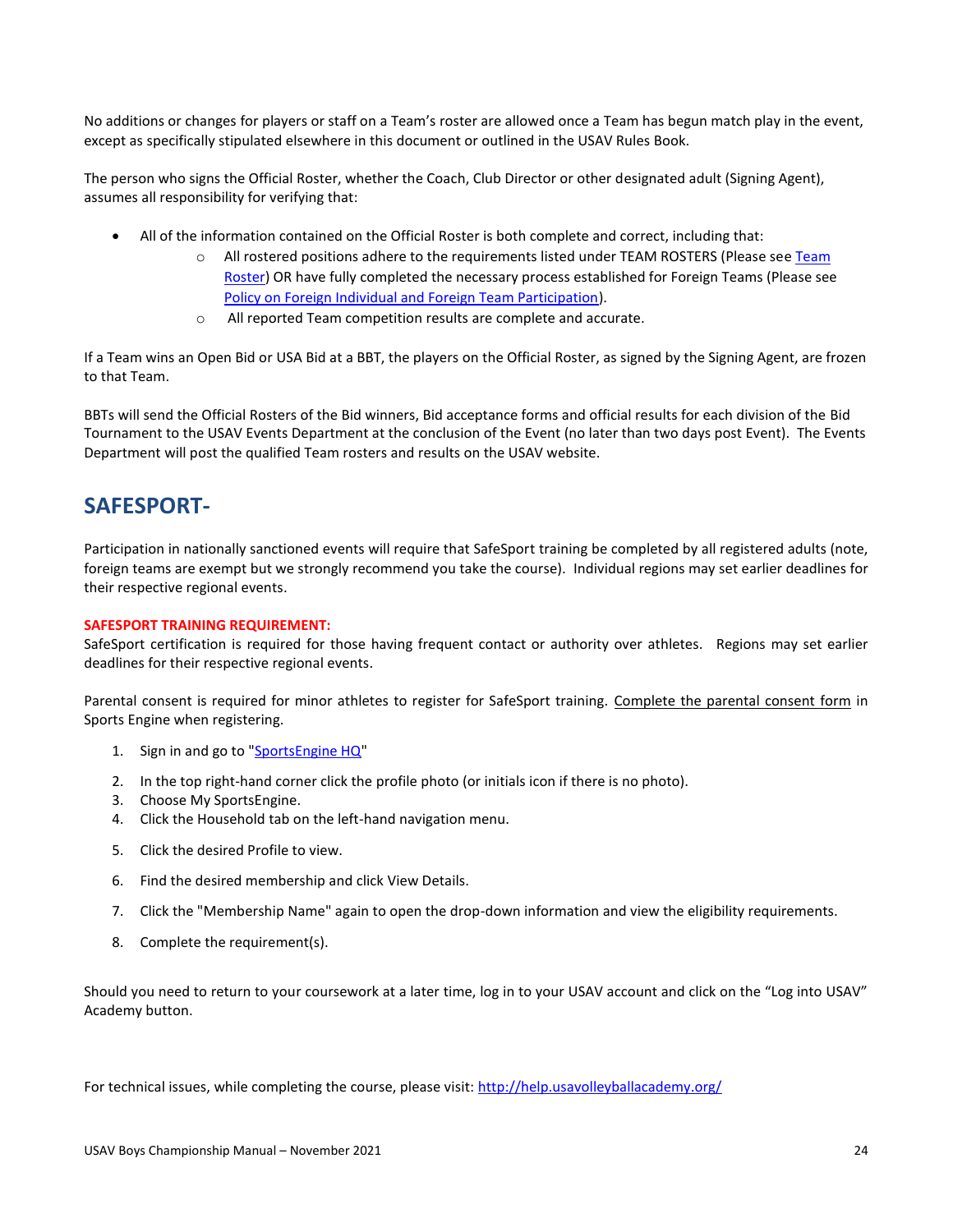### <span id="page-24-0"></span>**TEAM ROSTERS**

A Team must have a minimum of one (1) head coach and six (6) players. A Team may have a maximum of fifteen (15) players and five (5) additional personnel on their roster, one of which must be listed as the Head Coach. The other four (4) roster positions may be any combination of the following:

- 1. Assistant Coach
- 2. 2<sup>nd</sup> Assistant Coach
- 3. 3 rd Assistant Coach
- 4. Chaperone
- 5. Team Representative
- 6. Team Manager

#### <span id="page-24-1"></span>*Rostered Athlete Requirements*

All rostered players must be FULL MEMBERS of a Region of USA Volleyball. Athletes turning 18 during the season, whose teammates are minors, will be required to take "Core" Center for SafeSport training upon turning 18. To prevent any disruption in play, the center will allow athletes who are 17, turning 18 during the season to take "Core" given parental consent. Once a player turns 18, he or she will not be permitted to continue play until "Core" SafeSport training has been completed[. Complete the parental consent form](https://fs28.formsite.com/USAVolleyball/SSConsentform/index.html) before registering for training if you have a minor athlete who needs to take the training. Once the form is completed, your child will be enrolled in SafeSport training. A notification of registration will be sent to the email address on file to access the course.

For all Events, each player is required to wear the same jersey number as listed on the official roster throughout the entire Event, with limited exceptions as required by emergency or blood rule applications. If a player is found playing in the wrong numbered jersey the Event Arbitrator, with the input of the Tournament director, will determine the penalty(ies) to be imposed. Penalties should be assessed on a case by case basis. Penalties for an illegal number are listed below:

- If the error is discovered prior to or during the match, the player may not compete for the remainder of the match and the roster may not be adjusted until the conclusion of the match
- If the error is discovered at the completion of the match, the player in question may not play in the following match and the roster may be adjusted prior to the match, but must be noted on the scoresheet that the player is ineligible for that match
- A \$50 fine and a roster change fee will be imposed to the team by the tournament. In order for the player to be eligible for play, the penalty must be paid in full. Teams found with a wrong jersey numbers should recognize that additional penalties may be imposed.

For all Events, each player is required to be listed on the official roster throughout the entire event. If a player is found participating and is not on the official roster, the following penalties will be imposed as listed in the 2021-2023 Indoor Rule Book.

**USAV 7.3.5.4:** *Where a player is found to be on court but he/she is not registered on the team roster, the opponent's points remain valid, and in addition they gain a point and service. The team at fault will lose all points and/or sets (0:25, if necessary) gained from the moment the non-registered player entered the court, and will have to submit a revised line-up sheet and send a new registered player into the court, in the position of the non- registered player.*

**\*The addition of players and/or staff to an official roster is not allowed once a Team has begun Match play in the Event.**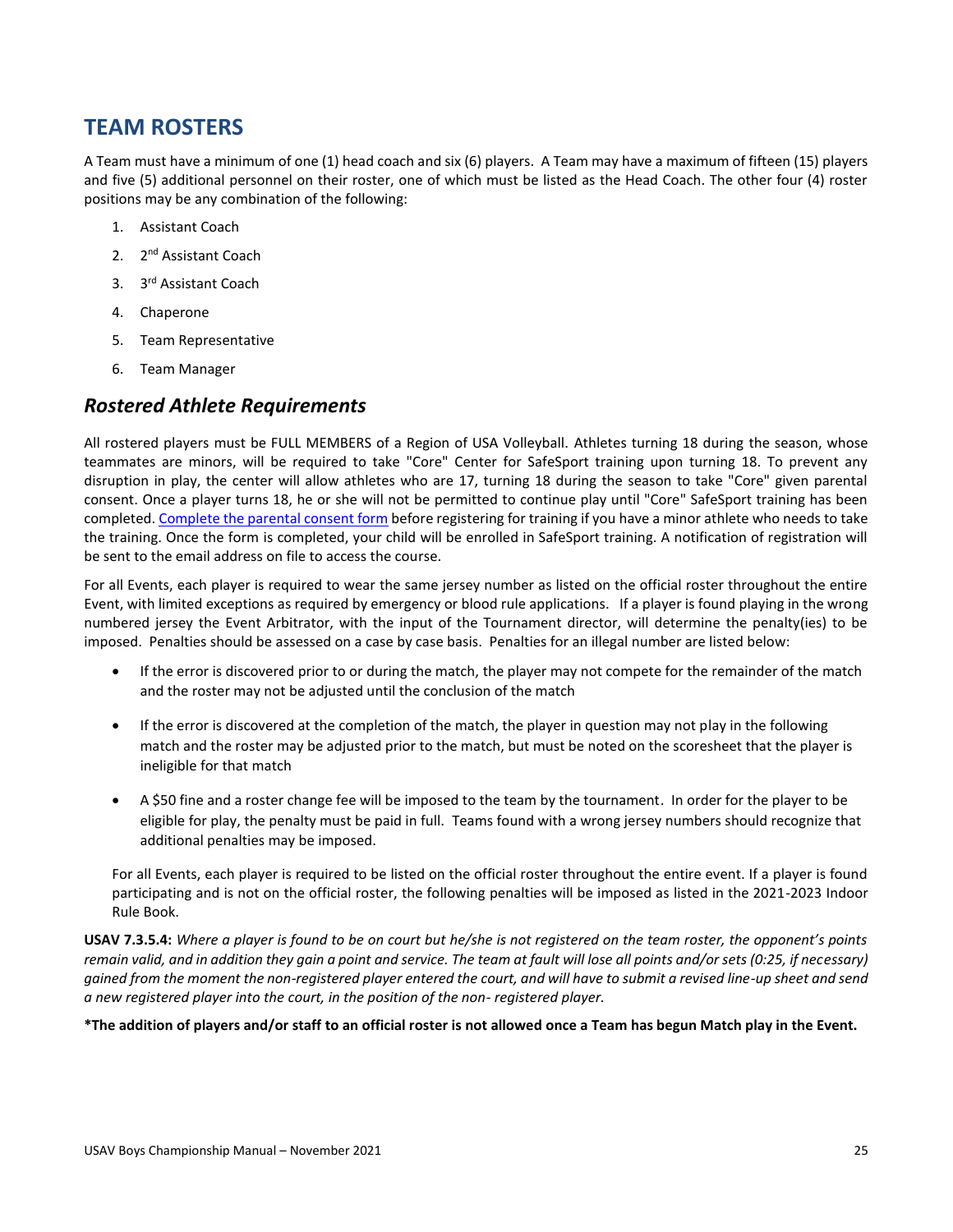### <span id="page-25-0"></span>*Rostered Staff Requirements*

All rostered personnel (non-players) must be FULL MEMBERS of a Region of USA Volleyball, be SafeSport trained, and have a current, approved background check if applicable. Junior level members under the age of 18 do not need to be background screened and can only serve as a manager on the roster. Junior members 18 years old and above, serving in non-player capacity on a junior Team, must have submitted, and cleared a background screening within 30 days of their 18th Birthday and must be SafeSport trained.

In order to be listed as a coach, serve in a coaching capacity, and/or sit on the Team's bench, one must possess a minimum coaching certification level of IMPACT (Entry Level). An IMPACT certified person, listed on the roster, must be present and on the bench at all times. It is strongly recommended that Teams have more than one IMPACT certified person on their roster and present with the Team at all times. In the Event an IMPACT certified person is not present (late, sick, ejected or disqualified), the Team must have another IMPACT certified person on their roster and on the Team bench for play to begin or continue without forfeit. No additional time will be allowed to comply with the IMPACT certified person requirement to continue play except for unused time outs and/or time allowed between sets.

The Head Coach listed on the Official competition roster must have no other head coach designation with any other Team concurrently within the same Event, with the exception being a single bid tournament taking place over two weekends.

IMPACT certification rating may be met by successfully completing one of the following programs:

- USA Coaching Accreditation Program (CAP), Levels I, II or III
- RVA IMPACT course (Region or National Office verification required)
- Canadian Volleyball Associations Levels 1-4
- FIVB International Courses Levels 1-3
- ACEP "Principles of Coaching" course with proof of purchase of the USAV IMPACT Manual

The Team Manager position is primarily reserved for, but not restricted to, junior level members (members who are registered in a junior level membership category or are under the age of 18) participating with a junior Team in a non-player capacity. These members cannot be placed in any Team staff position other than "Team Manager". Junior level staff members must be at least 10 years of age. USA Volleyball, the Event arbitrators, and the Bid tournament designee reserve the right to conduct random ID checks on any staff person listed on the roster at any time.

Individual participation eligibility requirements (membership, background screening, IMPACT, minimum age, SafeSport trained etc.) are subject to verification by USAV, including use of random ID checks by the Event Arbitrator and/or the Bid tournament or JNCs designee.

**New for 2021/2022:** If a person that is not on the official roster for a team, is found on a team's bench during a match, it is considered an Illegal participant. The following penalties will be enforced:

- If caught during a match, the illegal participant will be asked to leave the bench and the team will forfeit the current set they are in. IF an illegal participant is caught after the conclusion of the set, that set is forfeited.
- If the same individual is caught a second time, then they will be removed from the event and the club will be subjected to a fine at the Tournament Director's discretion. All events must post their fine they are imposing on their tournament information page.

\* The addition of players and/or staff to an official roster is not allowed once a Team has begun Match play in the Event.

### <span id="page-25-1"></span>**GENDER COMPETITION POLICY**

To receive the complete USAV Gender Competition Policy, a gender ruling or ask any questions, please contact the USAV Gender Committee a[t ChairGenderCom@usav.org.](mailto:ChairGenderCom@usav.org)

For more information please refer to the USAV website at [https://usavolleyball.org/about/gender-guidelines/.](https://usavolleyball.org/about/gender-guidelines/)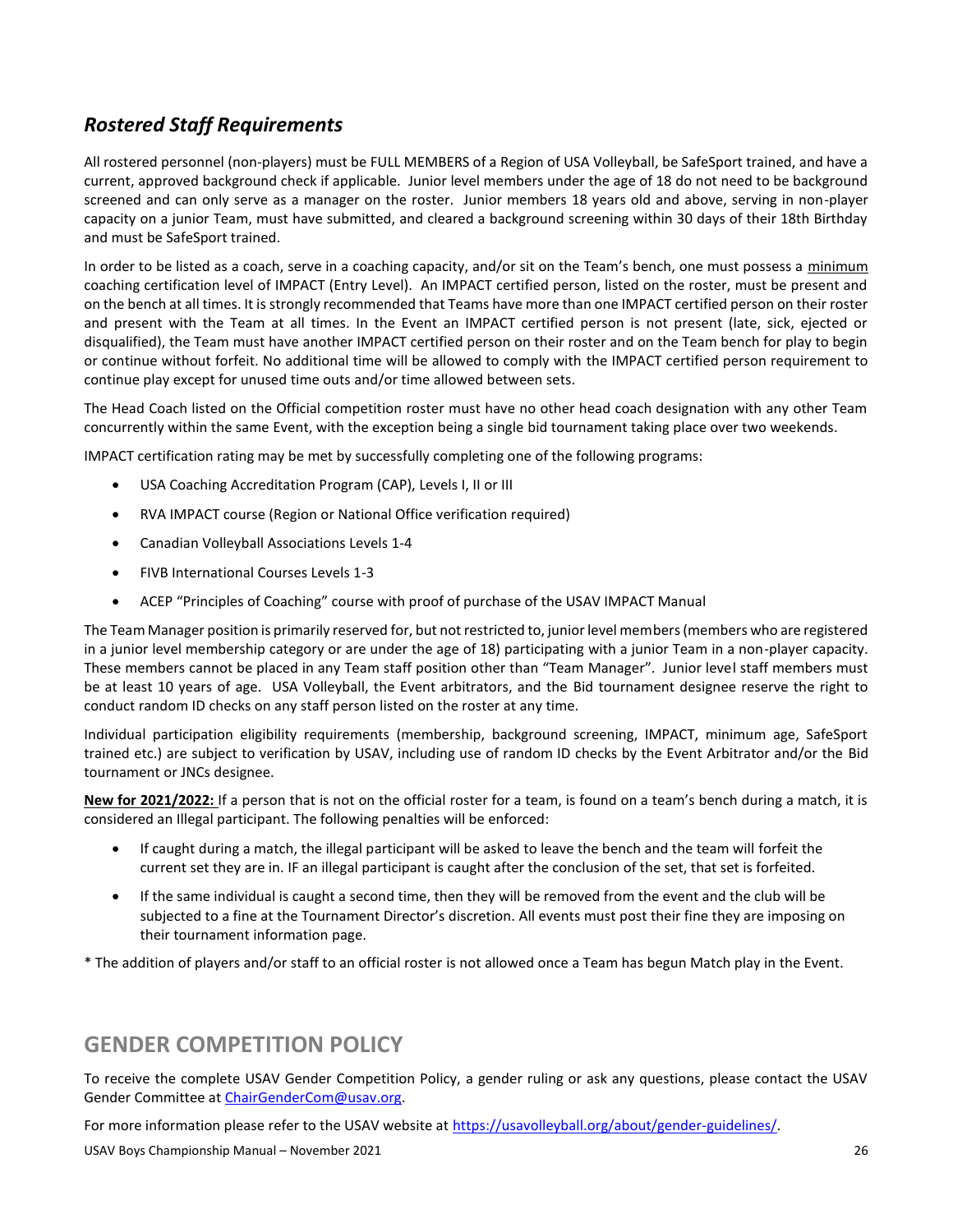#### <span id="page-26-0"></span>*Frozen Player Rules*

*Once a junior player has participated in a BJNC qualifying Event (BBT), he may not be on the Official Roster of, or participate in, another BJNC qualifying event with a different club. Example: a player plays on a club in a BBT in an attempt to qualify. The player's Team does not qualify. That player may not transfer to another club to attempt to qualify.* 

*Earning and accepting an Open or USA Bid or accepting any At-Large Bid defines the Team as "qualified" for the BJNC. Once a Team is deemed qualified, the players on the qualified Team's Official Roster are frozen to that Team. The players on the Team's Official Roster are subject to the following restrictions:* 

*All teams and players must maintain eligibility compliance within their region and adhere to regional transfer policies when applicable. Violations of the Frozen Player Rule will result in sanctions being imposed on the already qualified team, its club, and/or the individual(s) involved, including the player, the coach and the club director. The USAV Event Department will determine sanctions for violations of the Frozen Player Rule.* 

*Exception: If a team disbands, and there is no other opportunity for the player to play within the club, the player may request a club transfer with permission from the region. (Note: please be aware that not all regions allow transfers. USAV will uphold the region's policies).*

#### <span id="page-26-1"></span>*Frozen Player Rule – Open and USA*

Accepting a bid defines a team as Qualified. All players listed on the roster of a team are "frozen" to that roster at the time the team earns a bid at a Bid Tournament or accepts an At- Large bid invitation from USAV. Players from a Qualified team cannot be added to any other team roster submitted for Bid Tournaments, or the BJNC. This includes teams from within the same club. There are no restrictions on additions to the roster of new players or players from non-qualified teams—up to the limit of fifteen (15) players. All teams and players must maintain eligibility compliance within their region. Violations of the Frozen Player Rule will result in sanctions being imposed on the already qualified team, its club, and/or the individual(s) involved, including the player, the coach and the club director. The USAV Event Department will determine sanctions for violations of the Frozen Player Rule. For a first offense, the sanctions may be a warning, probation, suspension or expulsion.

#### <span id="page-26-2"></span>*Frozen Player Rule – At-Large*

All players listed on the roster of a team are "frozen" to that team at the time the team applies for an At-Large bid to the BJNC. Applying for an At-Large bid is defined as registering for the BJNC in AES and submitting an entry form and payment to USAV. Accepting a bid defines a team as Qualified. Players from a Qualified team cannot be added to any other team roster submitted for Bid Tournaments or the BJNC. This includes teams from within the same club. There are no restrictions on additions to the roster of new players or players from non-qualified teams—up to the limit of fifteen (15) players. If a team does NOT earn an At-Large bid and chooses to accept the Club Division invitation, the roster is still frozen. If a team does not earn an at-large bid and decides not to attend the Championship, all players shall be considered released and shall be permitted to be added to another team's roster from within the same Member Organization (refer to the BJNC Tournament Manual, Chapter 2, Player Eligibility for transfer and release policies for purposes of attending JNCs). HOWEVER, the released player(s) are required to have a signed release from the original team coach, club representative, new team coach AND Member Organization commissioner/designated representative, if eligible.

#### <span id="page-26-3"></span>*Frozen Player Rule – Club*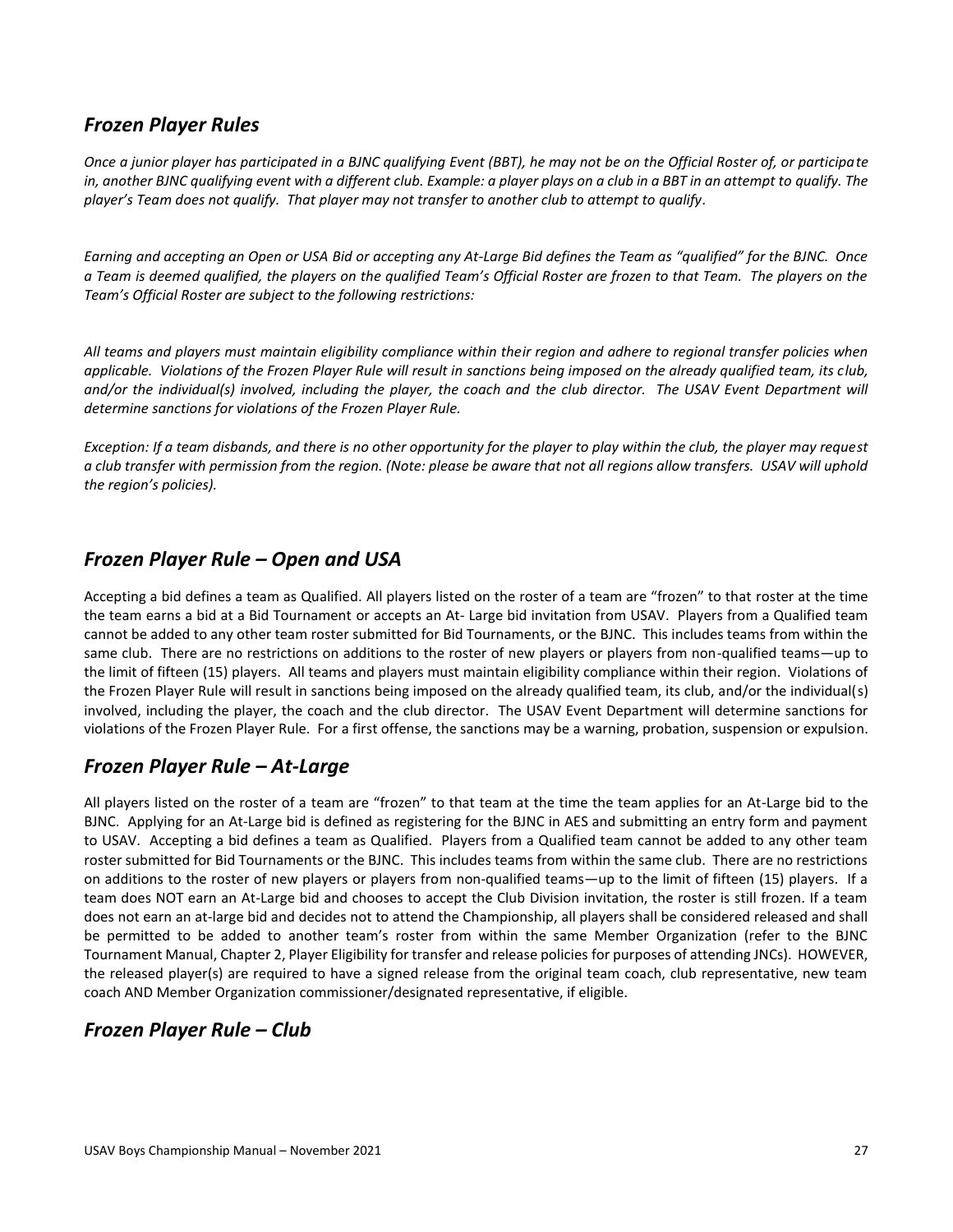The Players on the roster shall be considered frozen upon submittal of the Entry Form AND payment to USAV. NO player listed on this roster may participate with any other CLUB TEAM for the purpose of these Championships. If this team decides not to attend the Championship, all players shall be considered released and shall be permitted to be added to another team's roster from within the same Member Organization (refer to Player Eligibility for transfer and release policies for purposes of attending JNCs). HOWEVER, the released player(s) are required to have a signed release from the original team coach, club representative, new team coach AND Member Organization commissioner/designated representative. All teams and players must maintain eligibility compliance within their region and adhere to regional transfer policies when applicable**.**

## <span id="page-27-0"></span>**POLICY ON FOREIGN PLAYER AND FOREIGN TEAM PARTICIPATION**

| <b>Definitions</b>                 |                                                                                                                                                                                                                                                                                                                                                                                                                                                                                                                                                                              |  |  |  |  |
|------------------------------------|------------------------------------------------------------------------------------------------------------------------------------------------------------------------------------------------------------------------------------------------------------------------------------------------------------------------------------------------------------------------------------------------------------------------------------------------------------------------------------------------------------------------------------------------------------------------------|--|--|--|--|
| "Foreign Participant"              | A participant who is not a citizen of the United States OR a citizen residing in a U.S.<br>Territory having its own National Volleyball Federation with which the participant is<br>affiliated.                                                                                                                                                                                                                                                                                                                                                                              |  |  |  |  |
| "Non-Resident" Foreign Participant | A person who is not a citizen of the United States residing outside the 50 United States<br>OR an individual residing in a U.S. Territory having its own National Volleyball<br>Federation with which the Participant is affiliated.                                                                                                                                                                                                                                                                                                                                         |  |  |  |  |
| "Resident" Foreign Participant     | A person who is not a citizen of the United States residing in one of the 50 United<br>States and holding "resident" versus "visitor" status. Proof of "Resident" status<br>includes providing documentation substantiating enrollment and attendance in an<br>educational institution in the United States (excludes on-line courses) OR proof of<br>employment in the United States AND a corresponding physical residence address<br>(excludes a P.O. Box or "care of" address). A copy of a current student or work visa is<br>required for the duration of eligibility. |  |  |  |  |
| Foreign Participant "Release"      | Written approval by a Foreign Participant's National Volleyball Federation of origin for<br>that person to affiliate or participate with USA Volleyball.                                                                                                                                                                                                                                                                                                                                                                                                                     |  |  |  |  |

For the USA Volleyball Boys Junior National Championship, the following Territories and their associated Federations are eligible to participate: American Samoa, Guam, Puerto Rico, U.S. Virgin Islands

#### **Policy:**

#### **I. Concurrent registration with more than one National Volleyball Federation is prohibited.**

- A. A **Resident Foreign Participant**, who has competed in international competition representing his/her country/federation of origin (i.e. Youth National Team, Junior National Team, Senior National Team, or other "elite" team that has represented that country in international competition) is required to have a written release from that volleyball federation of origin before he/she can become a registered member of a Regional Volleyball Association.
- B. This would not apply to a participant who has been in continuous legal residence in the United States and unaffiliated with a foreign national volleyball federation for greater than two years.

### <span id="page-27-1"></span>*Foreign Player Eligibility*

Subject to the above Table of Definitions, a **Resident Foreign Participant** (residing legally in the United States, e.g. exchange student) may participate if she/he is a duly registered member of a USA Volleyball Regional Volleyball Association (RVA) and follows all event participation policies and registration procedures.

A **Non-Resident Foreign Player** shall not be eligible to participate.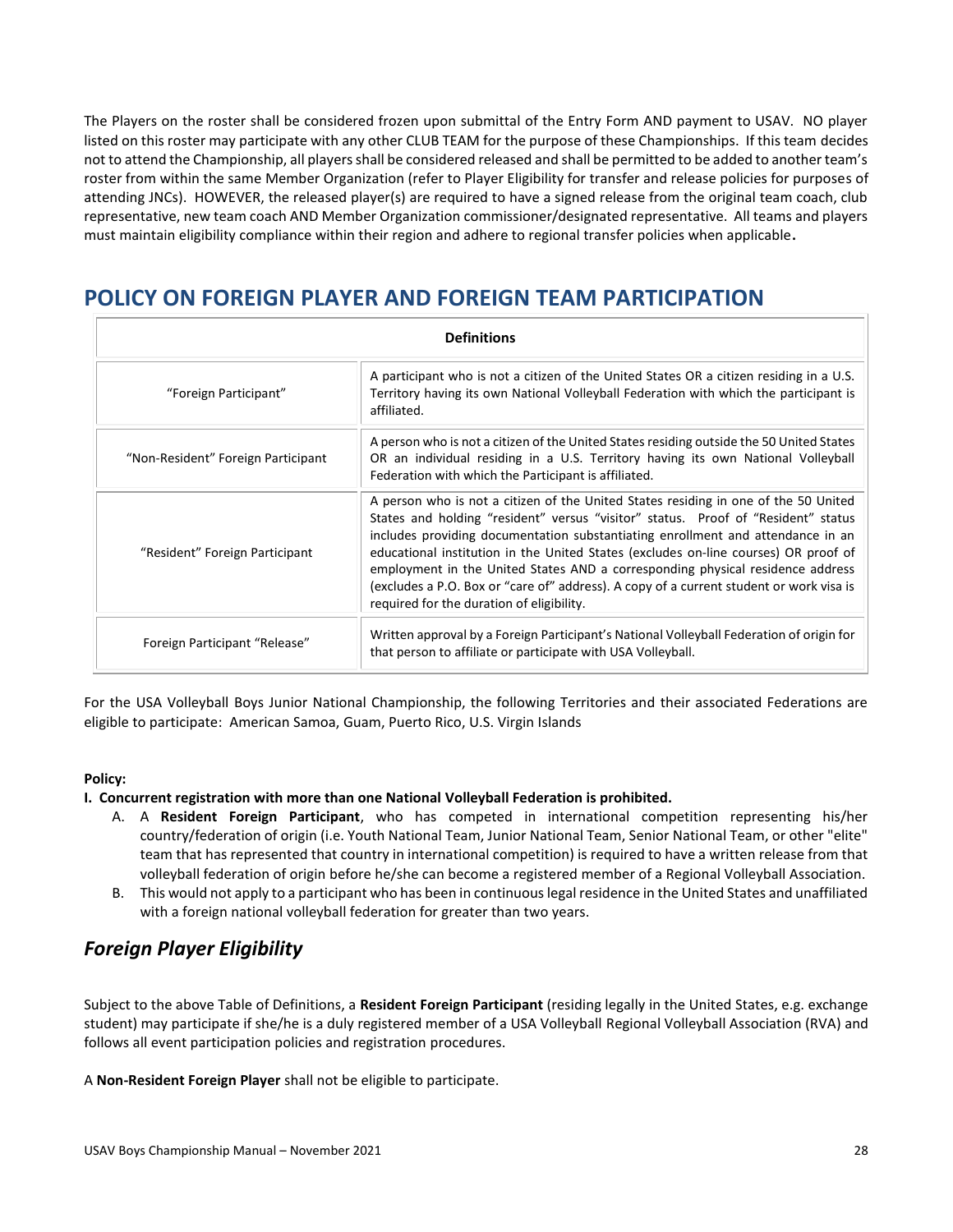### <span id="page-28-0"></span>*Foreign Team Eligibility*

**Foreign Team** Participation for National **Junior** Competitions (e.g. USA Volleyball Junior National Championships, National Invitational, and all Qualifying Events):

- 1. A Foreign Team (registered with its National Volleyball Federation) may participate if it duly applies for and is accepted in compliance with the event's regulations, is not representing its country in an official capacity, and the federation of origin grants permission for participation.
- 2. Foreign Teams must purchase foreign participant insurance, which will be provided by USA Volleyball. The expense shall be debited to the event at cost and shall be added to the entry fee.
	- (i) A waiver to the foreign participant insurance fee shall be granted to Canadians who provide written proof of 24-hour health coverage valid in the United States.

### <span id="page-28-1"></span>**FOREIGN TEAM REGISTRATION**

This applies to **ALL NON-USA** Volleyball members or Member Organizations (Puerto Rico, American Samoa, Guam, U.S. Virgin Islands, Canada, Mexico, etc.) *Foreign teams are required to complete the paperwork and pay the insurance fee only once during the current season. Paperwork must be submitted prior to on-site registration.*

#### <span id="page-28-2"></span>*Required Individual Forms*

- 1. Players and Staff: Foreign Participant Registration Form, which includes the Code of Conduct on page 2
- 2. Players and Staff: Copy of photo ID (i.e. Passport)
- 3. Players Only: Copy of Birth Certificate (note, a passport will also fill this requirement)
- 4. Proof of IMPACT or equivalent certification for each named coach (head and assistants)
	- a. IMPACT Certification rating may be met by supplying proof of the following:
		- USA Coaching Accreditation Program (CAP), Levels I, II or III
		- RVA IMPACT course (region or National Office verification required)
		- Canadian Volleyball Associations Levels 1-4
		- FIVB International Courses Levels 1-3
		- Curso de Entrenadores Nivel 1 (Coaches Training Level 1)

#### <span id="page-28-3"></span>*Required Team Forms/Fees*

- 1. Entry Form
- 2. Foreign Summary Team Participation Form
- 3. \$100 US Dollars for Insurance (Canadian teams exempt with proof of coverage)
	- a. For each additional player and/or staff person that is added to future rosters, including the BJNC roster, 10 US Dollars per person is owed to USAV for insurance coverage.
- 4. A letter of good standing from their volleyball federation
	- a. Puerto Rico: emai[l programaseleccionjuvpr@gmail.com](mailto:programaseleccionjuvpr@gmail.com) to ask for approval to participate
- 5. Results: Foreign Teams should provide the results from any U.S. tournaments they've attended for the current season. In the absence of such results, the team should submit a letter explaining the team's strength and current record in their federation.

## <span id="page-28-4"></span>**TOURNAMENT REQUIREMENTS**

### <span id="page-28-5"></span>*Officials*

• All pool play and playoff bracket matches will have a USAV-certified official as the first referee. It is highly recommended that these officials have National, Junior National or Regional certification.

USAV Boys Championship Manual – November 2021 29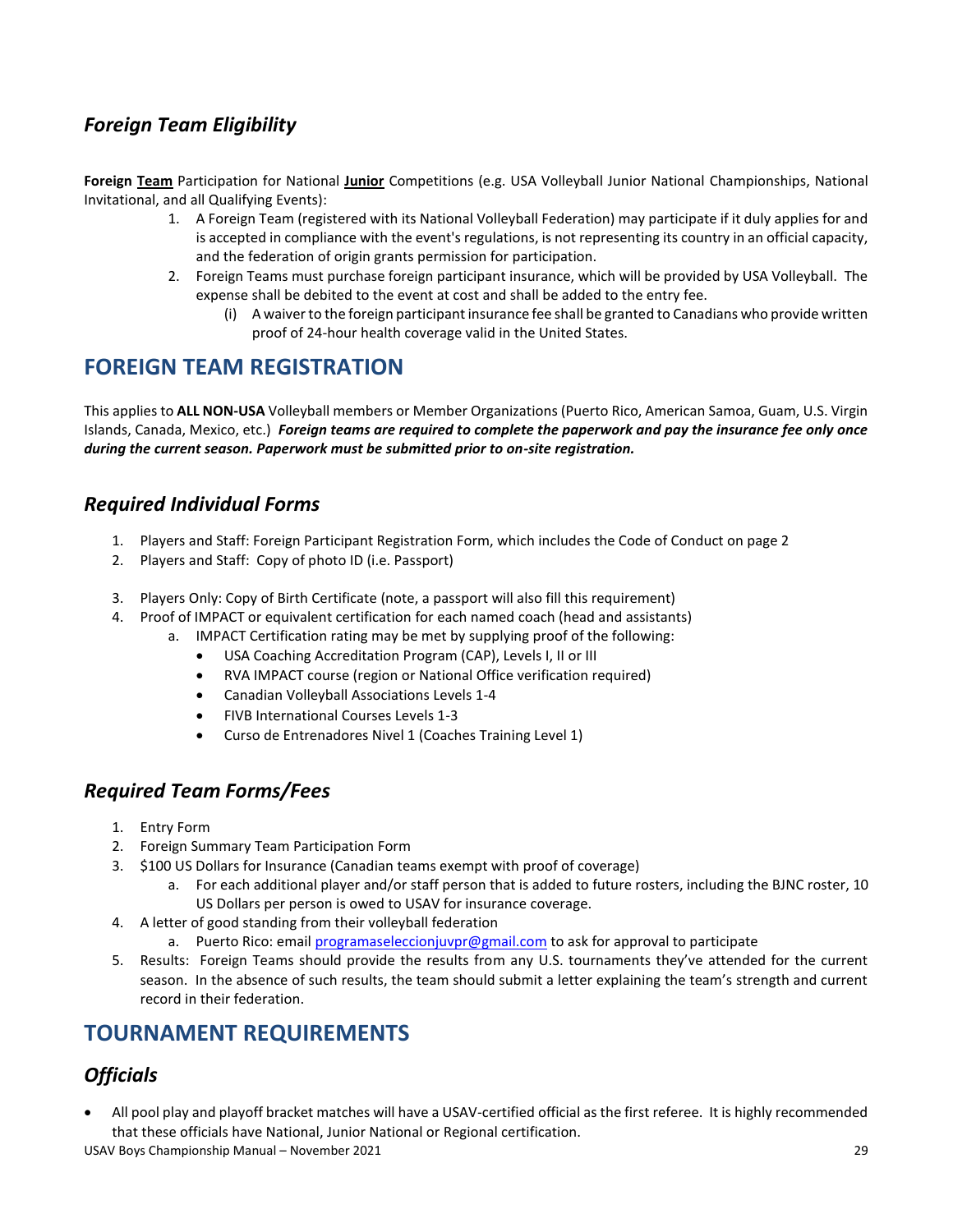• For all third pool matches in Open divisions, Gold brackets in Open divisions, and semifinal and final matches of Gold Level USA divisions, it is recommended that USAV-certified first and second referees be provided.

<span id="page-29-0"></span>Note: It is recommended that first and second referees be provided for Gold Level quarterfinals in USA divisions.

#### *Awards*

It is the obligation of the head coach to be aware of his/her individual State High School Association rules regarding the acceptance of awards. If necessary, present the properly signed papers as required by your State High School Activities Association.

All Events will, at a minimum provide the following awards:

- A Team plaque or trophy to each first, second, and third place Teams in the gold level of each Open, USA, and Club Division that is hosted by the Event.
- Individual awards of minimal value (non-merchandise such as a plaque, trophy or medal) to each player on each first, second, and third place Teams in the gold level of each Open, USA, and Club (BJNC only) Division that is hosted by the Event. Playing out a third place match is not mandatory but BBT Directors will need to give individual and team awards to both third place teams.
- BBTs will not select or give awards for All-Tournament Teams.
- For the BJNC, All-Tournament and Most Valuable Player (MVP) awards will be given in the following age divisions: 18, 17, 16 and 15 Open, and USA Divisions.

#### <span id="page-29-1"></span>*Athletic Trainers*

Each Bid Tournament will provide athletic trainers during all hours of competition and for at least 45 minutes prior to the beginning of competition each day. All trainers are required to be SafeSport trained and successfully pass a USAV background check.

#### <span id="page-29-2"></span>*Protest Committee*

Each Event must have an on-site Protest Committee consisting of one (1) to three (3) members, one of which will be the Head Official or Head Scorer depending on the nature of the protest. Other members may consist of the Tournament director or his/her designee, and another qualified person to rule on protests lodged by Teams regarding officiating.

- No Protest Committee member can coach a Team in the Tournament.
	- All rulings of this committee are final and not subject to appeal.
	- All protests will be settled at the time they are lodged.
		- o No Match will be allowed to proceed until the protest is settled.
	- Protests can be related ONLY to the rules of play. Judgement calls are NOT subject to protest
		- o Misinterpretation of a playing rule
		- o Failure of the first referee to apply the correct rule to a given situation
		- o Failure to charge the correct penalty-Sanction for a given fault.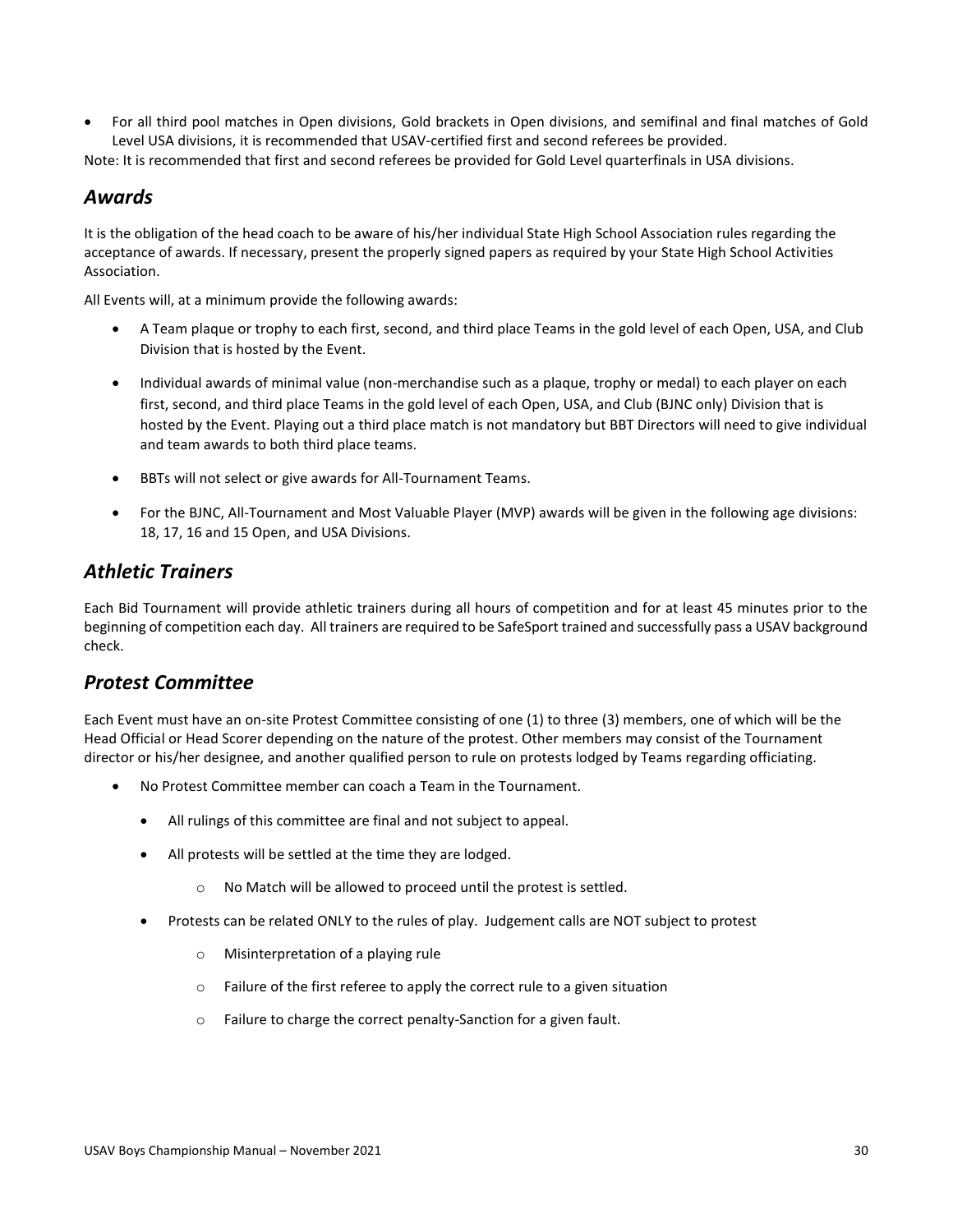### <span id="page-30-0"></span>**ETHICS AND ELIGIBILITY**

All Junior National Championship Events offer participants the ability to access normal due process channels should their eligibility to participate be in question. Procedures, including appeal options, are outlined above in this manual.

#### <span id="page-30-1"></span>*Event Arbitrators*

Event Arbitrators are appointed by USAV and are present for BBTs and BJNC. They are the first level for hearing and resolving ethics and eligibility issues at a specific USA Volleyball Event. Teams or individuals accused of committing violations of rules and regulations at a BBT or BJNC must meet with the Event Arbitrators(s) for resolution.

The authority for the Event Arbitrator begins with the arrival of a Team and individual participants in the Event's city or 48 hours prior to the first day of competition, whichever is earlier, and shall continue through the duration of the Event, through 30 minutes after the conclusion of the final Match of the Event.

Decisions of the Event Arbitrator shall be conveyed immediately to the affected parties and may be appealed to the Event Ethics and Eligibility Appeals Committee appointed for each Event of USA Volleyball.

#### <span id="page-30-2"></span>*Event Appeals Committee Duties*

The committee must meet as promptly as possible following the filing of an appeal or after an arbitrator's recommendation of a sanction which would continue beyond the term of the event. The committee must conduct a full, fair, and objective hearing. Upon completion of the hearing, the committee should confer and render one of the following four decisions:

- $\boxed{2}$ **Uphold the decision** of thearbitrator(s).
- **Rescind the decision** of thearbitrator(s).  $\boxed{2}$
- **Modify or amend the decision** of the arbitrator(s). The amendment can be more or less restrictive than the arbitrator'sdecision.
- $\overline{?}$ Rescind the decision of the arbitrator(s) *and* **render a newjudgment.**

The decisions of the Event Appeals Committee are final with respect to eligibility or privileges at the event; no further appeal is available at the event.

#### **Event Appeals Committee Members**

For all USAV Championship events, the committee consists of three individuals (age 21 or older), as follows:

- A person appointed by the EventDirector.
- **EXECUTE:** A person who is or has been an elected or appointed USAV layleader.
- **EXECUTE:** A person who meets the definition of a domestic athlete.

For all qualifier and bid events, the committee consists of three members (age 21 or older), as follows:

- $\boxed{2}$ A committee chair appointed by the EventDirector.
- Two other persons (one a domestic athlete) who have no connection to the persons involved in the incident. All coaches on the event roster are ineligible to serve on this committee.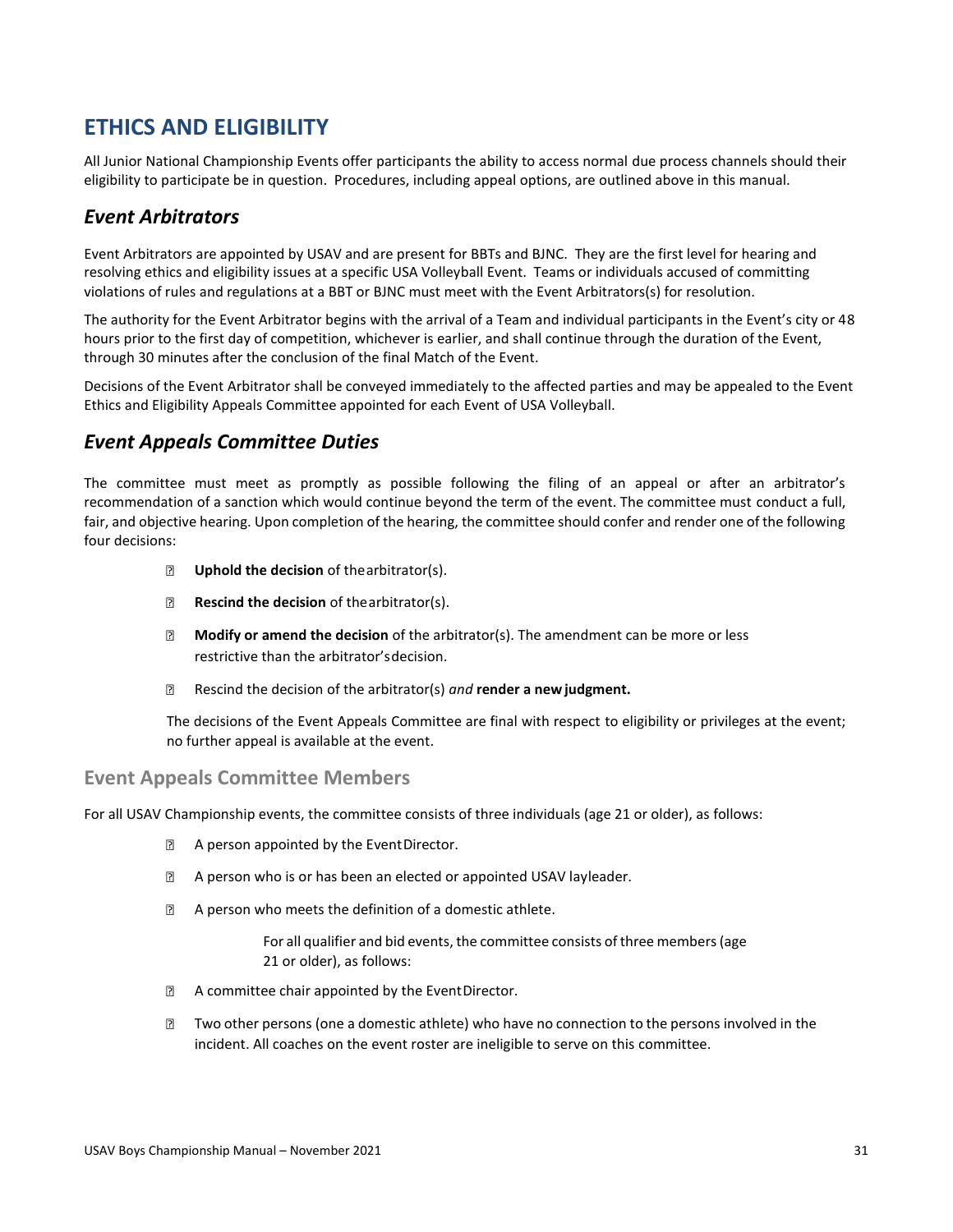### <span id="page-31-0"></span>*USA Volleyball Age and Identity Falsification Policy (BOD Approved 01/2004)*

For all USAV corporation events, any person who alters any document that certifies the age or identity of a participant, or falsifies any statement that lists the age or identity of a participant, will be sanctioned as follows:

- Any team representative, coach, program director or responsible adult found to be party to such action shall be:
	- 1. Immediately suspended from registration with USAV and barred from further participation in the event; and
	- 2. Barred from participation in any USAV events in any capacity for a minimum of two (2) years; and
	- 3. Placed on a minimum probation of one additional year, to run consecutively with the suspension.
- A junior player who knowingly plays in a lower age classification than he or she is actually eligible for, or an adult player who knowingly plays in a higher age classification than he or she is actually eligible for, or any player who knowingly misrepresents his or her identity shall be:
	- 1. Immediately suspended from registration with the USAV and barred from further participation in the event; and
	- 2. Barred from participation in any USAV events in any capacity, for a minimum of two (2) years; and
	- 3. Placed on a minimum probation of one additional year, to run consecutively with the suspension.

When age or identity falsification is discovered and confirmed during an event, these penalties shall be the required minimum penalty imposed by the Event Arbitrator or the Event Ethics and Eligibility Appeals Committee.

**Note:** Any player in question must provide proof of identity and age eligibility if requested.

The Event Arbitrator or the Event Ethics and Eligibility Appeals Committee shall file a report of any age or identity violation, along with a recommendation, with the USAV Events Department and with the registering Member Organization.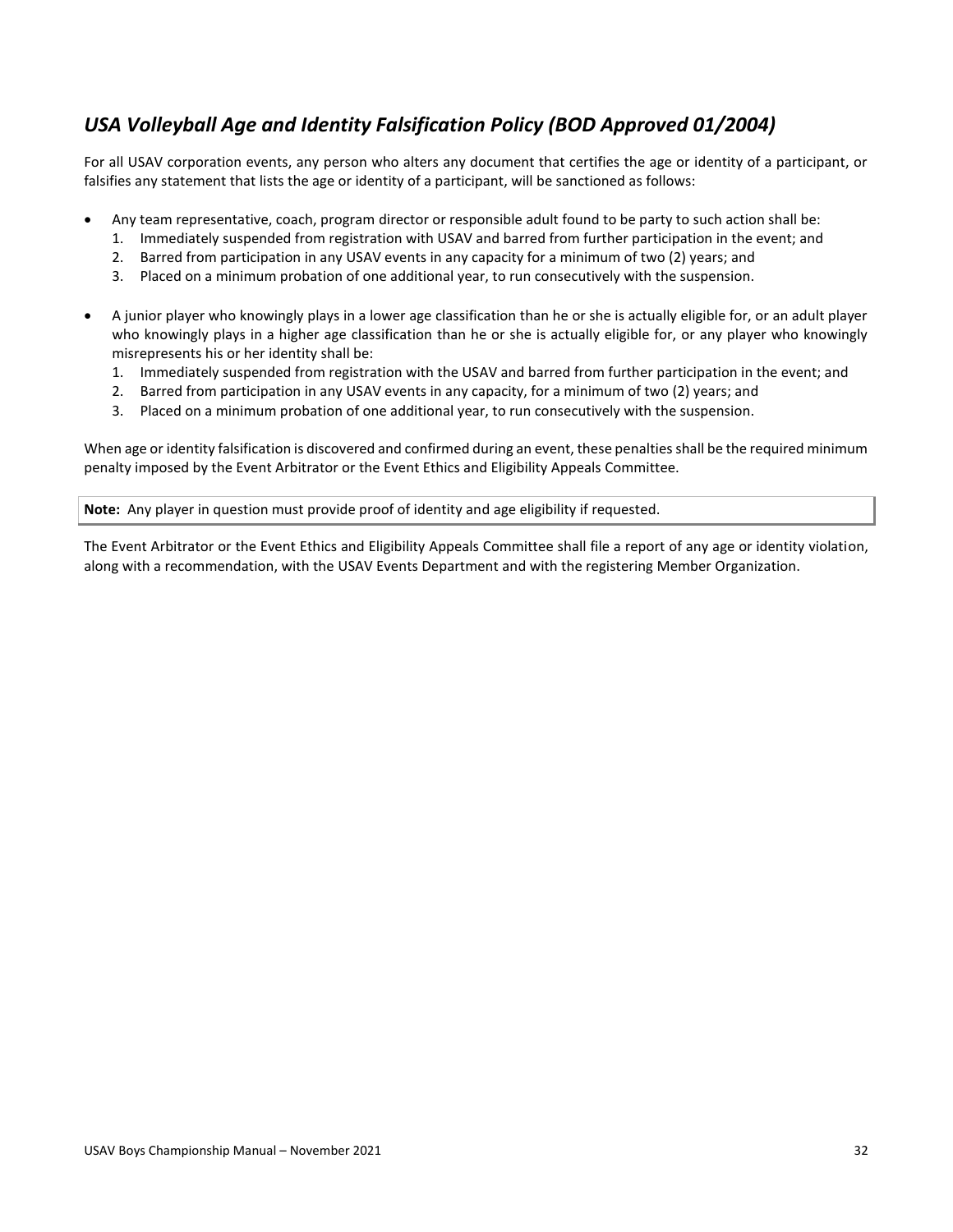

# <span id="page-32-0"></span>**CHAPTER 2: BID TOURNAMENT DIRECTORS**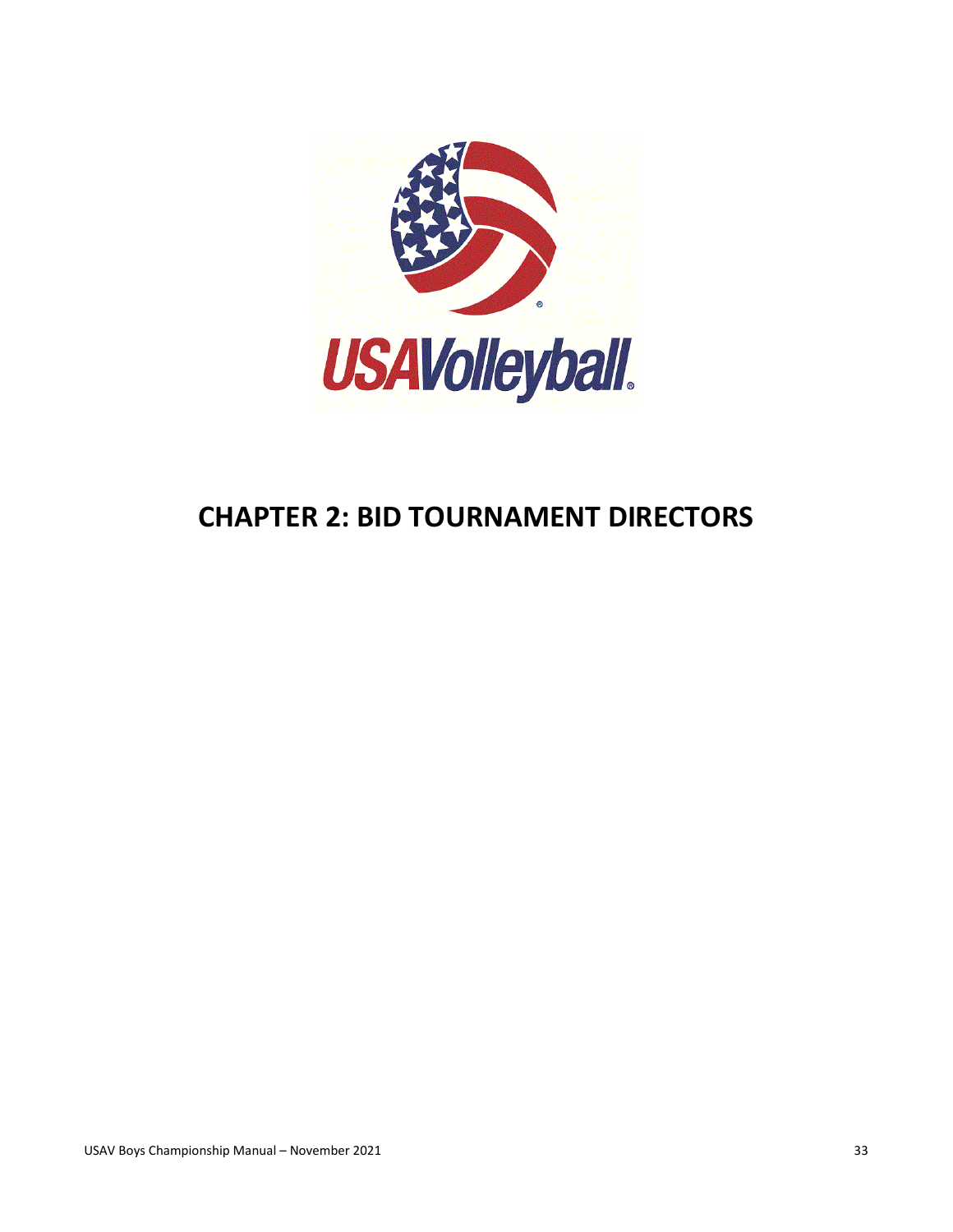## <span id="page-33-0"></span>**PREPARING FOR BID TOURNAMENTS**

### <span id="page-33-1"></span>*Bid Tournament Entry Information Requirements*

Bid Tournament entry materials provided to interested parties must include:

- Bid Tournament policies.
- Tournament information.
- Selection criteria if there are more applicants than the Bid Tournament can accommodate.

*Note: Emailed attachments or downloadable excel files from the bid tournament web sites for all pre-tournament and posttournament requirements are acceptable.*

#### <span id="page-33-2"></span>*Bid Tournament Policies*

- Include the following graphically emphasized statement at the beginning of all Ethics and Eligibility statements: "This event is part of the USA Volleyball Junior National Championships. Participants, individual or team, may access normal Due Process channels should their eligibility to participate be in question. Procedures including appeal options are outlined in the Bylaws of USA Volleyball in Article XI. Bylaws can be found in the current issue of the *USAV Official Guidebook*. The *Guidebook* is available through Regional Commissioners, from the USA Volleyball national office, at the event Championship Desk, and on the USAV website at [https://usavolleyball.org](https://usavolleyball.org/)."
- BJNC qualification procedures and bid numbers.
- Penalties for rejecting a bid (i.e. not being able to apply for At-Large) & illegal use of Bids
- ALL individuals listed on the roster MUST have a current USAV membership
- ALL coaches listed on the Event Roster (Head and/or Assistant(s)) will possess a minimum coaching certification level of IMPACT (Entry Level). An IMPACT certified coach (head coach, assistant or other adult) listed on the Event Roster must be present and on the bench at all times.
- All staff listed on the roster MUST have a current, cleared background screening
- All staff listed on the roster MUST have completed SafeSport training
- Statement that no roster additions (players or coaches) may be made at a Bid Tournament once a team has commenced match play in that event.
- Bid Tournaments are considered one event, even if held on multiple weekends and in multiple locations.
- Regarding Foreign Teams: If any foreign teams attend your tournament, please collect all the required paperwork and insurance checks. You will then forward the paperwork and insurance checks to the USAV office Attention: Events Department. Foreign teams are required to complete the paperwork and pay the insurance fee only once during the season.

### <span id="page-33-3"></span>*Tournament Information*

- Deadlines for submitting Tournament entry, seeding and other information. The USAV Events Department recommends that the entry deadline date for Bid Tournaments be no earlier than December 15<sup>th</sup> of the current year and four (4) weeks prior to the tournament date.
- Requirement for submitting complete and accurate results via the online system used by the Bid Tournament. Failure to do so could affect their entry into the event, as well as their seeding within the event. In the absence of such results, a letter of explanation addressing the reason(s) why such results are not available.
- The number of teams that will be accepted for all age divisions in the current season's Bid Tournament event, including totals for both last year's accepted teams by age division and the number of teams denied entry at last year's event by age division.
- Team registration information.
- General Tournament format description.
- Check-in procedures.
- Coaches' meeting information, including procedures for teams arriving late.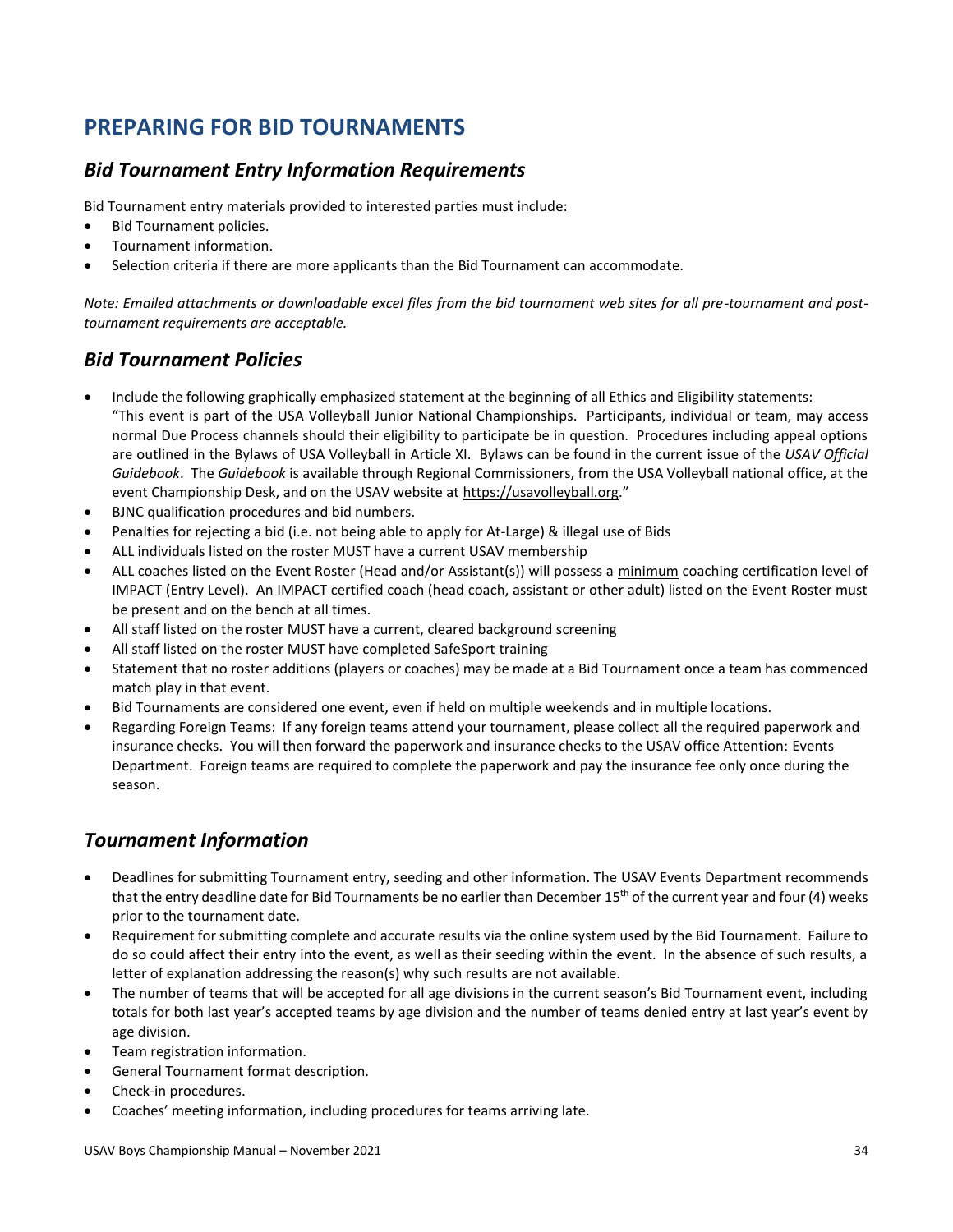### <span id="page-34-0"></span>*Division Selection Criteria*

Bid Tournaments will accept applications from all teams until the published deadline date. All entries received prior to the deadline date will be considered for entry. In the event the number of entry applications in a division exceeds the space available, teams will be admitted into the Tournament based on date of entry. Other criteria that may be used by tournament directors could include:

- 1. Strength determined by competition results information. A listing of all match results, opponents, and scores will be used to determine the strongest teams.
- 2. Previous year's BJNC finish of the rostered players

A team's entry is not considered complete without comprehensive, accurate and current competition results or, in the absence of such results, accompanied by a letter of explanation that addresses the reason(s) why such results are not available. Failure to do so could affect their entry into the event, as well as their seeding within the event.

Foreign Teams should provide the results from any U.S. tournaments they've attended for the current season. In the absence of such results, the team should submit a letter explaining the team's strength and current record in their federation.

#### <span id="page-34-1"></span>*Seeding Criteria*

- 1. Final Finish at Multi-Day Events (most recent events taking priority over previous events)
- 2. Head to head results
- 3. Record against the field
- 4. Prior BJNC finishes
- 5. Regional rankings
- 6. Overall record

## <span id="page-34-2"></span>**FACILITY REQUIREMENTS**

Currently, a Bid Tournament must have, at a minimum, enough courts for:

- 24 teams in each of the age divisions;
- It is strongly recommended that courts 85 feet in length be provided for the 16 & under, 17 & under, and 18 & under divisions.
- Competition conducted in four-team pools, with no more than two (2) pools or thirteen (13) matches scheduled on one court in one day.

All facilities must conform to the safety guidelines in the current USAV Official Rule Book.

### <span id="page-34-3"></span>**EQUIPMENT REQUIREMENTS**

All courts must meet minimum court quality and size standards as stated in the current USAV Official Rule Book. Officials will enforce USAV national rules and ground rules.

### <span id="page-34-4"></span>**ONLINE REPORTING AND REGISTRATION REQUIREMENTS**

Online Team entry registration systems used by all **BBT**s will have the same fields as specified by the USAV Events Department. Fields required: division, final finishes, club name, team name, and team code. A head to head report maybe requested by the USAV Events department. All Team participant data and competition results, regardless of division, must be able to be exported in a sequence determined by the USAV Events Department to allow for seamless importing. Required fields and reporting sequence of these fields will be communicated to the BTDs by December 31<sup>st</sup> of the year leading into the current Qualifier season.

• Registration records need to be made available two (2) weeks prior to the start of the Event (or two (2) weeks prior to the start of the respective weekends if Event is held over multiple weekends), and again after the conclusion of the Event.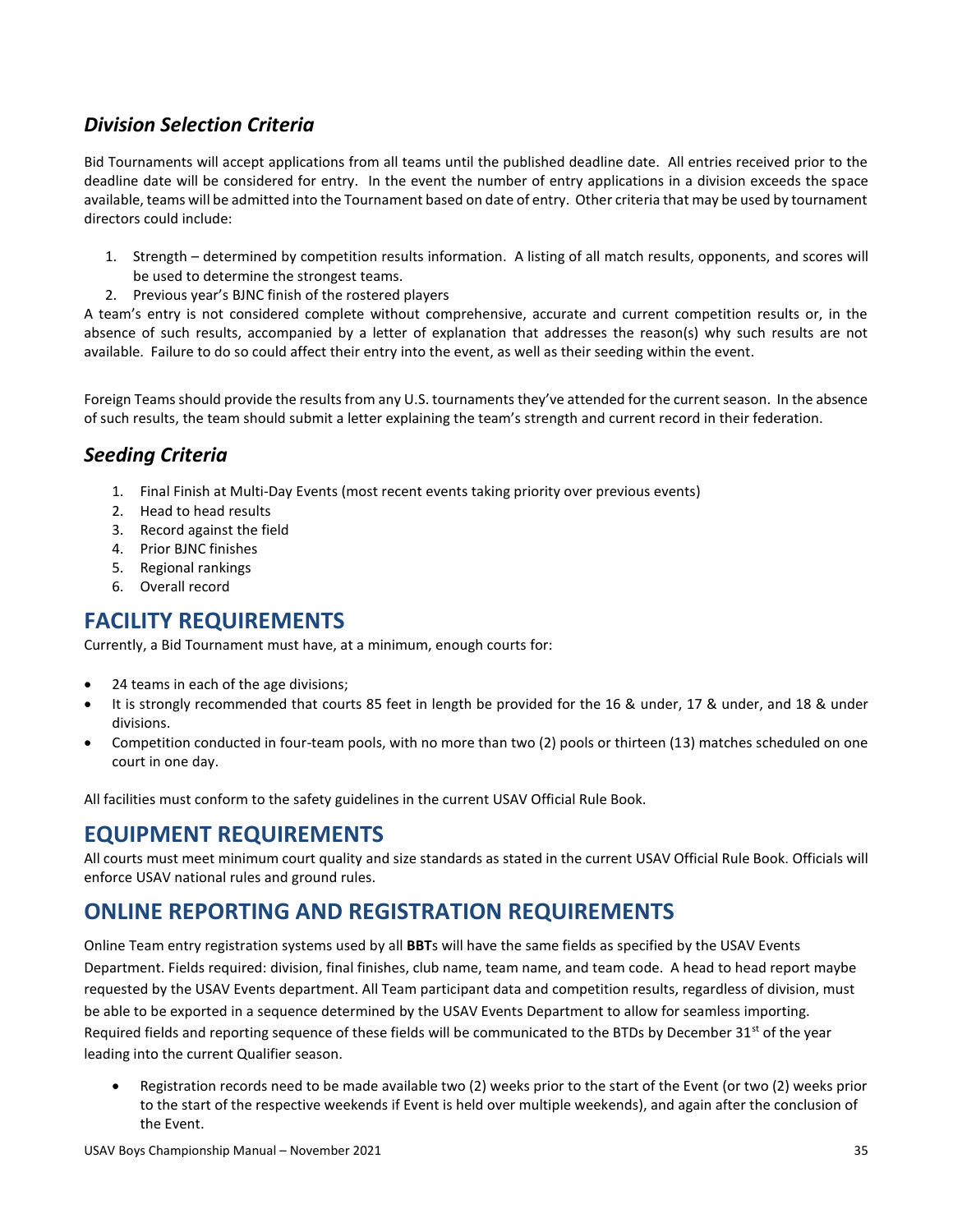• Reported results used for Seeding will be made accessible to USAV, all Coaches, Club Directors or Club Representatives upon request.

Final Event competition results must be made available to USAV in a format requested by the USAV Events Department no later than two (2) days upon completion of the Event.

### <span id="page-35-0"></span>**ACCEPTANCE OF TEAM ENTRIES**

The USAV Events Department, with input from the BCC and BTD, will determine the maximum number of teams a Bid Tournament may host in each Open Division. Currently, a Bid Tournament may host a maximum of 72 teams in each Open division.

A team may register in an older age division at a BJNC event provided acceptance of such a team does not prevent an "inage-division" team from being accepted.

A team may compete in only one age division at a given Boys Bid Tournament.

Tournament Directors of bid events will submit team lists with preliminary seeding, with USAV team ID numbers (and proposed formats) two weeks prior to the event start date. Last minute seeding changes (within 72 hours of the event) do not have to be submitted for approval by the USAV Events Department. However, notification of the changes must be submitted to USAV Events Department.

## <span id="page-35-1"></span>**REFUND AND WITHDRAWAL POLICY**

Each Bid Tournament will set its own refund policy and **clearly** state the policy in its entry information. These policies apply to all Bid Tournaments:

- A team that applies by the deadline date and is denied entry—either because there are too many teams for a division, or because there are too few teams for a division and the division is being eliminated—will receive a full refund of its entry fee.
- If the division a team applies to is combined with applicants in one or more other divisions to make a division different from the one the team applied for, that team will have the option to play in the new division or withdraw from the Bid Tournament with a full refund of its entry fee.
- The Bid Tournament will notify any teams affected by an elimination or combination of divisions within 24 hours of the entry deadline.

### <span id="page-35-2"></span>**TOURNAMENT PUBLICATIONS**

Most Bid Tournaments publish a Tournament Program listing team rosters and a Tournament Schedule that shows playing time, teams competing, referee assignments and court location for each match for the entire Bid Tournament. If you produce these documents, one copy of each of these documents will be free to each participating team. Additional copies may be produced for sale to interested parties (usually parents) at the discretion of the Tournament Director.

If the Tournament Schedule is published and accessible through a web site, then any changes that occur to the schedule within 72 hours of the event must be provided in hard copy form and given at check-in, the coaches meeting and/or at the time of the changes being made.

Bid Tournaments may publish a Recruiting Guide for sale to college coaches that includes names and addresses of players.

### <span id="page-35-3"></span>*Minimum Content*

The following information is recommended to be included in the Tournament Program and/or the Tournament Schedule, and in the Recruiting Guide:

- Information on Tournament procedures:
	- Format description.
	- Provide paper copy of schedules if changes occur.
	- Round-to-round advancement (flow chart).

USAV Boys Championship Manual – November 2021 36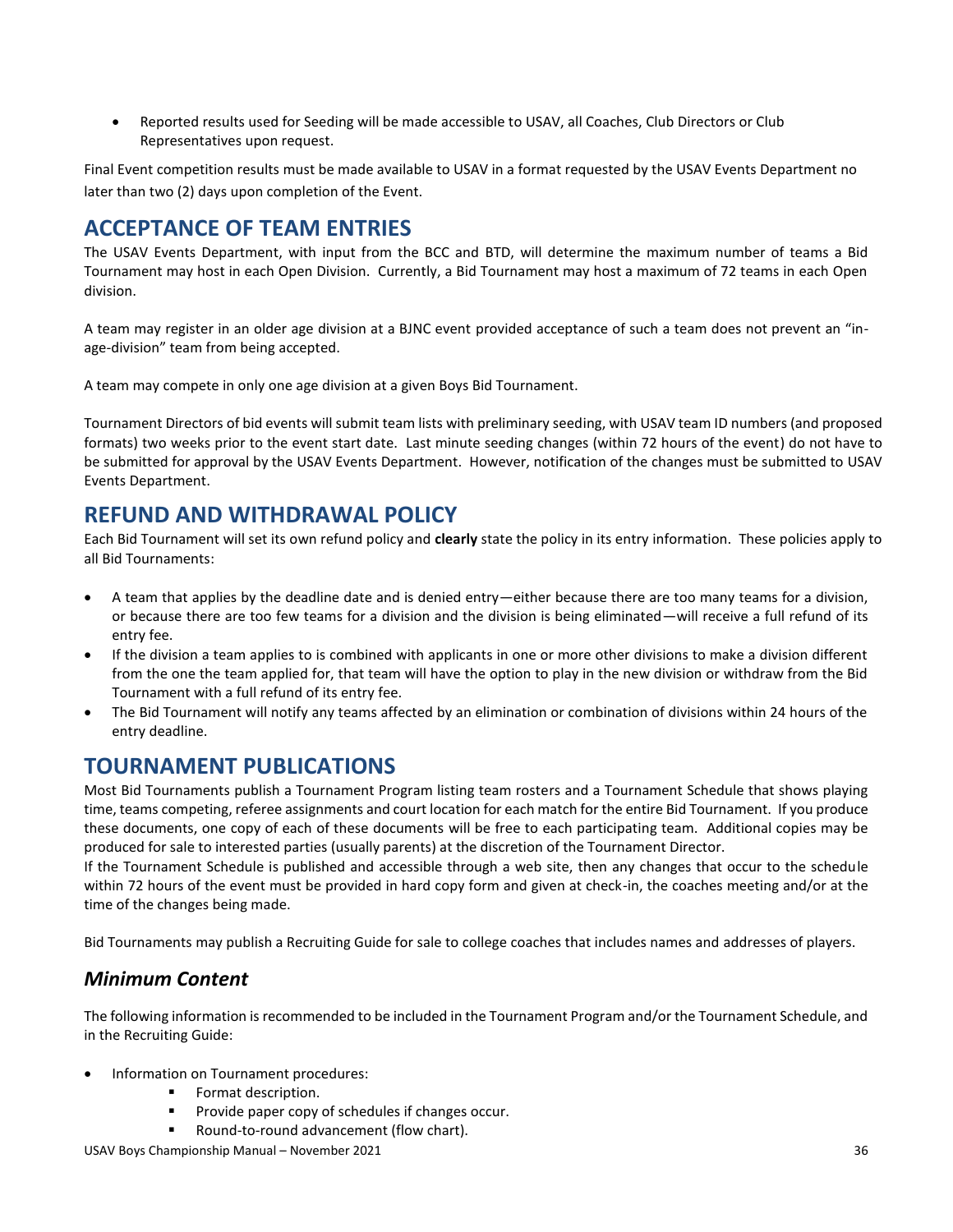- Statement of warm-up procedures.
- Statement of tie-breaking procedures.
- Statement of protest procedures.
- Statement of missed officiating assignment sanctions.
- Definition of a qualified team's "frozen players."
- Statement of sanctions for violating the frozen player rule.

#### <span id="page-36-0"></span>*Additional Content*

In addition, the following information is of interest to most Tournament participants and attendees:

- Statement of BJNC qualification procedures and bid numbers for various divisions at Bid Tournaments.
- Statement of penalties for not using a bid.
- Statement of entry selection criteria for Bid Tournaments.

### <span id="page-36-1"></span>**OFFICIALS**

- All pool play and playoff bracket matches will have a USAV-certified official as the first referee. It is highly recommended that these officials have National, Junior National or Regional certification.
- For all third pool matches in Bid divisions, Gold brackets in Bid divisions, and semifinal and final matches of Gold Level Bid divisions, it is recommended that USAV-certified first and second referees be provided.
- It is recommended that first and second referees be provided for Gold Level quarterfinals in USA divisions.
- Participating teams will provide second referees for all matches not requiring a certified official as second referee, as well as line judges, a scorer (scorekeeper), and an assistant scorer (visual scorer and libero tracker) according to a published referee assignment schedule. A rostered adult must fill the position of second referee.
- Non-rostered personnel may be allowed to work on the officiating team, with the exception of the R2 position, provided they can provide documentation that they are registered with a region of USAV to include a current membership, cleared background screening, and taken SafeSport, as well as have the appropriate certifications.
- The Bid Tournament will appoint a head official for the Tournament, who will be part of the Protest Committee. The head official will instruct all officials to enforce the Coaching Standards outlined in the USAV Rule Book.

### <span id="page-36-2"></span>**EVENT STAFF MEMBERSHIP REQUIREMENTS**

All event staff members are subject to USAV membership, background screening and SafeSport requirements. An event staff member is defined as an individual retained/contracted directly by the event director/owner to work on a committee or in some role that directly affects the operations of the event. Volunteers, venue staff, setup and teardown crews are exempt from the requirement. Volunteers must have on file with the tournament director/owner the Volunteer Consent and Waiver Release forms.

A list of staff members working for the event needs to be made available to the USAV membership department two weeks prior to the start of the event (or two weeks prior to the start of the respective weekends if the event is held over multiple weekends) and again after the conclusion of the event.

### <span id="page-36-3"></span>**ATHLETIC TRAINERS**

All bid tournaments are required to provide certified athletic trainers during the course of the event. It is recommended that one trainer be assigned to each facility if more than one facility is used to conduct the tournament. Trainers must provide proof of liability insurance coverage to the Tournament Director. It is recommended that the trainers also provide proof of their current certifications. It is also required that trainers be SafeSport trained and successfully pass a USAV background check.

Please provide each trainer with copies of the Incident Report Form. They must be filled out and sent to USAV at the conclusion of the event.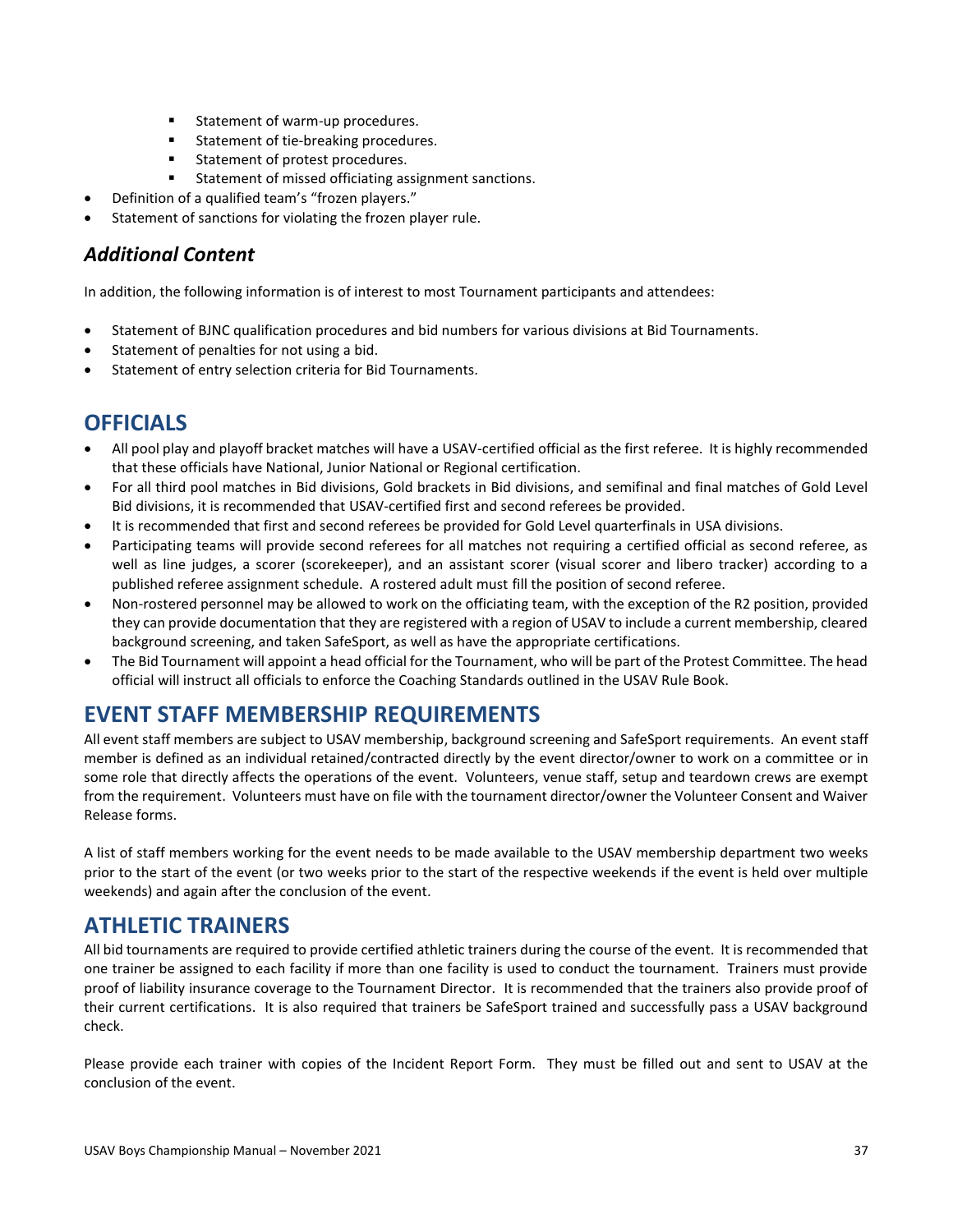### <span id="page-37-0"></span>**ARBITRATOR**

USAV may appoint up to one Arbitrator per city per weekend to perform duties specified solely by USAV during the JQ Event.

- The Bid Tournament Director will provide, at no cost to USAV, single occupancy housing at an Event hotel and local transportation for one Arbitrator appointed by USAV for the JQ Event.
	- If the JQ Event uses multiple sites, the Bid Tournament Director will provide local transportation for the Arbitrator to each site used.
	- If multiple weekends are used for the JQ Event or if the JQ Event is conducted in different cities over the same or different weekends, the Bid Tournament Director will provide housing and local transportation for one Arbitrator on each weekend and / or in each city.
- The Bid Tournament Director will provide access to a cell phone and internet connection for the Arbitrator at the JQ Event main playing site, provided such access is used solely for the purpose of resolving any arbitration issues arising during the JQ Event.
- The Bid Tournament Director will cooperate with the Arbitrator in preparation of a summary and evaluative report on the JQ Event.
- USAV will pay all expenses for the Arbitrator except those specified above.

### <span id="page-37-1"></span>**USAV EVALUATOR**

USAV may appoint up to one (1) person of their choice to perform evaluation duties (Evaluator) specified solely by USAV during the Bid Tournament. Bid Tournaments s will cooperate with the Arbitrator in preparation of a summary and evaluative report on the NQ Event.

The QD will be responsible for the following:

- Providing, at no cost, credentials for the Evaluator to all venues and meeting space involved with the NQ.
- Providing, at no cost, parking passes for the Evaluator at all venues if needed.
- Providing, at no cost, internet access for the Evaluator in the main venue during the hours of competition.
- Providing assistance to USAV in arranging a hotel room for the Evaluator at a property in as close proximity to the main venue, such room cost to be at the expense of USAV.

All other expenses of the Evaluator shall be the responsibility of USAV.

The USAV Director of Events will provide a copy of the evaluation and recommendations to the QD and the USAV CEO within 90 days after the conclusion of the Bid Tournament.

### <span id="page-37-2"></span>**USAV BRANDING**

A significant and easily identified effort must be exhibited by the Bid Tournament to properly attach the USA Volleyball brand/mark to the event (the specifics on this to be established). Below is an established requirement:

- Place the USAV Sanctioned Event logo (provided by USAV) on the BBT web site (with USAV prior approval).
- The Bid Tournament will provide USAV a high-resolution Event logo, approved formats and guidelines for use by October 1 of each year, or as required due to a change in the logo.